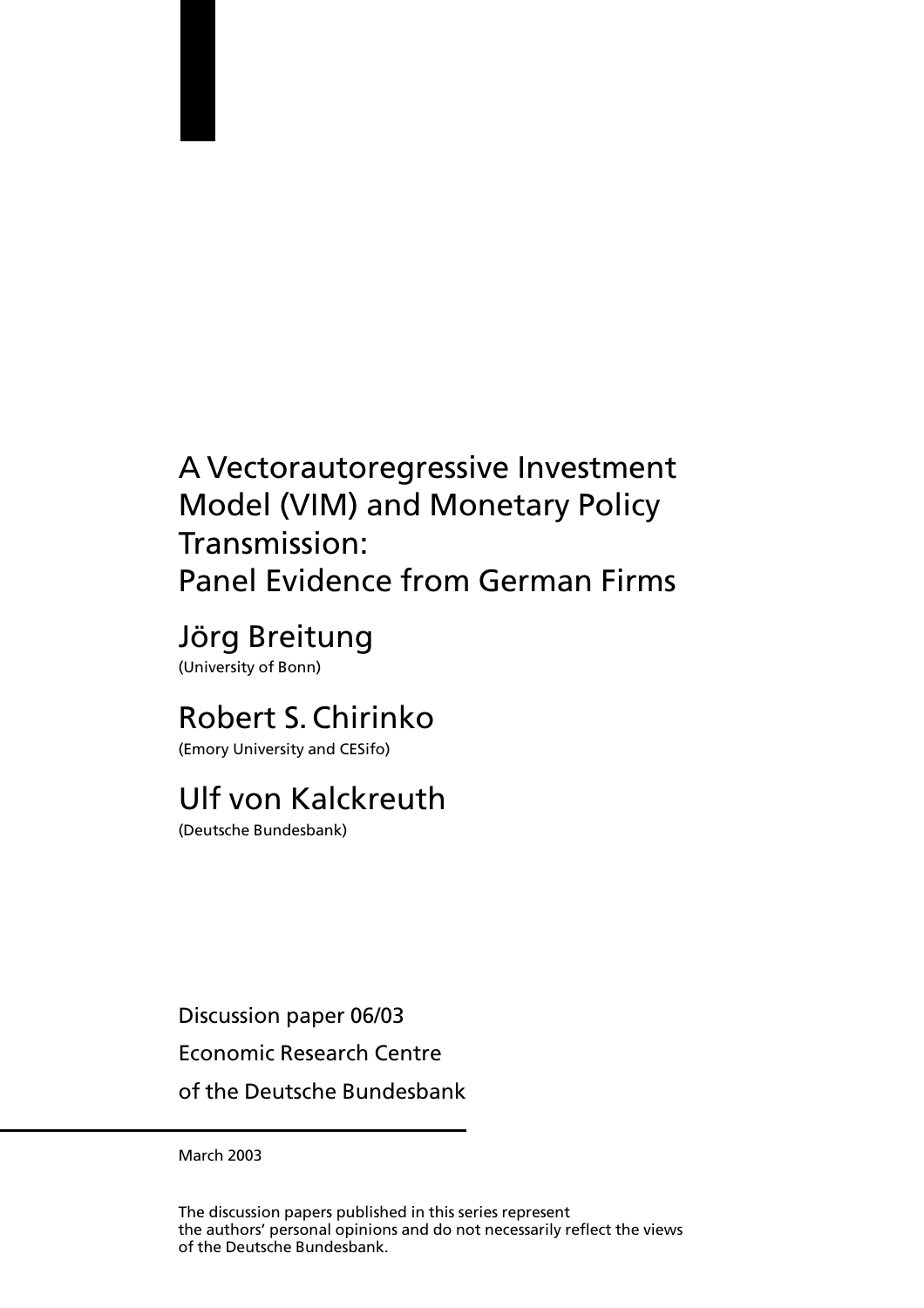Deutsche Bundesbank, Wilhelm-Epstein-Strasse 14, 60431 Frankfurt am Main, Postfach 10 06 02, 60006 Frankfurt am Main

Tel +49 69 95 66-1 Telex within Germany 4 1 227, telex from abroad 4 14 431, fax +49 69 5 60 10 71

Please address all orders in writing to: Deutsche Bundesbank, Press and Public Relations Division, at the above address or via fax No. +49 69 95 66-30 77

Reproduction permitted only if source is stated.

ISBN 3–935821–48–4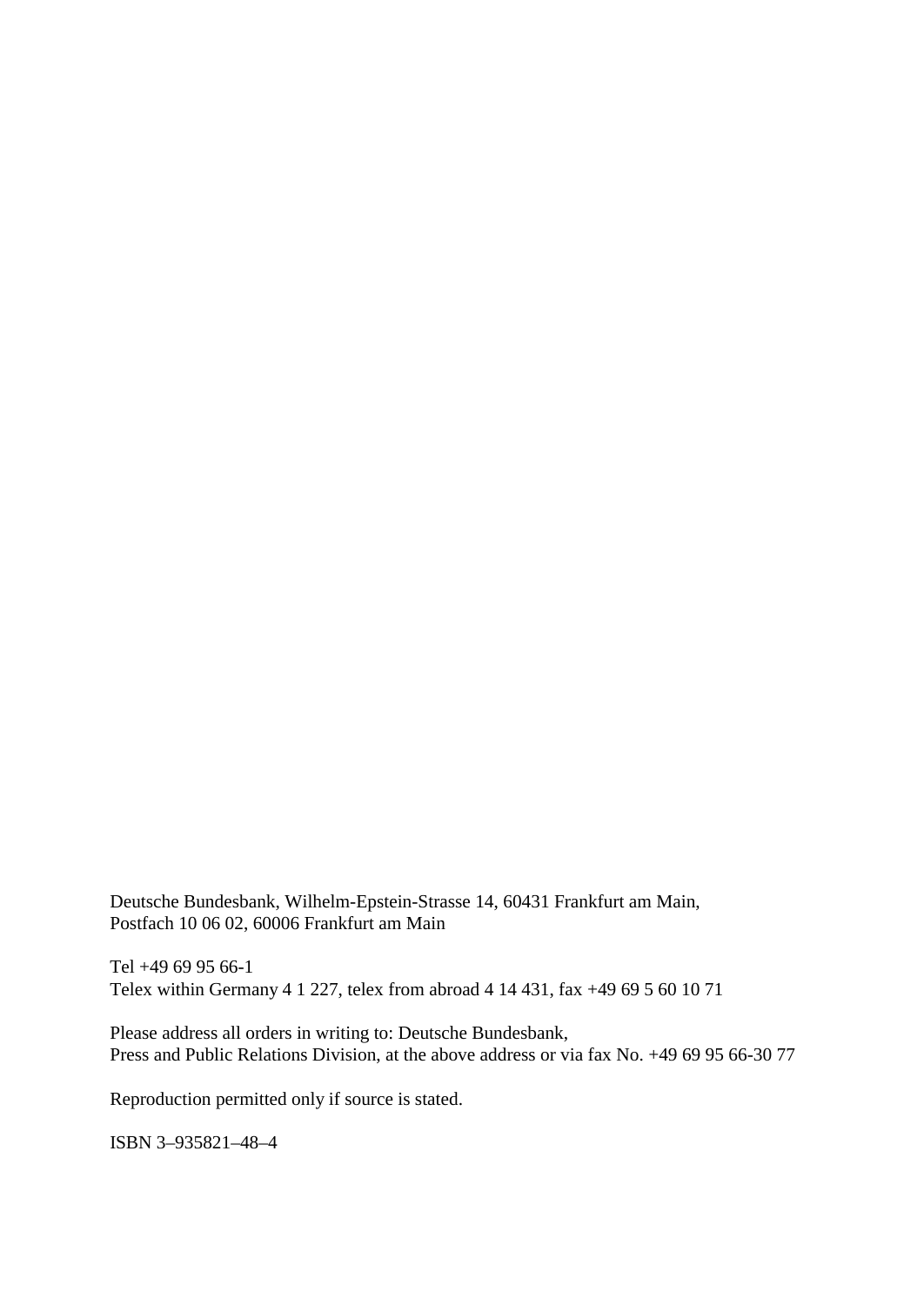### **Abstract**

This paper proposes a new framework for studying the effects of monetary policy on business investment. Important ambiguities with the modeling of investment dynamics and interactions between real and financial decisions suggest modeling investment spending as a VAR. Based on a panel of financial statement data for 6,408 German firms (44,345 datapoints) supplemented with user costs of capital and confidential measures of creditworthiness, we generate GMM estimates of a Vectorautoregressive Investment Model (VIM). It contains investment and cash flow as endogenous variables, and the user costs of capital and sales growth as additional explanatory variables.

We report four substantive findings. First, monetary policy matters, and business investment is responsive to interest rates embedded in the user cost of capital. Second, allowing real and financial decisions to interact raises the impact of monetary policy by one-third relative to simulations of an investment equation in isolation that assumes an exogenous financial policy. Third, the sensitivity of investment to cash flow shocks is raised by twothirds relative to single equation computations. Fourth, firms with poor credit ratings are "paralysed" in being unable to react to changing economic conditions as given by relative prices or demand. On the other hand and consistent with binding financing constraints, these endangered firms show a high responsiveness to cash flow shocks.

Apart from these substantive conclusions, this paper demonstrate that the panel VAR approach is useful for modeling firm dynamics and real/financial interactions and for assessing monetary policy transmission.

JEL Codes: E5, C33, E22 Keywords: Monetary Policy Transmission; Panel Data VAR's; Firm-Level Investment; Germany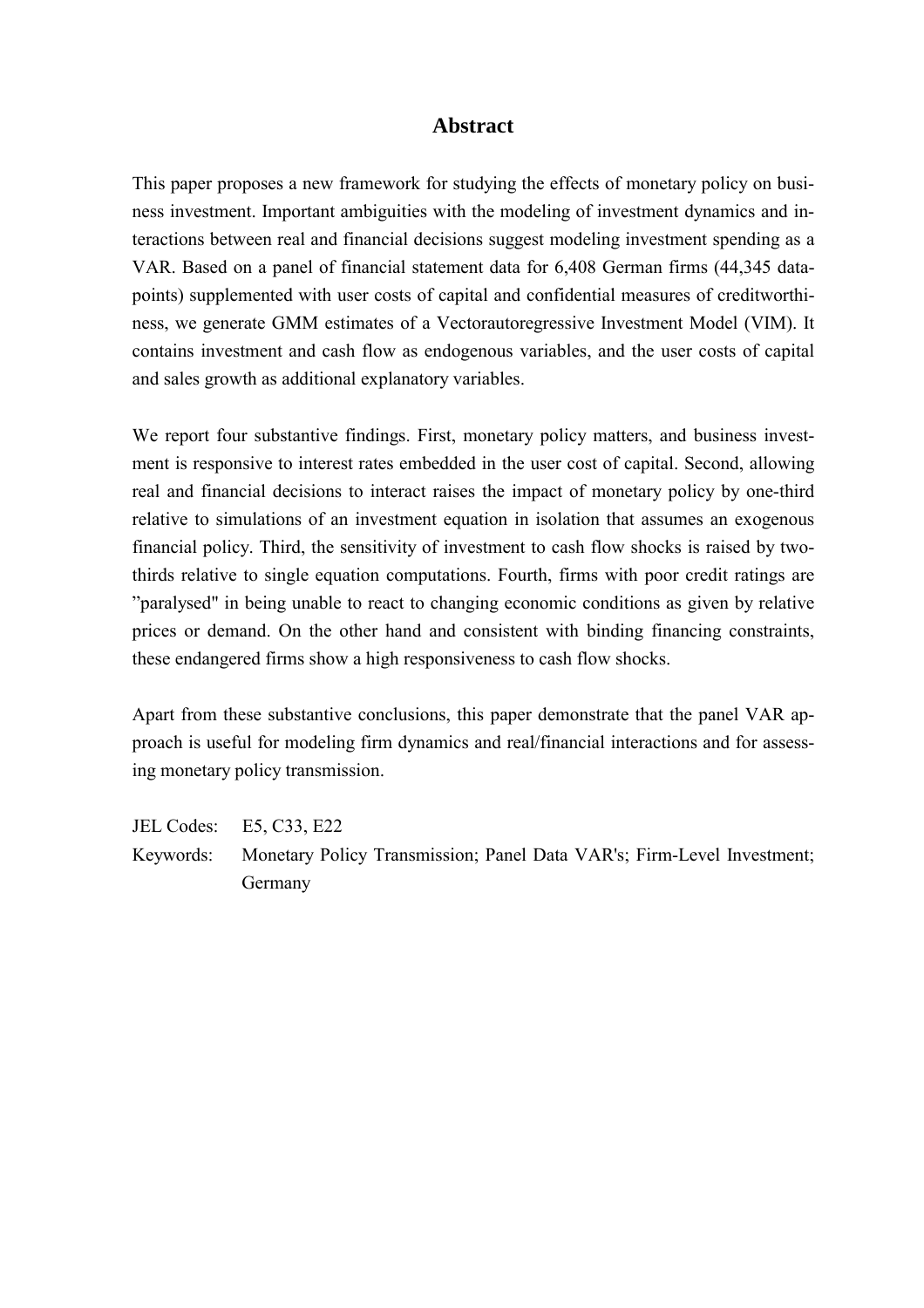## **Zusammenfassung**

In diesem Papier wird ein neuer Rahmen für die Untersuchung der Wirkungen von Geldpolitik auf privatwirtschaftliche Investitionen vorgeschlagen. Wegen ungelöster Probleme bei der Modellierung der Investitionsdynamik und der Interaktion zwischen realwirtschaftlicher und der finanzieller Sphäre einer Unternehmung bietet sich die Modellierung der Investitionsentscheidung als VAR an. Auf der Grundlage eines Panels von Jahresabschlüssen für 6,409 deutsche Firmen (44 345 Datenpunkte), erweitert um Kapitalnutzungskosten und vertrauliche Daten über Kreditwürdigkeit, stellen wir GMM-Schätzungen eines vektorautoregressiven Investitionsmodells (VIM) vor. Es enthält die Investition und den Cash Flow als endogene Variablen, und außerdem Kapitalnutzungskosten und Umsatzwachstum als weitere erklärende Variablen

Vier inhaltliche Ergebnisse verdienen es, herausgehoben zu werden. Erstens, Geldpolitik ist wirksam, und privatwirtschaftliche Investitionen reagieren auf Änderungen der in den Kapitalnutzungskosten enthaltenen Zinsen. Zweitens, eine Berücksichtigung der Interaktionen von realwirtschaftlichen und finanziellen Entscheidungen erhöht die geschätzte Wirkung von Geldpolitik um ein Drittel im Vergleich zur Simulation einer isolierten Investitionsgleichung, bei welcher die finanzielle Situation als exogen betrachtet wird. Drittens erhöht sich die Sensitivität der Investition bezüglich Cash Flow-Schocks um rund zwei Drittel, verglichen mit einer Einzelgleichungsschätzung. Viertens, Firmen mit geringer Kreditwürdigkeit wirken "gelähmt" – sie sind nicht in der Lage, sich auf Änderungen der wirtschaftlichen Bedingungen in Gestalt von Relativpreisen oder der Nachfrage einzustellen. Andererseits weisen diese Firmen eine hohe Sensitivität bezüglich Cash Flow-Schocks auf, was konsistent ist mit bindenden Finanzierungsrestriktionen.

Abgesehen von diesen inhaltlichen Ergebnissen zeigt das Papier, dass der Panel VAR-Ansatz für die Modellierung der unternehmerischen Dynamik, der Interaktion von realer und finanzieller Sphäre sowie der monetären Transmission zweckmäßig ist.

JEL Codes: E5, C33, E22 Schlüsselwörter: Monetäre Transmission, Panel VAR's, einzelwirtschaftliche Investitionen, Deutschland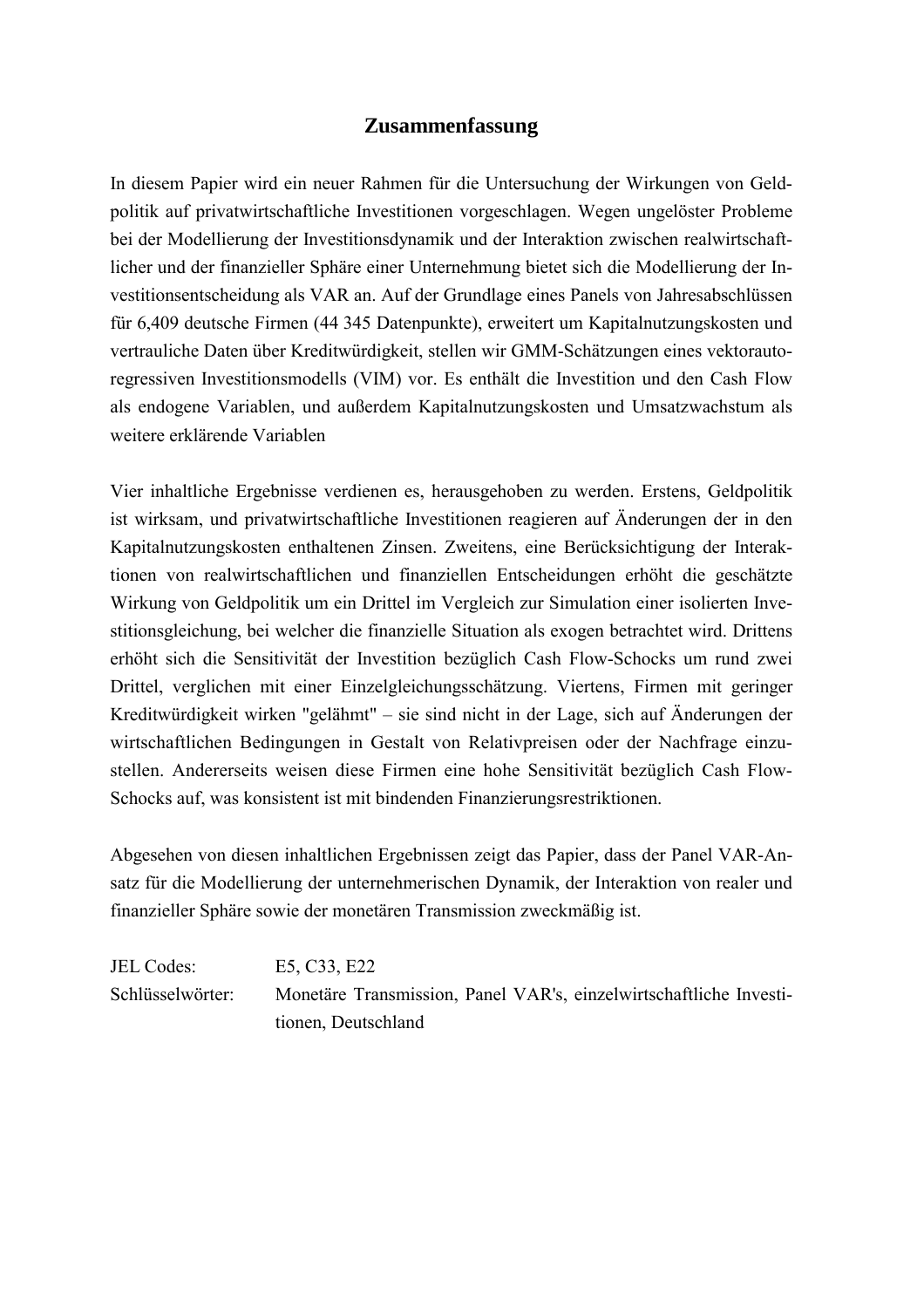## **Contents**

| 1. Introduction |                                                                   | $\mathbf{1}$   |
|-----------------|-------------------------------------------------------------------|----------------|
|                 | 1. Specifying VIM                                                 | $\overline{4}$ |
| 1.1             | Some Perspective On Modelling Investment Spending                 | 4              |
| 1.2.            | The Investment Equation                                           | 5              |
| 1.3.            | The VIM Equation System                                           | 7              |
|                 | 2. Estimating VIM                                                 | 8              |
| 2.1.            | <b>Obtaining Coefficient Estimates</b>                            | 8              |
| 2.2.            | Selecting The Lag Length                                          | 9              |
| 2.3.            | Computing Dynamic Multipliers, Impulse Responses, And Error Bands | 10             |
| 3. Datasets     |                                                                   | 11             |
| 3.1.            | <b>Financial Statements (UBS)</b>                                 | 11             |
| 3.2.            | User Cost (UC)                                                    | 12             |
| 3.3.            | Creditworthiness Ratio (CWR)                                      | 12             |
|                 | 4. Simulating VIM - Full Sample                                   | 13             |
|                 | 4.1. User Cost Change                                             | 13             |
| 4.2.            | <b>Sales Change</b>                                               | 15             |
| 4.3.            | <b>Cash Flow Shock</b>                                            | 15             |
|                 | 4.4. Investment Shock                                             | 16             |
|                 | 5. Simulating VIM – Sample Sorted By Creditworthiness             | 16             |
|                 | 6. Summary And Conclusions                                        | 17             |
| References      |                                                                   | 18             |
|                 | Appendix A: The Construction of User Costs Of Capital For Germany | 22             |
|                 | Appendix B: Variable Definitions And Outlier Control              | 24             |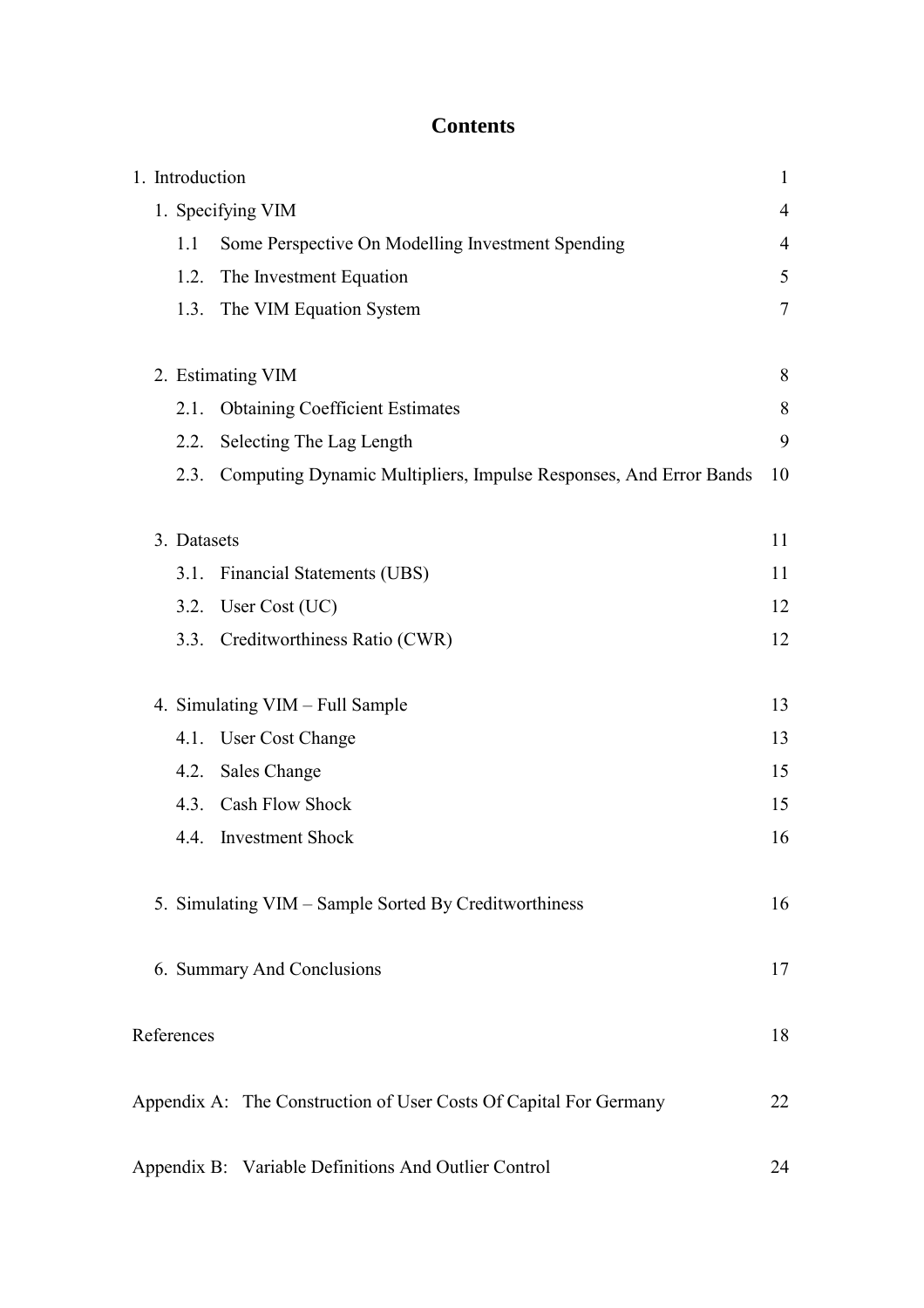| Appendix C: GMM Coefficient Estimates of Equation System (6) | 27 |
|--------------------------------------------------------------|----|
| <b>Full Sample</b>                                           |    |
|                                                              |    |
| Appendix D: GMM Coefficient Estimates of Equation System (6) | 28 |
| Sample Split By Firm Creditworthiness                        |    |
|                                                              |    |
| Appendix E: Error Bands For The Dynamic Multipliers          | 29 |
| And Impulse Responses For VIM.                               |    |
|                                                              |    |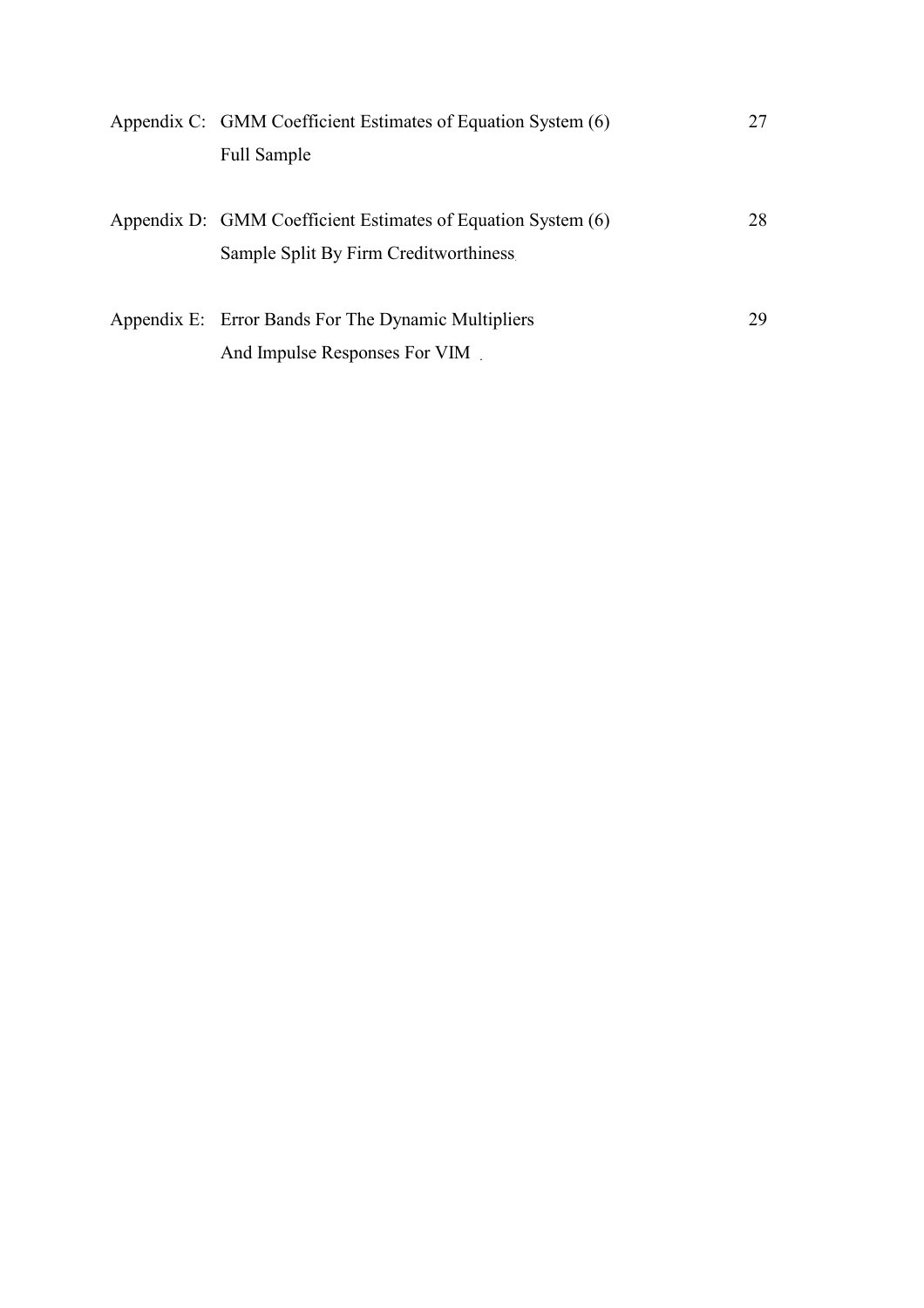## **List of Tables and Figures**

## **Tables**

| Table 1:  | Summary Statistics for the Full Sample      | 31. |
|-----------|---------------------------------------------|-----|
| Table 2a: | Dynamic Multipliers – User Cost Change      | 32  |
| Table 2b  | Dynamic Multipliers – Sales Change          | 34  |
| Table 3a: | Impulse Responses – Cash Flow Shock         | 36  |
| Table 3b: | <b>Impulse Responses – Investment Shock</b> | 38. |

## **Figures**

| Figure 1a: | Dynamic Multipliers – User Cost Change      | 33 |
|------------|---------------------------------------------|----|
| Figure 1b: | Dynamic Multipliers – Sales Change          | 35 |
| Figure 2a: | Impulse Responses – Cash Flow Shock         | 37 |
| Figure 2b: | <b>Impulse Responses – Investment Shock</b> | 39 |
| Figure 3:  | Dynamic Multiplier, Impulse Responses, And  |    |
|            | Firm Creditworthiness                       | 40 |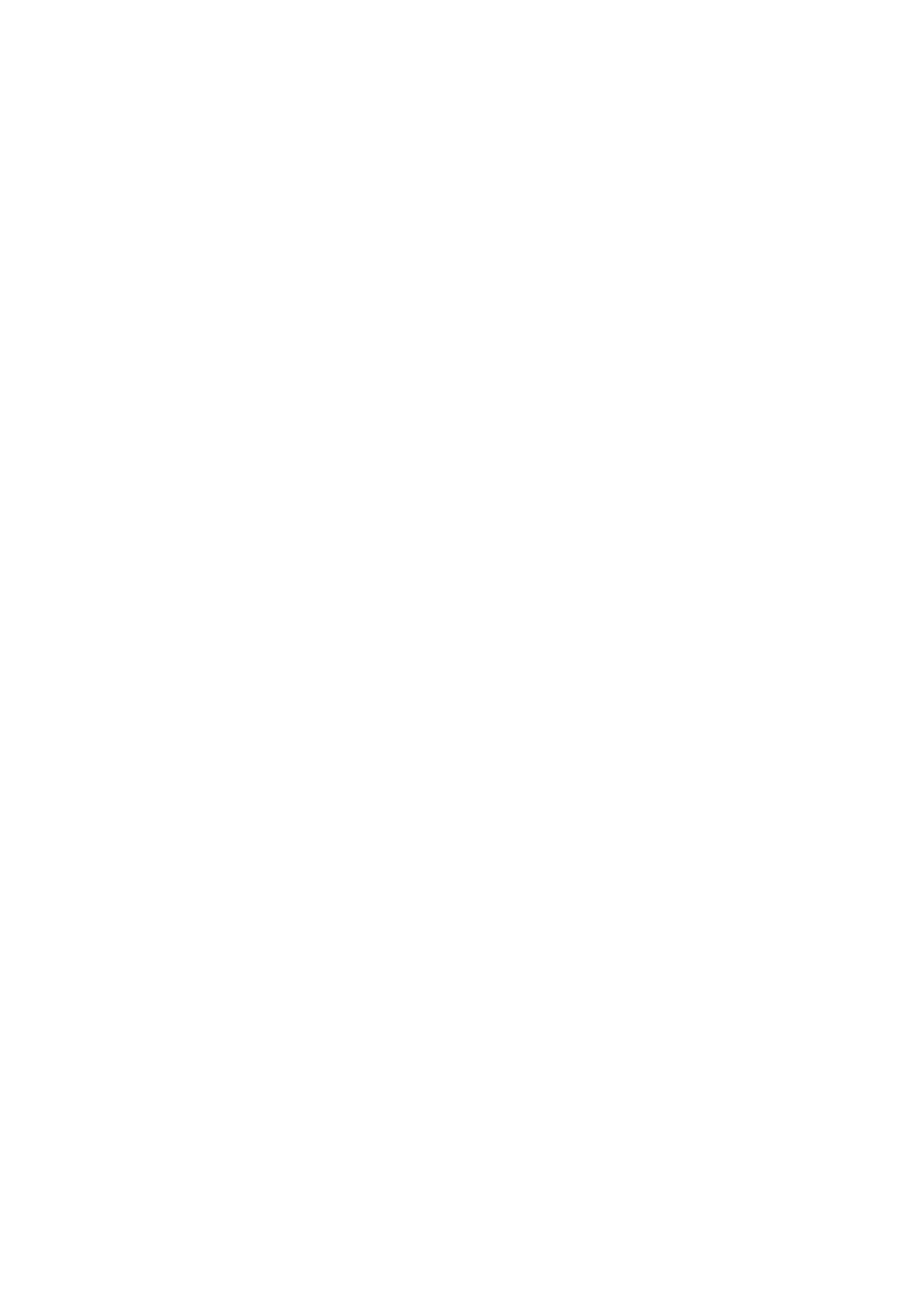## **A Vectorautoregressive Investment Model (VIM) And Monetary Policy Transmission: Panel Evidence From German Firms \***

## **1 Introduction**

 $\overline{a}$ 

How does monetary policy impact economic activity? One of the most important transmission channels operates on highly volatile business fixed investment. The monetary authorities alter the terms and availability of credit, and impact investment in plant and equipment. While this textbook version of one transmission channel is widely accepted, questions remain about its empirical importance.1

A key difficulty facing econometric assessments of this monetary policy channel is unravelling the complex dynamics that characterize business investment. While theoretical frameworks offer precise implications about long-run capital formation, these formal models have proven less useful in formulating dynamic relations describing transitional investment behaviour. The roles of convex adjustment costs, costly reversibilities, and fixed costs, *inter alia*, have been studied extensively, and important new insights have been developed. However, little consensus exists on which factors are most relevant for modelling investment spending. Hence, the movement of investment spending at cyclical frequencies and its response to variations in interest rates are not fully understood.

Partly in response to these gaps, research on finance constraints has been actively pursued over the past 15 years, and has increased understanding of short-run investment behaviour. Asymmetric information and monitoring frictions between borrowers and lenders result in incentive and agency problems that, in turn, create a wedge between the costs of internal and external finance. Perhaps the most important empirical implication is that financial

**<sup>\*</sup>** The authors acknowledge helpful comments from Heinz Herrmann and the Advisory Board of the Bundesbank's Economic Research Centre, and the invaluable contribution of Fred Ramb with respect to the construction of our user cost variable. The views expressed in this paper do not necessarily reflect those of the Deutsche Bundesbank or CESifo. All errors, omissions, and conclusions remain the sole responsibility of the authors. Contact information: Joerg Breitung, Institute of Econometrics, University of Bonn, Adenauerallee 24-42, 53113 Bonn, GERMANY, PH: 49-(0)228-73-9201, FX: 49-(0)228-73- 9189, EM: breitung@uni-bonn.de. Robert S. Chirinko, Department of Economics, Emory University, Atlanta, Georgia USA 30322-2240, PH: 404-727-6645, FX: 404-727-4639, EM: rchirin@emory.edu. Ulf von Kalckreuth (Corresponding author), Deutsche Bundesbank, Economic Research Centre, P.O. Box 100602, Wilhelm-Epstein Strasse 14, D-60006 Frankfurt, GERMANY, PH: 49-69-9566-2217, FX: 49-69-9566-4317, EM: ulf.von-kalckreuth @bundesbank.de.

<sup>1</sup> See the symposium papers in Mishkin (1995) and the surveys by Blanchard (1990) and Christiano, Eichenbaum, and Evans (1999).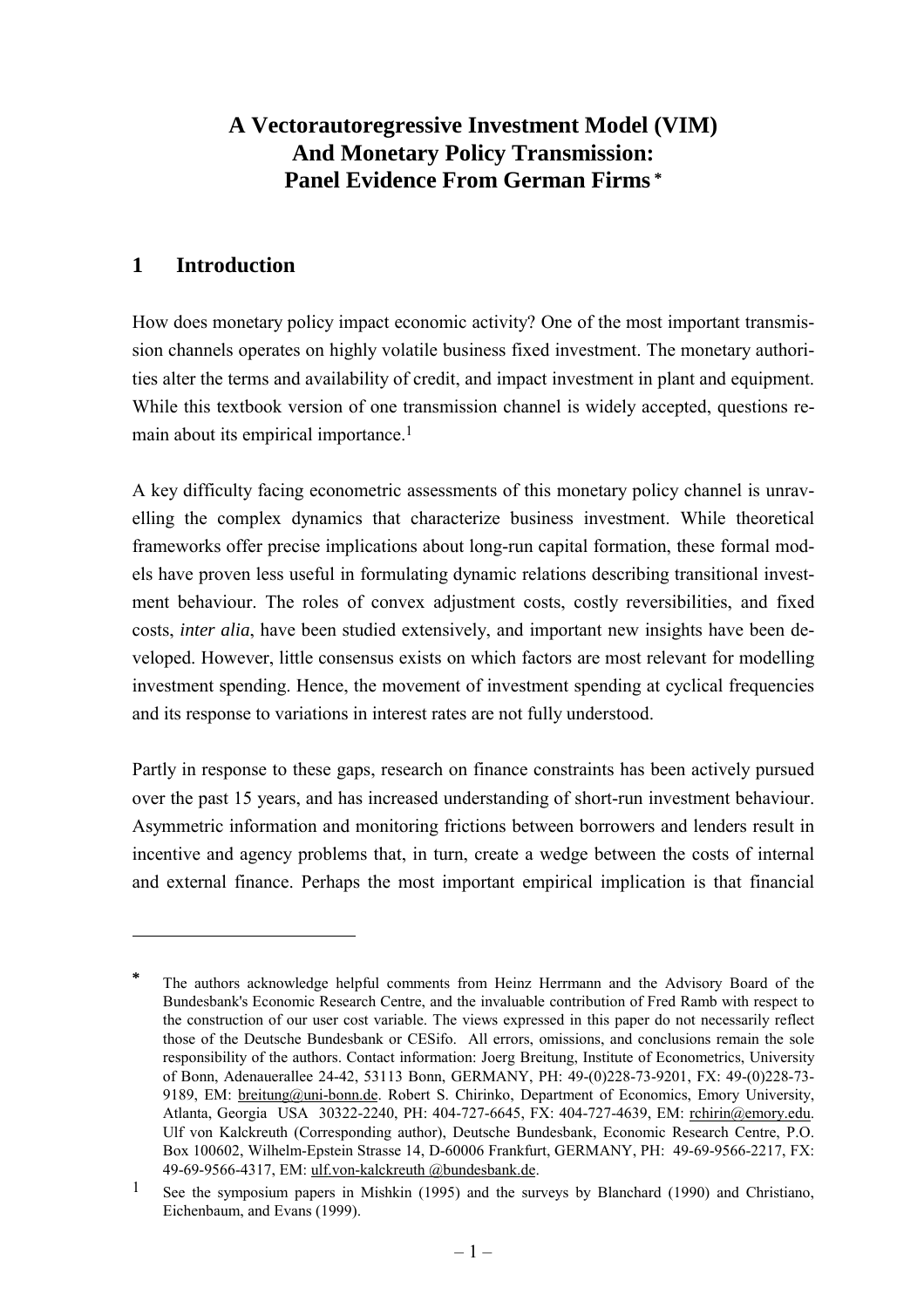variables - usually cash flow - properly belong in the investment equation. While the importance of financial factors on business investment decisions has been documented in many studies, whether the coefficients on these variables signify finance constraints is an open question. For example, Chirinko (1997) and Gomes (2001) show that, in formal optimising models, the effects of finance constraints can be capitalized into fundamentals, thus altering the interpretation and role of financial variables in investment equations. In Abel and Eberly (2002), investment spending by an optimising firm faced with uncertainty and imperfect competition depends on cash flow even though the firm does not face any finance constraints. While one can accept the economic importance of finance constraints and the existence of a premium on external finance, doubts exist concerning precisely how these financial factors enter formal theoretical models and affect the specification of an econometric investment equation.

A further implication of finance constraints for firm behaviour is that real and financial decisions are intertwined. An important property of the separation theorem of Modigliani and Miller (1958) is that the supply of finance is infinitely elastic at the prevailing interest rate, and thus real investment decisions can be considered in isolation from financial decisions. Asymmetric information and monitoring cost frictions disrupt this separation theorem, and require that real and financial decisions be analysed in tandem. Benito and Young (2002) take an important first step in that direction, but they stop short of modelling the dynamic consequences of simultaneity.

These real/financial interactions, coupled with important ambiguities concerning the modelling of investment dynamics, suggest taking a new approach to understanding the investment process and its responses to monetary policy. We adopt a VAR methodology, and approximate the complicated and incompletely understood relations among investment and its determinants as a VAR with minimal restrictions.

We begin our analysis in Section 1 by considering specification issues for our Vectorautoregressive Investment Model (VIM). The neoclassical investment model developed by Jorgenson (1963) guides the specification of the basic determinants of investment spending. In this framework, sales is the quantity variable, and the user cost of capital is the price variable. (The user cost variable contains an interest rate, and is key to evaluating the effects of monetary policy on investment spending.) We assume that firms operate in competitive markets and minimize cost; thus, price and quantity variables are exogenous. Recent research on finance constraints has demonstrated that cash flow is an important determinant of investment spending, and we include cash flow as our financial variable. That research has also shown that financial decisions affect and are affected by real investment decisions and, hence, both investment and cash flow are endogenous. Furthermore, current cash flow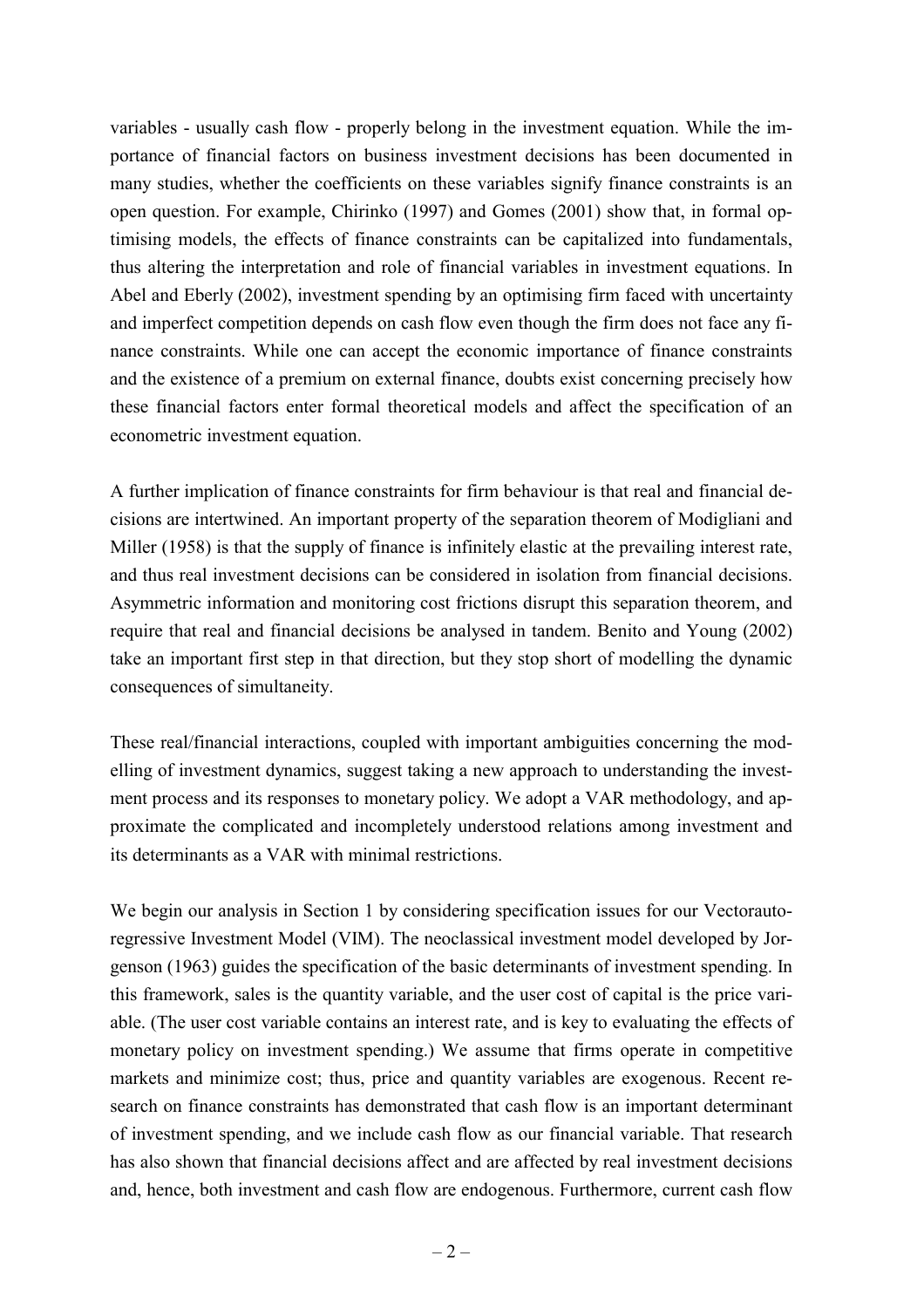shocks affect current investment but, owing to gestation and time-to-build lags, investment does not impact cash flow contemporaneously.

Econometric issues are considered in Section 2. We estimate VIM with an equation-byequation GMM procedure that is asymptotically efficient for our recursive system of dynamic simultaneous equations.2 Lag lengths are determined with two specification tests. As with any VAR, the individual VIM coefficients are not meaningful in and of themselves. We calculate dynamic multipliers, impulse responses, and error bands associated with the exogenous and endogenous variables, respectively.

Estimates of our VIM are based on three unique datasets for German firms discussed in Section 3. First, as part of its rediscount lending operation, the Bundesbank collected a vast amount of detailed financial statement data. After accounting for lags, outliers, and missing observations, we have an unbalanced panel of 44,345 datapoints for 6,408 firms for the period 1988-1997. Second, we compute user costs of capital along the lines presented in King and Fullerton (1984), adapting important prior work by Harhoff and Ramb (2001) and Ramb (forthcoming) for the purposes of this study. Third, in discharging its credit evaluation obligation, the Bundesbank routinely determined overall creditworthiness through a detailed discriminant analysis.<sup>3</sup> These confidential credit ratings are a precise indicator of those firms facing a substantial external finance premium, and will be important in examining the differential responses by financial constrained and unconstrained firms. In combination, these three datasets provide an exceptional opportunity to analyse the response of investment spending to changes in user costs and shocks to cash flow.

Sections 4 and 5 simulate VIM's estimated on different sub-samples. Section 4 provides benchmark results with the full sample, and draws comparison between a single equation investment model in which financial variables are exogenous and VIM in which both real and financial variables are endogenous. Dynamic multipliers computed for changes in the two exogenous variables - user cost and sales - and impulse response computed for shocks to the two endogenous variables – investment and cash flow – are larger in VIM than in a single equation model. Endogenizing financial decisions leads to more substantial reactions by firms and a more potent monetary policy transmission channel. A 25 basis point increase in short-term rates reduces investment by a substantial 3.1% in two years.

 $\overline{a}$ 

<sup>&</sup>lt;sup>2</sup> Our econometric model differs from that used in the pioneering study of Holtz-Eakin, Newey and Rosen (1988). They estimated a VAR model excluding any contemporaneous variables, whereas we have a recursive system of dynamic simultaneous equations.

<sup>&</sup>lt;sup>3</sup> Since the implementation of the Monetary Union on January 1, 1999, the Bundesbank continues to assess creditworthiness in the course of the Eurosystem monetary policy operations, but it no longer rediscounts trade bills.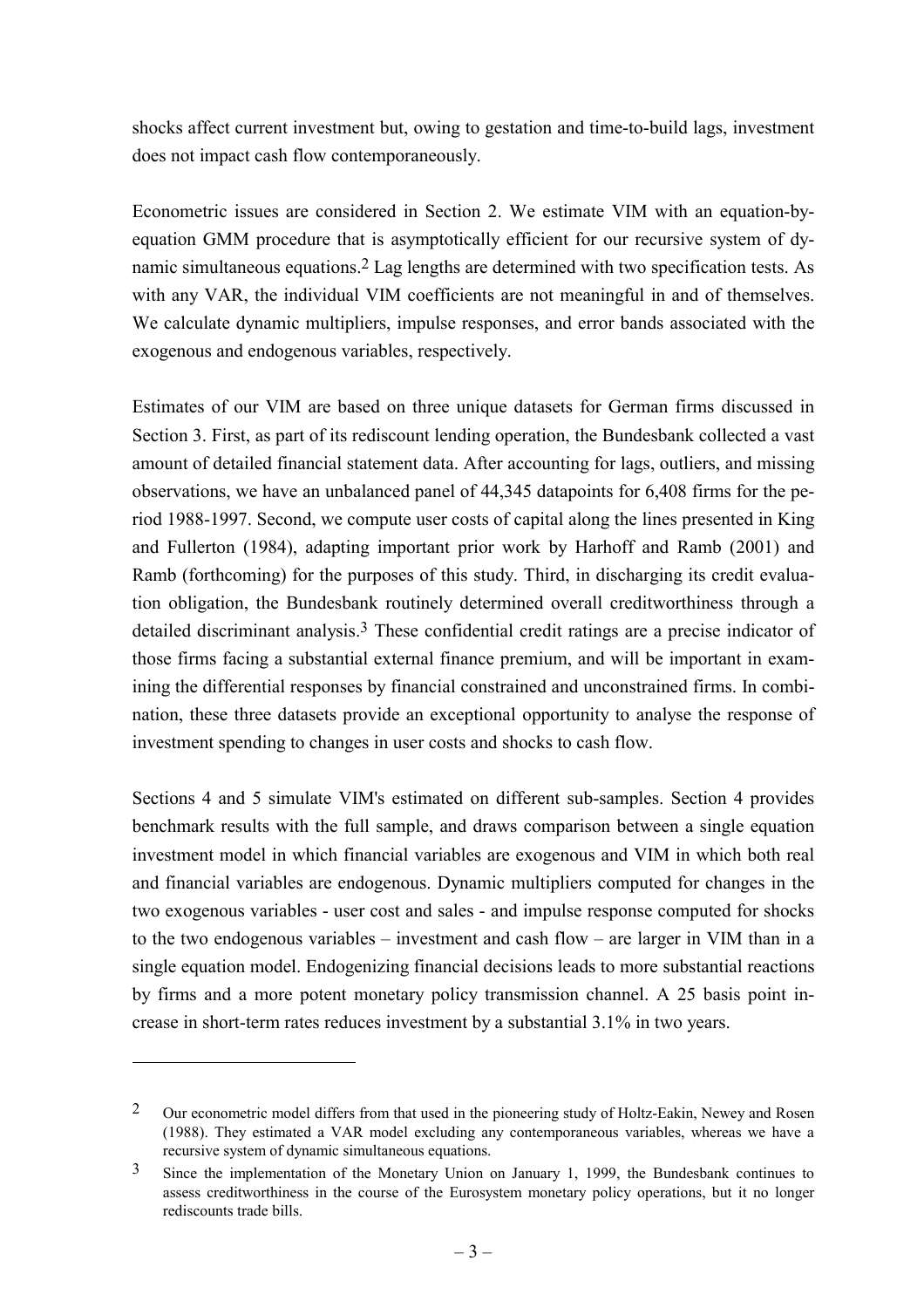The roles of heterogeneity and finance constraints are explored in Section 5. Firms facing relatively costly external finance are identified with our confidential Bundesbank creditworthiness data. The sensitivity of these firms to changes in the exogenous variables and shocks to the endogenous variables are compared to firms that have a much lower external finance premium. Firms with poor credit ratings do not react to changing economic conditions as given by relative prices or demand. This "paralysis" might be traceable to their inability to finance investment. On the other hand and consistent with binding financing constraints, these endangered firms show a high responsiveness to cash flow shocks.

Section 6 contains a summary and conclusions.

## **1. Specifying VIM**

#### **1.1. Some Perspective On Modeling Investment Spending**

The primary focus of this study is on investment spending, and we begin with a consideration of investment modelling strategies appearing in the literature. In specifying an investment equation, it is important to distinguish between demand for the stock of capital and demand for the flow of investment. Since the capital stock is a factor of production, the standard tools of microeconomics can be used to relate the demand for capital, conditional on output, to its "price." The definition of this price variable is complicated by capital's durability. The important contributions of Jorgenson (1963) and Hall and Jorgenson (1967) relate the price of durable capital to the user cost (or rental price) of capital, defined as a function of interest, tax, and depreciation rates and relative prices. With a readily measurable user cost as a price variable, the long-run demand for capital can be easily analysed.

Complications arise, however, when specifying the demand for the flow of investment. Two sets of "frictions" introduce important and complex factors into the investment equation. The first set of frictions includes dynamic elements such as convex adjustment costs with changing the capital stock, delivery lags, vintage effects, costly reversibility constraints, time-to-build lags, fixed costs, and gestation lags. The interaction between these frictions and durability forces the optimising firm to take a deep look into the future. Consequently, expectations of future variables are an additional dynamic element affecting the investment equation. The second set of frictions is due to asymmetric information and costly monitoring between borrowers and lenders that, in turn, lead to constraints on the availability and cost of external finance. Finance constraints further imply that real and financial decisions are intertwined.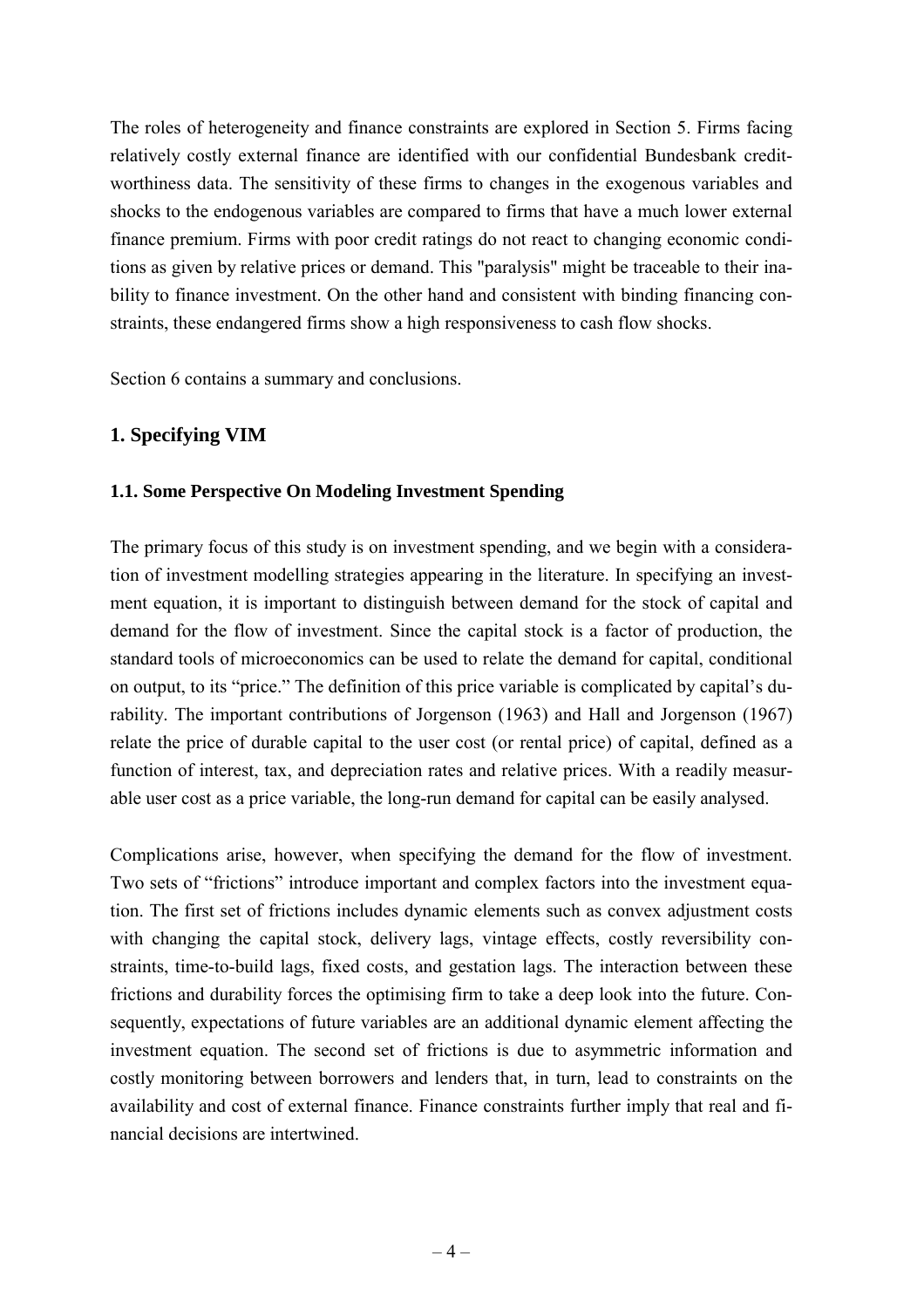While explicit models have the notable advantages of being based on a choice-theoretic framework and having coefficients in the econometric equation that can be identified with technology and expectation parameters, several problems have arisen. First, their empirical performance has been disappointing, and coefficient estimates appear fragile in many applications. Second, in most cases, they do not provide a framework for assessing the impact of monetary policy on investment spending that is the central concern of the present study. Third, there is a great deal of uncertainty about which of the frictions listed above are important for understanding the investment decision. While additional work with explicit models is likely to yield valuable insights into the investment process, our analysis of monetary policy transmission can best be undertaken with an implicit model given the current state of development of explicit models.

#### **1.2 The Investment Equation**

Implicit models are based on a less formal specification of the capital accumulation process. Theory is used to suggest the determinants of investment spending that, in turn, enter into a relatively unrestricted econometric equation.

We assume that the firm operates in competitive markets, and takes output and prices as given. (Since the median firm in our sample has 119 employees, this atomistic assumption seems appropriate.) Cost minimizing behaviour, coupled with a CES production function (Coen, 1969), results in the following specification of the logarithm of the optimal capital stock (k\*),

$$
k_{t}^{*} = \rho_{0} + \rho_{1} u c_{t}^{*} + \rho_{2} s_{t}^{*}
$$
 (1)

where  $\mathrm{uc}^*$  is the logarithm of the long-run user cost of capital (described in detail in Section 3.2 and Appendix A),  $s_t$  is the logarithm of long-run sales, and the  $\rho$ 's are parameters related to the production technology. In (1), the cost of finance is assumed independent of the amount used by the firm; this assumption will be discussed below.

The challenge facing the applied econometrician is to translate the above demand for a stock of capital into the demand for the flow of investment. To derive a useful econometric specification, we introduce dynamics with three assumptions. First, the adjustment of the capital stock to its optimal level is distributed over time according to the following lag specification,

$$
\Delta k_t = I_t/K_{t-1} - \delta = \alpha(L) \Delta k^*_{t}, \qquad (2)
$$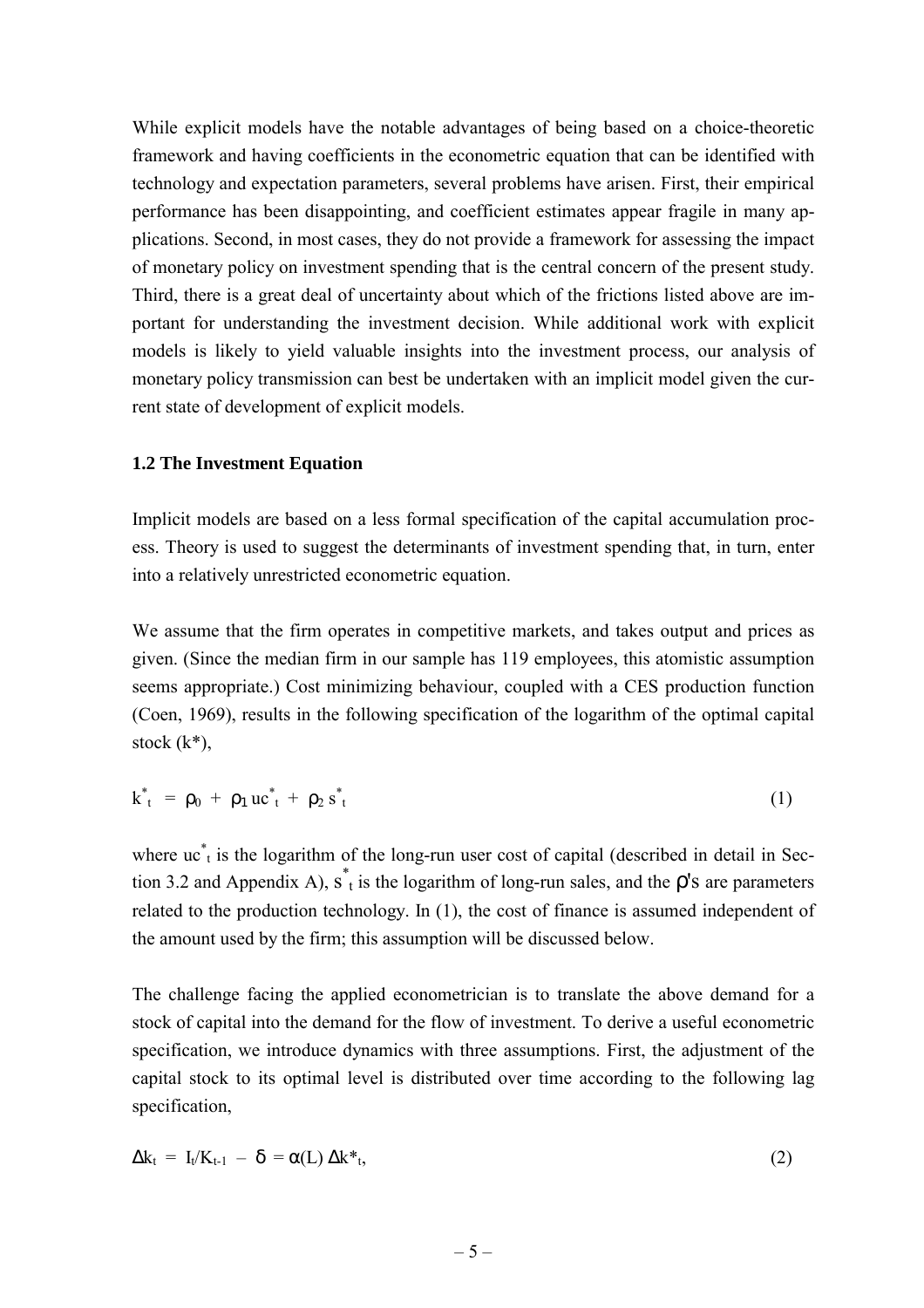where ∆ is the first-difference operator, the difference in the logarithm of the capital stock equals the investment/capital ratio less depreciation  $(I_t/K_{t-1} - \delta)$ , and  $\alpha(L)$  is a polynomial in the lag operator representing technological constraints such as delivery lags and other frictions.

Second, following Jorgenson (1966), we assume that  $\alpha(L)$  can be approximated by a rational lag polynomial,  $β(L)/(1-γ(L))$ , and rewrite (2) as follows,

$$
I_t/K_{t-1} - \delta = \beta(L)/(1-\gamma(L)) \Delta k^*_{t}, \qquad (3a)
$$

$$
I_t/K_{t-1} = \beta(L) \Delta k^*_{t} + \gamma(L) I_{t-1}/K_{t-2} + \psi, \qquad (3b)
$$

where  $\psi = \delta (1-\gamma(1))$ . The  $\beta(L)$ 's,  $\gamma(L)$ 's, and  $\psi$  contain technology parameters.

Third, in preparing their decisions at time t, agents form expectations about the long-run values determining the optimal capital stock in (1). These expectations are based upon current and lagged values of variables determining the optimal capital stock and by lagged values of the dependent variable. Combining the above assumptions, identifying firm-specific variables with an *i* index, and appending an error term  $(\zeta_{i,t})$ , we obtain the following investment equation,

$$
I_{i,t}/K_{i,t-1} = \eta^{UC}(L) \Delta u c_{i,t} + \eta^{S}(L) \Delta s_{i,t} + \eta^{UK}(L) (I_{i,t-1}/K_{i,t-2}) + \psi_i + \zeta_{i,t}, \qquad (4)
$$

where the  $\eta(L)$ 's are coefficients representing a mixture of technology and expectation parameters. Thus, as with all implicit models, this specification is subject to the Lucas Critique. While this objection is undoubtedly correct theoretically, coefficient shifts are unlikely to be important for the small changes in policy analysed in this study. Furthermore, there is some empirical evidence indicating that the Lucas Critique is not quantitatively important.4

Equation (5) is based on the assumption that the supply of finance is infinitely elastic at the prevailing interest rate. However, recent research has challenged this view.5 Owing to fi-

 $\overline{a}$ 

<sup>4</sup> See Chirinko (1988), Taylor (1989), Chirinko, Fazzari, and Meyer (1999), and Estrella and Fuhrer (forthcoming).

<sup>5</sup> The recent renaissance began with Fazzari, Hubbard, and Peterson (1988). See Chatelain (forthcoming), Hubbard (1998), and Schiantarelli (1995) for surveys, Bernanke, Gertler, and Gilchrist (1999, especially equations 3.8 and 3.9) for a formal theoretical model, and Kaplan and Zingales (1997, 2000), Fazzari, Hubbard, and Petersen (2000) for a lively exchange concerning some unresolved issues in the finance constraints literature.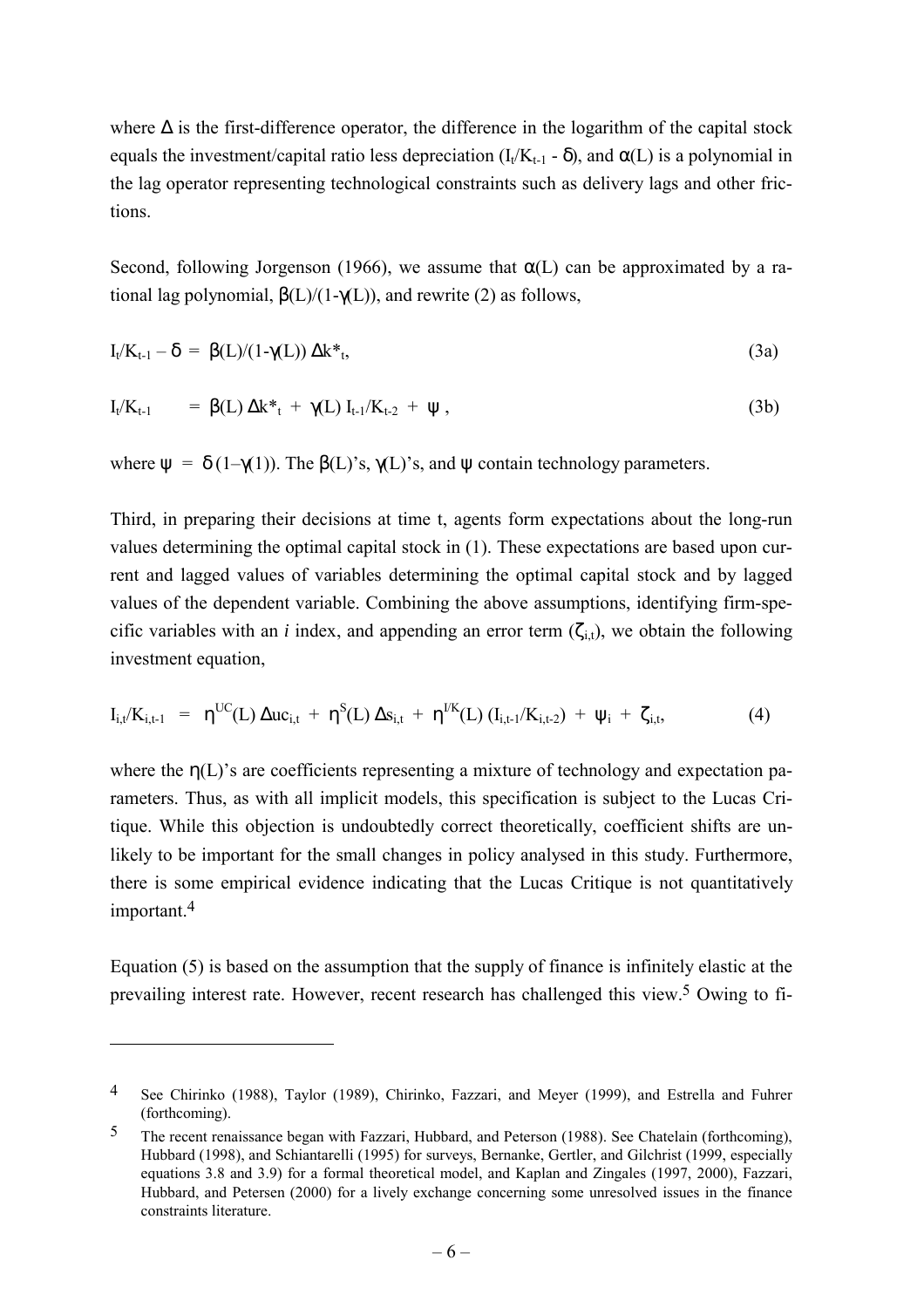nancial market frictions, the cost of external finance exceeds the cost of internal finance, and investment spending is sensitive to the quantity of internal funds. In this case, the composition of finance affects real decisions. Moreover, these real decisions affect finance. For example, the additional indebtedness for a new investment project may lower cash flow for several years due to interest expenses on the project debt and a higher external finance premium on future borrowings. With financial market frictions, real and financial decisions are intertwined.

To reflect short-term credit constraints, we follow the literature, and include the ratio of cash flow to the capital stock as an additional argument in (5). Finally, we assume that the error term,  $\zeta_{i,t}$ , contains three components: a firm-specific fixed effect ( $\phi_t$ , which incorporates  $\psi_i$ ), a time-specific fixed effect  $(\lambda_i)$ , and a white noise error  $(\epsilon_{i,t})$ . With these additional elements, we obtain the following autoregressive distributed lag (ADL) investment equation,

$$
I_{i,t}/K_{i,t-1} = \pi^{UC}(L) \Delta u c_{i,t} + \pi^{S}(L) \Delta s_{i,t} + \pi^{CF/K}(L) (CF_{i,t}/K_{i,t-1})
$$
\n
$$
+ \pi^{UK}(L) (I_{i,t-1}/K_{i,t-2}) + \phi_i + \lambda_t + \varepsilon_{i,t}.
$$
\n(5)

#### **1.3 The VIM Equation System**

Our model of a cost minimizing firm facing finance constraints has several implications for the variables appearing on the right-side of (5) and the specification of the VIM. Since the price and quantity variables are taken as given,  $\Delta u c_{i,t}$  and  $\Delta s_{i,t}$  are exogenous. By contrast, financing responds to investment, and  $(CF_{i,t}/K_{i,t-1})$  is an endogenous variable. Rather than modelling the relations among these variables explicitly, we allow them to interact in a relatively unrestricted manner by estimating the following Vectorautoregressive Investment Model (VIM),

$$
A_0 \left( \frac{(I/K)_{i,t}}{(CF/K)_{i,t}} \right) = A(L) \left( \frac{(I/K)_{i,t-1}}{(CF/K)_{i,t-1}} \right) + B(L) \left( \frac{\Delta u c_{i,t}}{\Delta s_{i,t}} \right) + \left( \frac{\phi_i^{I/K}}{\phi_i^{CF/K}} \right) + \left( \frac{\lambda_i^{I/K}}{\lambda_i^{CF/K}} \right) + \left( \frac{u_{i,t}^{I/K}}{u_{i,t}^{CF/K}} \right) \tag{6a}
$$

$$
A_0 Y_{i,t} = A(L) Y_{i,t-1} + B(L) X_{i,t} + \Phi_i + \Lambda_t + U_{i,t}, \qquad (6b)
$$

 $E(U_{i,t}) = 0$  and  $E(U_{i,t} U_{i,t}) = \sum_{i,t} (diagonal)$  for all i=1,N and t=1,T, (6c)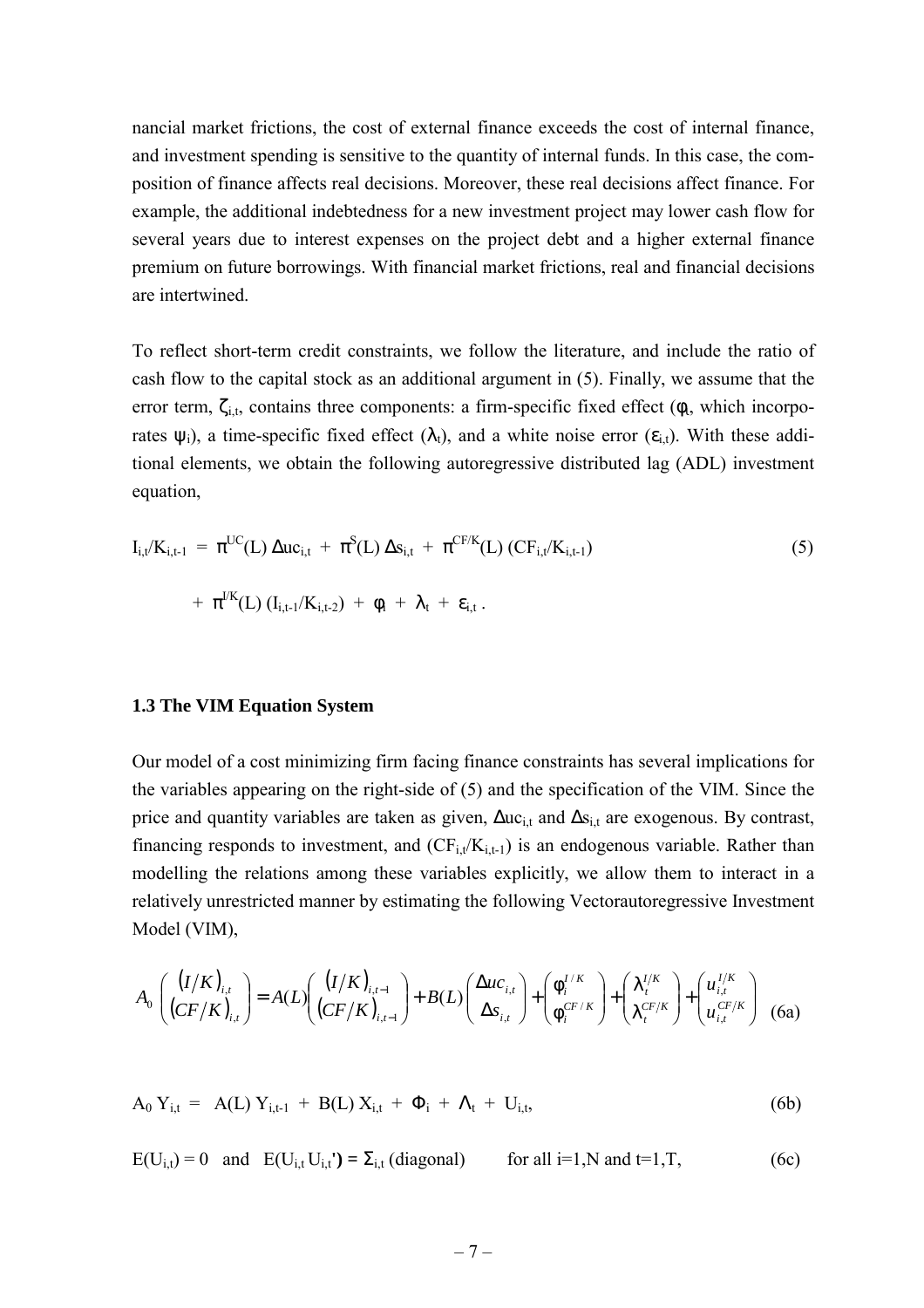where  $A_0$ ,  $A(L)$ , and  $B(L)$  contain coefficients for the current endogenous  $(Y_{i,t})$ , lagged endogenous  $(Y_{i,t-1})$ , and the current and lagged exogenous variables  $(X_{i,t})$ , respectively. In (6b), A(L) and B(L) are vectors of lag polynomials, and  $\Phi_i$ ,  $\Lambda_t$ , and  $U_{i,t}$ , are vectors containing firm-specific fixed effects, time-specific fixed effects, and white noise error terms, respectively. Equation system (6) is a recursive system of dynamic simultaneous equations, and will be the basis for our coefficient estimates and the associated dynamic multipliers and impulse responses with which we assess the sensitivity of investment to monetary policy and other stimuli.

#### **2. Estimating VIM**

#### **2.1. Obtaining Coefficient Estimates**

This sub-section discusses identification and estimation issues with equation system (6). To identify the coefficients, we assume that the error covariance matrix,  $\Sigma_{i,t}$ , is diagonal and that the VIM has a recursive structure such that the matrix  $A_0$  is upper triangular,

$$
A_0 = \begin{pmatrix} 1 & a \\ 0 & 1 \end{pmatrix} \tag{7}
$$

With (7), current cash flow affects current investment through the *a* coefficient but, owing to gestation and time-to-build lags, investment does not impact cash flow contemporaneously.

The coefficients are estimated by GMM. Following Arellano and Bond (1991) and Holtz-Eakin, Newey, and Rosen (1988), we first-difference (6) to eliminate the firm-specific effects and, for notational simplicity, exclude the time-specific fixed effects,

$$
A_0 \Delta Y_{i,t} = A(L) \Delta Y_{i,t-1} + B(L) \Delta X_{i,t} + \Delta U_{i,t} \qquad i=1,N, \quad t=1,T. \tag{8}
$$

Due to the resulting serial correlation in the error term  $(\Delta U_{i,t})$ , the system is estimated by GMM using the following instruments (whose number increases with *t*),

$$
Z_{i,t} = [X'_{i,t-2}, \dots X'_{i,1}, Y'_{i,t-2}, \dots Y'_{i,1}]'
$$
\n(9)

and the GMM moment matrix,  $E[G_{i,t}(\theta)]$ , where

$$
G_{i,t}(\theta) \equiv E[Z_{i,t} (A_0 \Delta Y_{i,t} - A(L) \Delta Y_{i,t-1} - B(L) \Delta X_{i,t})^{\dagger}], \qquad (10)
$$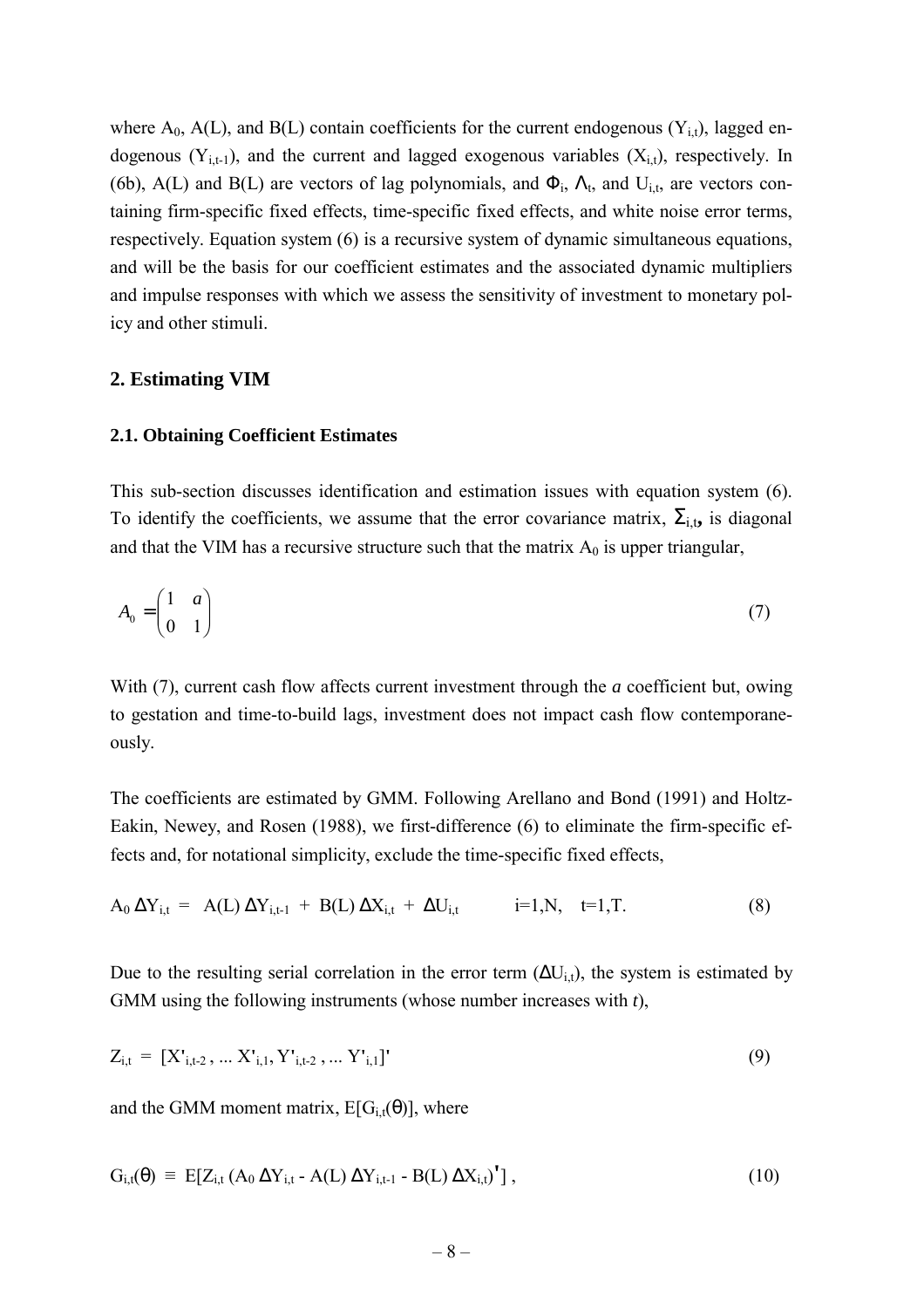E[.] is the expectation operator, and the coefficient vector θ comprises the unknown elements in  $A_0$ ,  $A(L)$ , and  $B(L)$  in (8). The empirical moments are stacked into the column vector  $g_i(\theta) = \text{vec}[G_{i,p+1} \dots G_{i,T}]$ , where p is the lag order for the polynomials A(L) and B(L). The GMM estimator minimizes the following criterion function,

$$
C(\theta) = \left(\sum_{i=1}^{N} g_i(\theta)\right) w\left(\sum_{i=1}^{N} g_i(\theta)\right)
$$
 (11 a)

where the weighting matrix, W, is given by

$$
W = \left[ E \left[ \sum_{i=1}^{N} g_i \left( \theta_0 \right) g_i \left( \theta_0 \right) \right] \right]^{-1}, \tag{11 b}
$$

where  $\theta_0$  is the true value of  $\theta$  that solves  $E[G_{i,t}(\theta_0)] = 0$ .

Our VIM extends the panel data VAR model considered by Holtz-Eakin, Newey, and Rosen (1988) to a dynamic system of simultaneous equations. In an ordinary VAR system, the coefficients can be estimated efficiently with equation-by-equation least-squares. By contrast, Holtz-Eakin, Newey, and Rosen showed that an efficient GMM estimator for a panel data VAR system must be estimated as a system. However, for the recursive structure employed here, an equation-by-equation GMM procedure is asymptotically as efficient as the system estimator. The reason is that under the assumption that the errors are uncorrelated across equations, the weight matrix *W* is diagonal and, therefore, the equation-byequation GMM procedure is identical to the system GMM estimator. In finite samples the estimated weighting matrix is not diagonal, in general, and a difference usually exists between the equation-by-equation and system GMM estimators that disappears as *N* tends to infinity (cf. Hayashi, 2000, Section 4.4). In our dataset, N equals 6,408.

#### **2.2 Selecting The Lag Length**

We employ two specification tests to select the lag length. With the First-Difference estimator, white noise errors imply that the residuals between periods t and t-2 will be uncorrelated. The Lagrangian Multiplier statistic (LM) proposed by Arellano and Bond (1991) tests for second-order residual serial correlation. A second specification test examines the validity of the overidentifying restrictions with the SH statistic proposed by Sargan (1958) and Hansen (1982). If the model is correctly specified, the residuals between periods t and t-2 will be uncorrelated, and the overidentifying restrictions will be sustained.

Since our primary focus is on investment spending, we focus on the properties of this equation for lag lengths of 2, 3, and 4 periods. The LM statistics have p-values of 0.008,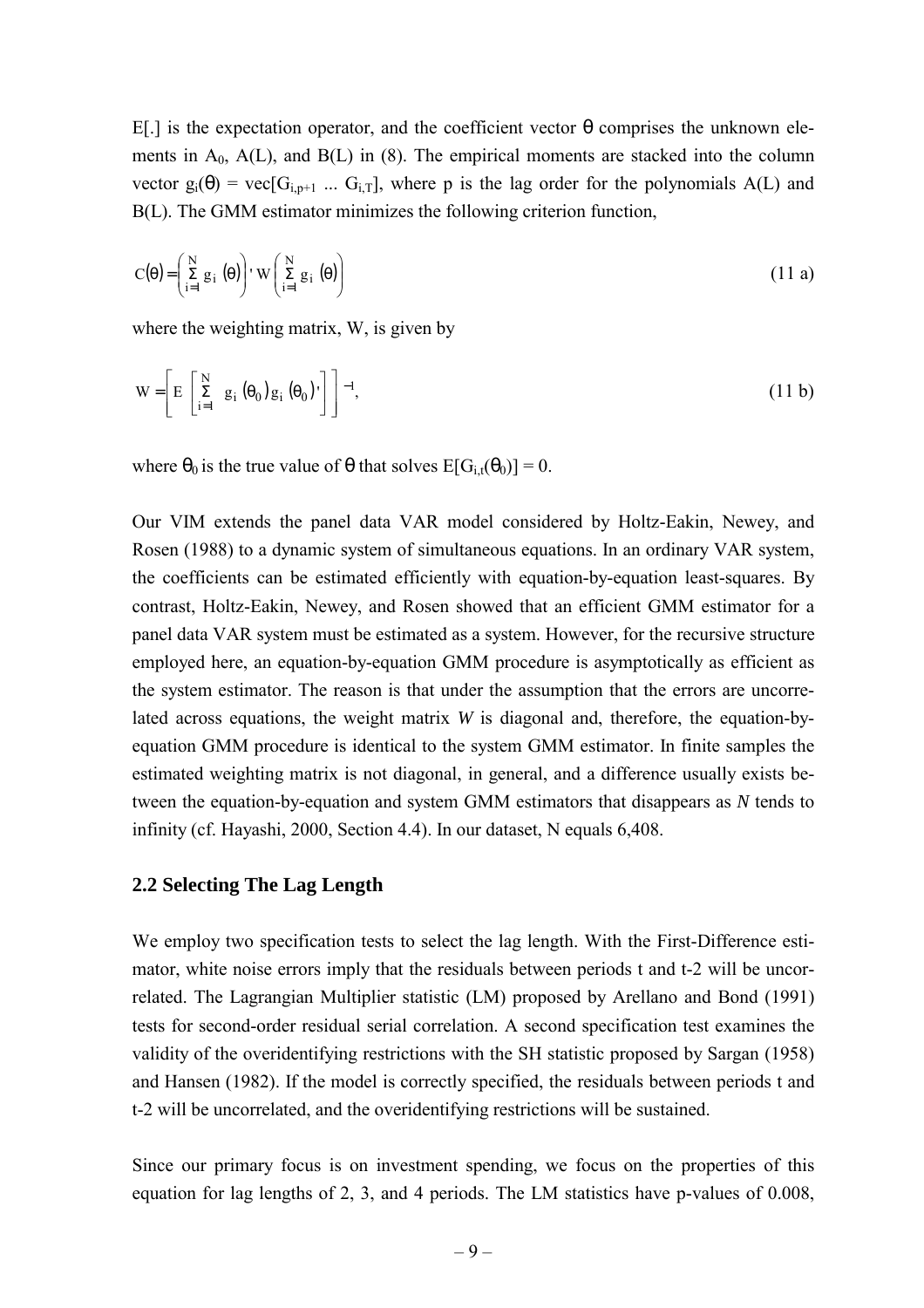0.165, and 0.885 for lags 2, 3, and 4, respectively, and the model with only two lags is not acceptable. For the same three models, the p-values for the SH statistic are 0.002, 0.075, and 0.009, respectively. Thus, only the investment model with three lags passes both specification tests, and all of the estimates reported in the tables are based on systems of equations with three lags.6

#### **2.3 Computing Dynamic Multipliers, Impulse Responses, And Error Bands**

The coefficient estimates from VAR models are difficult to interpret, but they provide useful information for computing dynamic multipliers for changesin the exogenous variables or impulse responses for shocks to the endogenous variables.

To compute dynamic multipliers, the final form of the system has to be determined. Defining  $D(L) \equiv A_0 - A(L)$ , we can rewrite (6b) as follows,

$$
D(L) Y_{i,t} = B(L) X_{i,t} + \Phi_i + U_{i,t}.
$$
 (12)

The final form is obtained by multiplying the system with the inverse of D(L),

$$
Y_{i,t} = M(L) X_{i,t} + D(1)^{-1} \Phi_i + D(L)^{-1} U_{i,t}
$$
\n(13)

Dynamic multipliers are computed from the elements of the  $M(L) = D(L)^{-1}B(L)$  matrix polynomial.

The error bands for the estimated dynamic multipliers are computed from the GMM estimates of  $\theta$  and its asymptotic covariance matrix. From the asymptotic theory of GMM estimators (e.g., Hansen, 1982), it is known that they have an asymptotic normal limiting distribution. Therefore, the distribution of a function of the estimated coefficients can be simulated by drawing from the normal limiting distribution of the coefficient estimates.<sup>7</sup> Finally, the dynamic multipliers are simulated with the functional relationship between  $M(L)$  and  $\theta$ .

To compute the effects of a shock to the dependent variable, the impulse responses are defined with respect to the shocks in  $U_{i,t}$ , and are computed from the elements of the  $D(L)^{-1}$ 

 $\overline{a}$ 

 $6$  For the cash flow equation with three lags, the LM and SH tests have p-values of 0.944 and 0.560. respectively.

<sup>7</sup> Error bands are based on 1,000 Monte Carlo replications.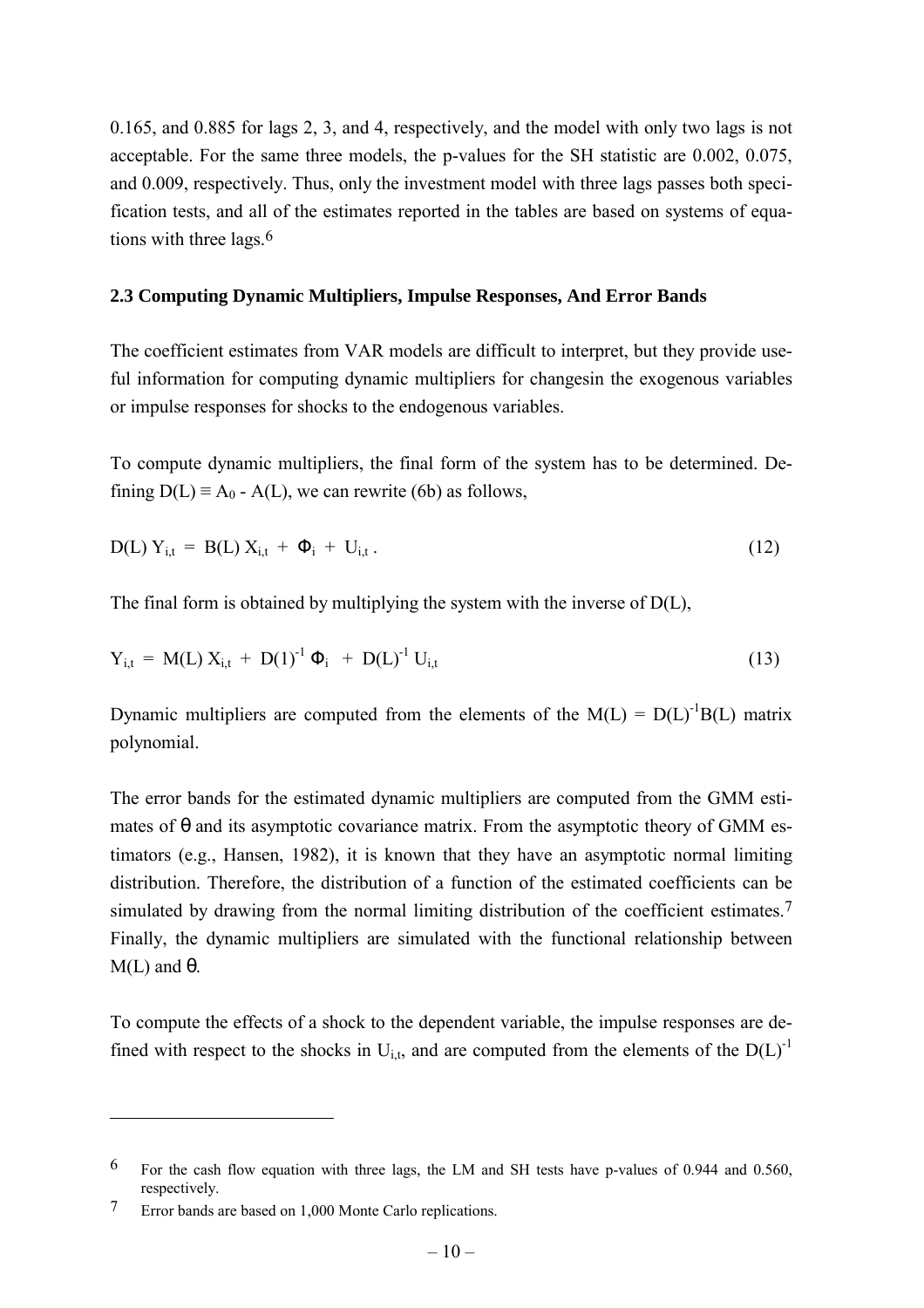matrix in (13). The error bands for the impulse responses are computed in a similar manner to those for the dynamic multipliers.

## **3. Datasets**

 $\overline{a}$ 

### **3.1. Financial Statements (UBS)**

The Bundesbank's financial statement database (*Unternehmensbilanzstatistik*, UBS) constitutes the largest source of accounting data for nonfinancial firms in Germany.<sup>8</sup> These data were collected by the Bundesbank in performing its rediscounting and lending operations. Bills of exchange issued by nonfinancial firms were frequently presented to the Bundesbank by credit institutions (cf. fn. 3). When a bill was presented for discounting, the creditworthiness of the issuing firm and all other firms that have held this bill needed to be determined. In the case of default, liability for payment of the bill fell on any firm that had held the bill. By law, the Bundesbank could only accept bills backed by three parties known to be creditworthy.

About 70,000 annual accounts were collected per year on a strictly confidential basis by the Bundesbank's branch offices. These data were initially subjected to a computer check for logical errors and missing data. Approximately 15,000 accounts had to be excluded because they were incomplete, represented consolidated accounts, or were for firms in sectors (e.g., agriculture) for which no meaningful results could be generated owing to the small amount of available data. Additional checks and corrections for errors were undertaken in the Statistical Department at the Bundesbank's Central Office in Frankfurt before finalizing the UBS database.

The dataset used in estimation is smaller for several reasons. We use data only for firms located in the manufacturing sector of West Germany to avoid any issues of comparability between the western and eastern sections of the country. Sole proprietorships and private partnerships are excluded because their tax treatment depends on personal characteristics that are very difficult to quantify. State dominated corporations are also excluded. The dataset is further reduced by first-differencing, missing values, data cleaning, variable con-

<sup>8</sup> This discussion draws on the Deutsche Bundesbank (1998) and Stöß (2001), which contain more detailed descriptions of the UBS data.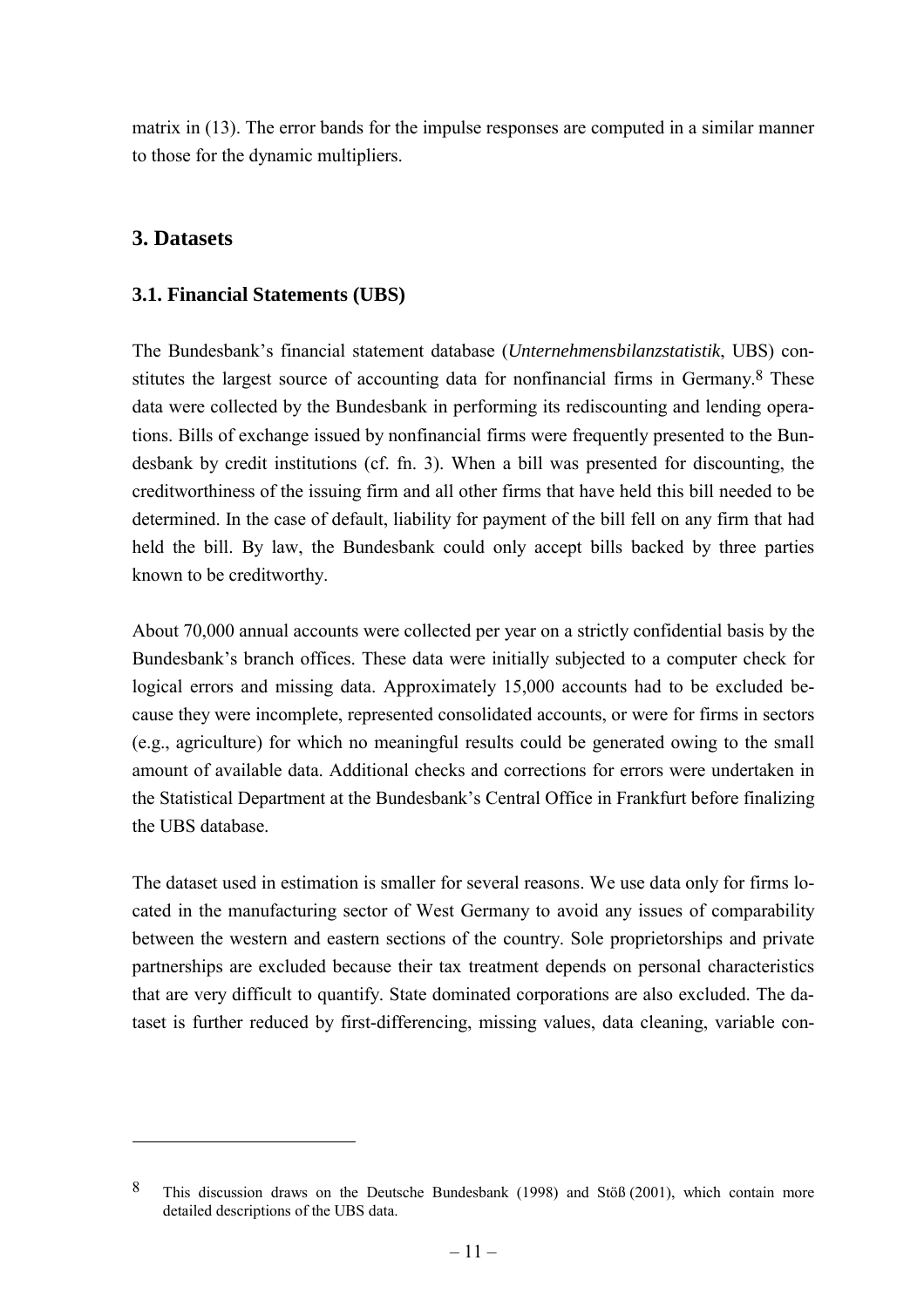struction involving lags, and outlier control.9 The data extend from 1988 to 1997.10 We thus have available for our preferred econometric specification containing three lags (discussed in Section IV) 44,345 datapoints for 6,408 firms. For 1996, these data represent 42% of the total turnover of the West German manufacturing sector and 61% of the total turnover of incorporated firms in all German manufacturing.

#### **3.2 User Cost (UC)**

The user cost of capital (UC) is the variable through which monetary policy through interest rates affects investment spending. In very simple terms, the user cost is comprised of three components,

$$
UC = R * P * T,
$$
\n<sup>(14)</sup>

where R, P, and T represent rental, price, and tax terms, respectively. The rental term contains two components, the opportunity cost of funds measured by the real long-term interest rate ( $r = i - \pi$ , the nominal discount rate (i) less the expected rate of inflation ( $\pi$ ) in the price of investment goods) and the economic rate of depreciation  $(\delta)$ . The P term is the price of investment goods relative to the price of output. Two key taxes entering T are the rate of income taxation (reflecting both federal and Länder rates, as well as the "solidarity surcharge") and the present value of the stream of current and future tax depreciation deductions. The user cost variable used in this study is much more complicated than presented in this sub-section, and important details are discussed in Appendix A.

Table 1 contains summary statistics for the variables that enter VIM defined by equation system  $(6)$ .

#### **3.3. Creditworthiness Ratio (CWR)**

 $\overline{a}$ 

A unique element in this study is the set of creditworthiness ratios (*Gesamtkennzahl*, CWR's) generated by the Bundesbank when it performed its rediscounting and lending op-

<sup>9</sup> We control for outliers by discarding the upper and lower 1% tails of  $\Delta s_{t}$ , (CF<sub>i,t</sub>/K<sub>i,t-1</sub>), and the creditworthiness ratio (introduced in Section 3.3) and the upper 2% tail of  $(I_i/K_{i+1})$ . See Appendix B for further details about the financial statement data.

<sup>10</sup> The beginning year of 1988 is chosen because the definitions of many important financial statement variables were changed in 1986 by the directive harmonizing financial statements in the European Union. For many firms, the changes were not instituted in 1987, and the amount of data available in the UBS is unacceptably low in that year.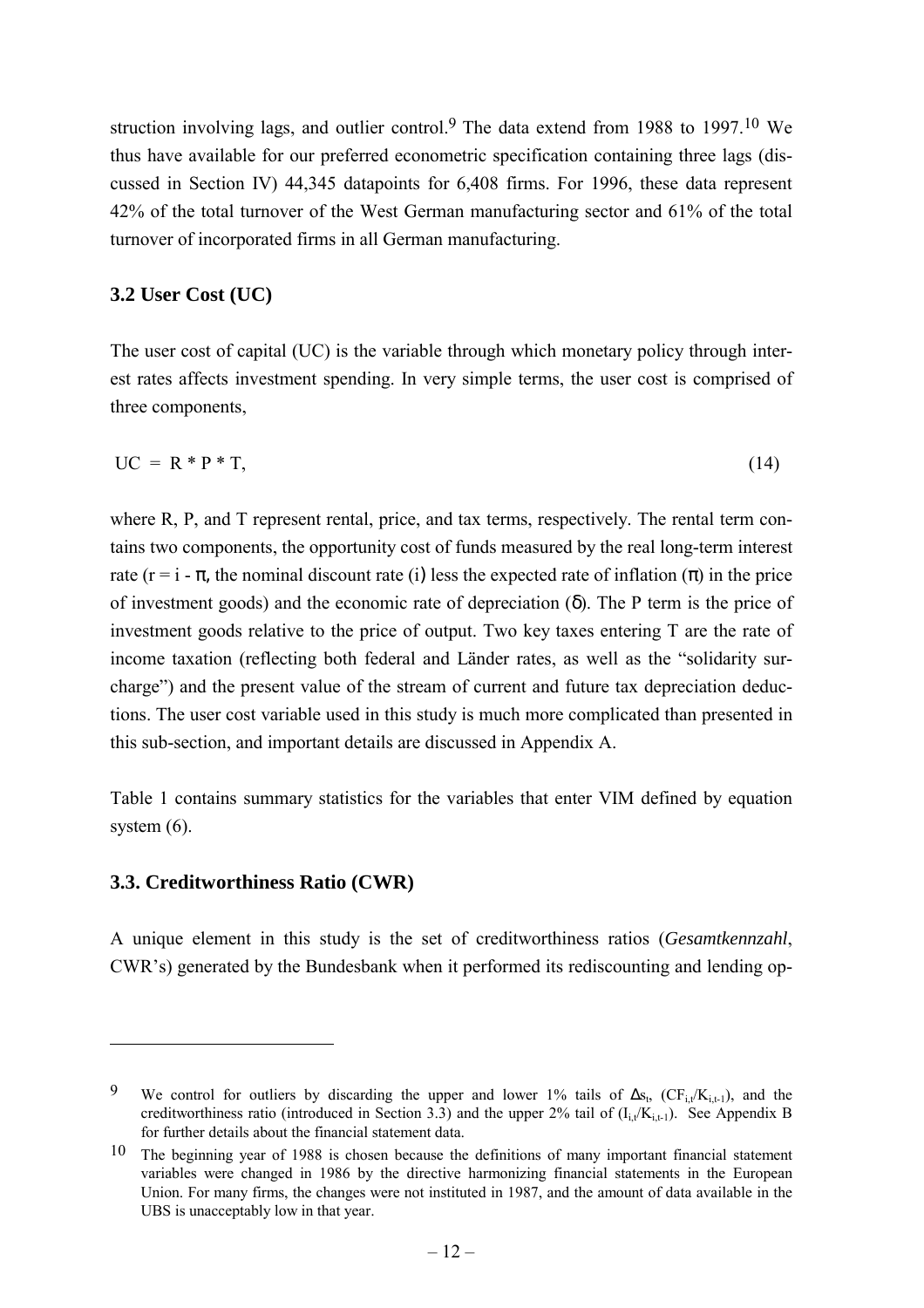erations. The CWR's are determined by a discriminant analysis.<sup>11</sup> The two underlying populations are solvent and insolvent firms, where insolvency is indicated by a legal application for bankruptcy. The sample is constructed by first identifying the relatively scarce insolvent firms, and then adding a solvent firm from the same sector. To enhance the statistical properties of the discriminant function, the sample contains an equal number of solvent and insolvent firms. The following information is used to compute the discriminant function: 1) equity/pension provision ratio (adjusted equity capital and pension provisions as a percentage of total capital employed); 2) return on total capital employed (profit before income taxes and before interest payments as a percentage of total capital employed); 3) return on equity (profit before income taxes as a percentage of adjusted equity income); 4) capital recovery rate (net receipts as a percentage of capital invested); 5) net interest payment ratio (net interest as a percentage of turnover); 6) accounting practice (which affects available valuation methods). The weights assigned to these categories are confidential. These ratios are examined by the Bundesbank's Department of Credit, Foreign Exchange, and Financial Markets for outliers.

The discriminant analysis determines two critical values of the CWR that classifies firms into one of three categories: high degree of creditworthiness (Good), low degree of creditworthiness (Endangered), or Indeterminate. The proportion of distressed firms in the data used in the discriminant analysis appears representative, and compares favourably to the percentage of failed firms in the overall economy (Deutsche Bundesbank, 1998; Stöß, 2001).

## **4. Simulating VIM - Full Sample**

This section reports simulations of VIM to changes in the exogenous user cost and sales variables and shocks to the endogenous cash flow and investment variables. As discussed in Section 2, all coefficients are estimated by GMM with the equations first-differenced to eliminate firm fixed effects. Coefficient estimates and error bands are presented in Appendices C and E, respectively.

## **4.1. User Cost Change**

 $\overline{a}$ 

Monetary policy affects investment spending through the interest rate embedded in the user cost of capital. This variable enters the investment equation, and represents the interest rate

<sup>11</sup> See Deutsche Bundesbank (1999) for further details about the construction of the CWR's and the credit evaluation process.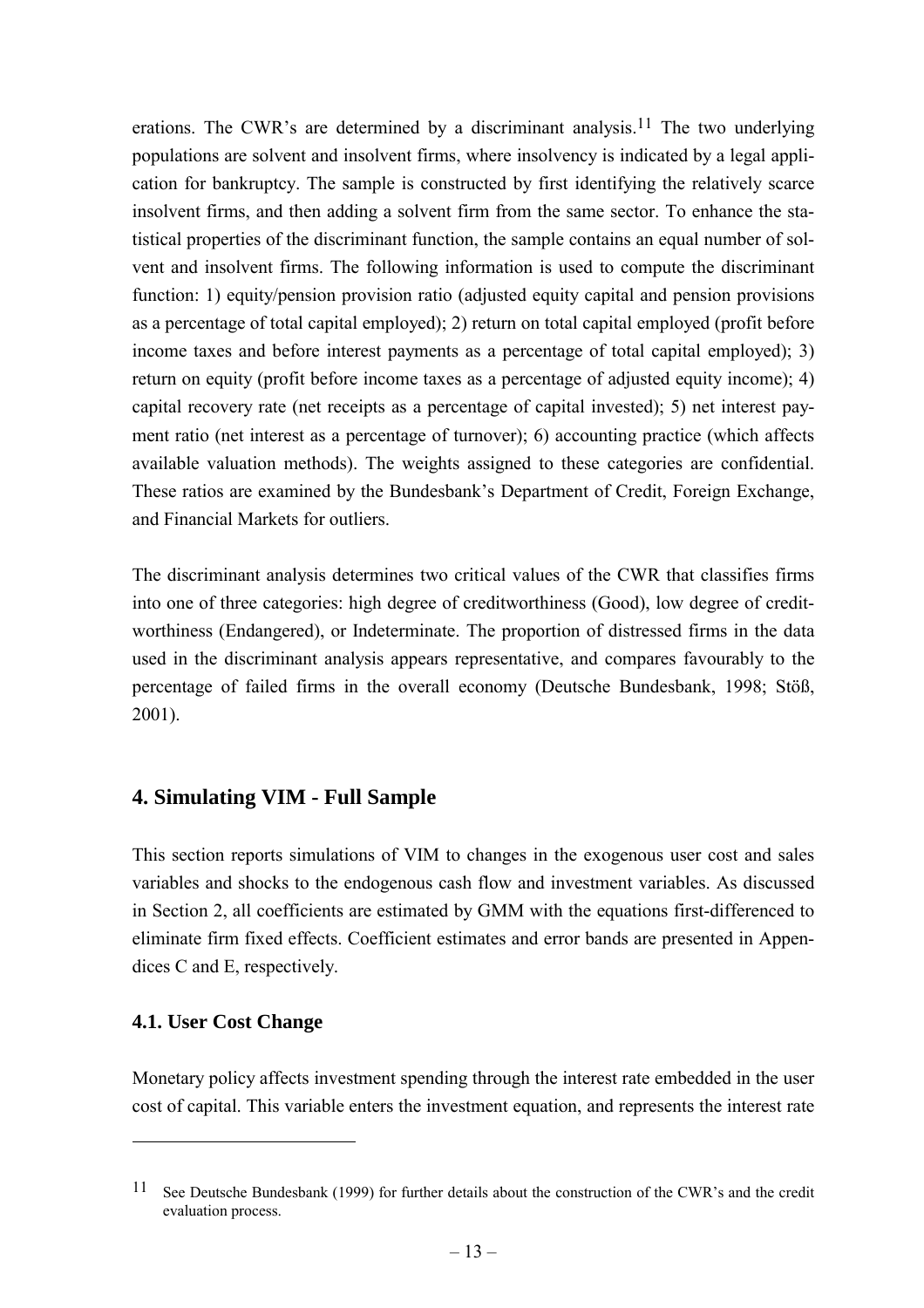channel of monetary policy. In VIM, the user cost also enters the cash flow equation. In turn, cash flow affects investment and vice versa. These real/financial interactions are at the core of the credit channel of monetary policy, and are also captured by VIM.

Table 2a and Figure 1a display the dynamic multipliers for investment and cash flow following from a one unit change in the user cost growth rate.<sup>12</sup> As shown in columns 1 and 4, the responses of both investment and cash flow is substantial in the first two years and, based on the error bands, these multipliers are statistically different from zero. The time profile of responses differ. For investment, 92% of the cumulative response takes place in the first two years. By contrast, only 67% of the reduction in cash flow occurs during the same period.

Relative to single equation evaluations of monetary policy, VIM matters. Columns 2 and 5 contain comparable dynamic multipliers for the ADL investment equation (5) and an analogously specified cash flow equation. The percentage differences between these single equation multipliers and VIM are presented in columns 3 and 6. The cumulative difference for investment is 33.7%. Thus, endogenizing financial decisions and recognizing the feedbacks between investment and cash flow has a substantial impact on the monetary policy transmission channel. For business investment, these feedbacks are one-third as large as the interest rate channel.

To understand the economic significance of monetary policy, we adjust the entries in Table 2a to correspond to the percentage change in investment with respect to a 25 basis point increase in the short-term interest rate. Specifically, the entries in columns 1, 2, 4, and 5 are multiplied by 0.07.13 During the first two years after this monetary intervention, invest-

 $\overline{a}$ 

<sup>12</sup> In this experiment, the monetary authorities raise the real rate for an indefinite period. Although this is not a realistic assumption, it allows us to avoid the complications associated with specifying an adjustment path for capital goods prices that returns the real interest rate to its long-run level. Moreover, this assumption has no practical significance for our analysis of investment because the bulk of the response to various stimuli occurs in the first two years.

<sup>13</sup> The adjustment proceeds in two steps. First, the entries is Table 2a represent ∆I/K, and are transformed into the percentage change in investment by the following relation:  $(\Delta I/I) = (\Delta I/K) / (I/K)$ , where (I/K) is the mean value of 0.1813 taken from Table 1, column 1. Second, the entries in Table 2a are for a 100% increase in user cost, and need to be adjusted to the percentage change in the user cost, ∆UC/UC, corresponding to a 25 basis point change. Consider an expanded version of the user cost equation (14), UC =  $((1-\tau)$  i[m]- $\pi+\delta$ ) \* P \* T, where  $\tau$  is the corporate tax rate (see equation (A-3) for further details), i[m] is the nominal long-term interest rate that depends on the monetary policy variable (m),  $\pi$  is the expected rate of inflation in the price of investment goods,  $\delta$  is the economic rate of depreciation, and P and T represent price and tax terms, respectively. Differentiating with respect to m, we obtain ∆UC/UC = (∆i/∆m) ∆m (1-τ) / ((1-τ) i[m]-π+δ), where (∆i/∆m) reflects the impact of the short-term rate controlled by the monetary authorities on the long-term rate entering the user cost and ∆m is the basis point change in the short-term rate. We assume that  $(\Delta i/\Delta m) = 1$ , the net-of-tax real long-term rate is 0.01,  $\tau$  = 0.44 and  $\delta$  is 0.10; these numbers are approximate. For  $\Delta m$  = 0.0025,  $\Delta U C/UC$  = 0.0127.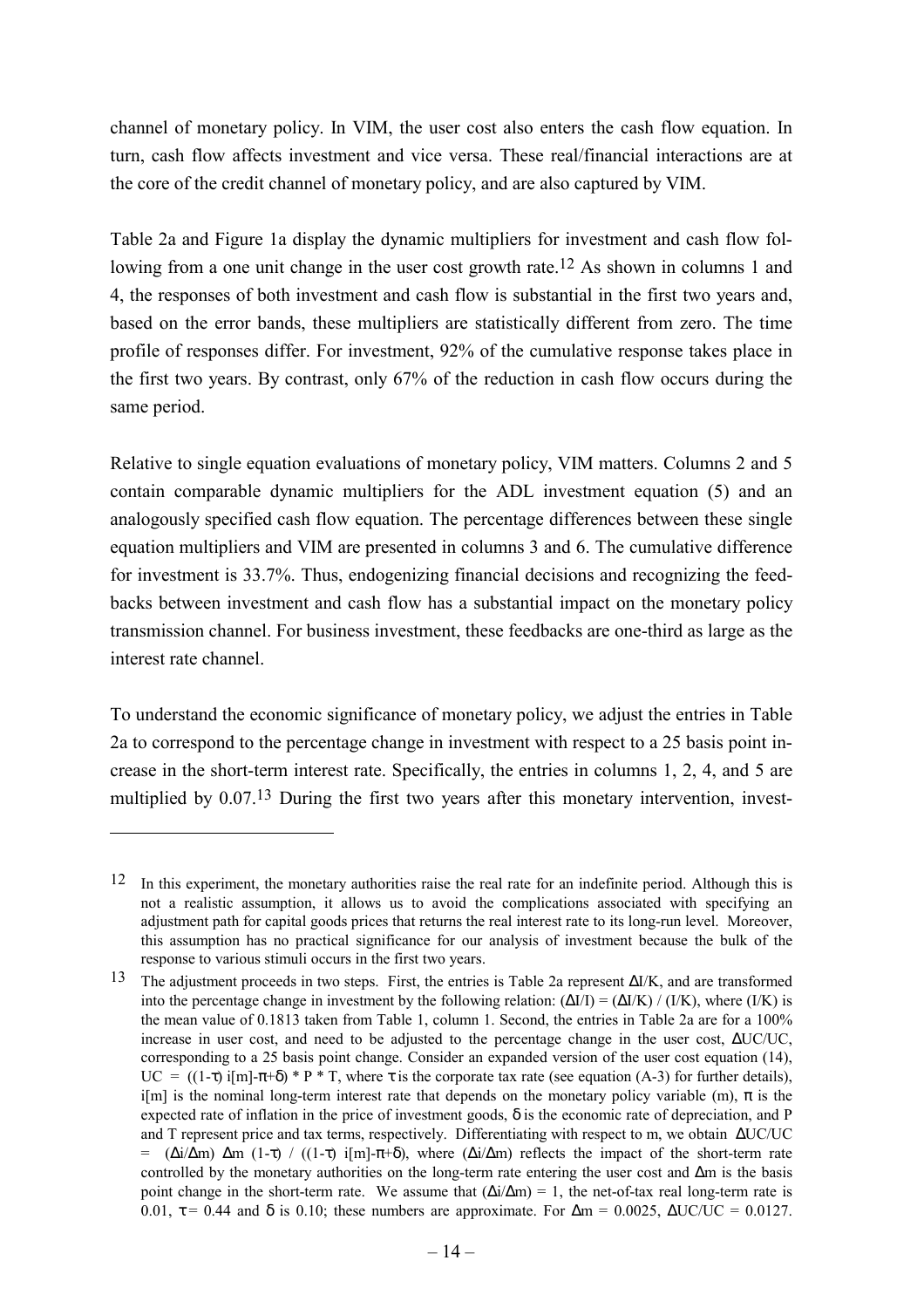ment falls by a substantial 3.1%. However, it is important to realize that this assessment depends critically on the expectation assumptions reflected in the term structure of interest rates.

For the purpose of exposition, we assume that the long term rate changes by the same amount as the short term rate. Depending on how expectations are formed, the sensitivity of the long term rate might be smaller or perhaps even be larger. While our results indicate a statistically significant monetary policy channel that is enhanced by endogenous financing, its economic significance is sensitive to auxiliary assumptions outside the scope of the present study.

### **4.2. Sales Change**

Simulations of a one unit increase in sales growth are presented in Table 2b and Figure 1b. Similar to the results with the user cost, dynamic multipliers based on VIM are approximately 30% larger than those computed from the ADL investment equation in isolation. The multipliers are statistically different from zero at the 5% level for all 10 simulation periods.

To understand the economic significance of these multipliers and the role of demand shifts, assume that exogenous sales rises for all firms by  $1.0\%$ <sup>14</sup> In this case, the entries in Table 2b are multiplied by 0.01, and investment rises by 1.9% during the first two years and 3.0% in the long-run (10 years).15 The well-known investment accelerator is alive and well and, in VIM, enhanced by interactions with financial decisions.

## **4.3. Cash Flow Shock**

 $\overline{a}$ 

The remaining two sets of simulations assess shocks to the equations comprising the econometric system (6). Table 3a and Figure 2a contain impulse responses for a unit shock to cash flow. Relative to single equation calculations, the sensitivity of investment to a cash flow shock is 66% larger when the investment and cash flow equations interact. This dif-

<sup>(</sup>Note that this formulation does not allow the present value of depreciation allowances ("A" in Appendix A) to vary with the interest rate due to computational considerations and a desire to separate fiscal and monetary policy issues.) The entries in Table 2a are thus multiplied by  $0.07 = 0.0127 / 0.1813$ .

<sup>14</sup> This perturbation equals a one standard deviation movement in (filtered) GDP for the period 1970-1998. The standard deviation is computed using a band-pass filter, and equals 1.06 (Agresti and Mojon, 2001, Table 1).

<sup>15</sup> This change is computed as follows:  $(\Delta I/I) = (\Delta I/K)$  0.01 / (I/K), where  $(\Delta I/K)$  is taken from Table 2b, column 1 and (I/K) is the mean value of 0.1813 taken from Table 1, column 1. For the first two simulation periods,  $(\Delta I/I) = (0.1935+0.1467) * 0.01 / 0.1813 = 1.88\%$ .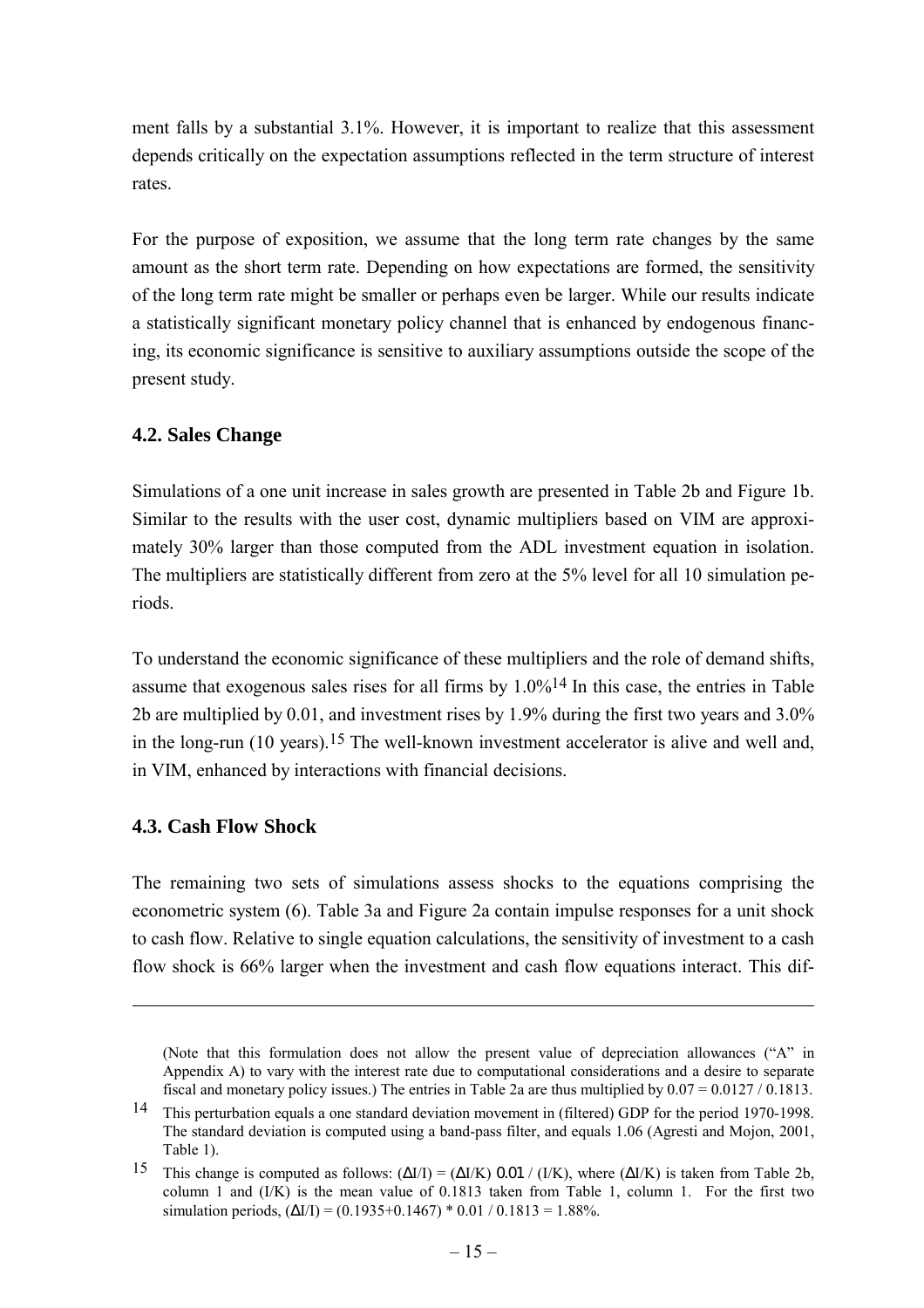ference is twice as large as the comparable figures for the user cost and sales multipliers discussed above.

As is standard in VAR analyses, we evaluate the response of investment to a one standard deviation shock, which equals the residual standard error in the cash flow equation. In this case, the entries in Table 3a are multiplied by 0.04, and investment rises by 3.9% in the long-run in response to this cash flow shock.

## **4.4. Investment Shock**

 $\overline{a}$ 

Table 3b and Figure 2b report the impulse responses associated with a unit shock to investment. Apart from the initial shock, the long-run effect on investment and the cumulative difference between the VIM and ADL multipliers are small.

## **5. Simulating VIM - Sample Sorted By Creditworthiness**

Much recent research in macroeconomics has emphasized the importance of firm heterogeneity and the differential impacts of monetary policy on firms facing varying degrees of difficulty obtaining external finance. While the finance constraints literature has been characterized by sharp differences of opinion (see fn. 5), there is rather broad agreement that variations in firm creditworthiness and the resulting wedge between internal and external finance are the key elements in models of finance constraints.16

The Bundesbank data on firm creditworthiness allows us to examine the impact of this type of heterogeneity. Firms are classified by a direct measure of the external finance premium, CWR. There are three categories of creditworthiness - Endangered, Good, and Indeterminate - depending on the state in the year before the investment/capital ratio first enters the regression model as a dependent variable. Our large sample permits us to discard the middle group in order to sharpen the evaluation.

Dynamic multipliers and impulse responses for the Endangered and Good classes of firms are presented in Figure 3 (coefficient estimates are in Appendix D). A change in monetary policy (and the associated change in the user cost) has almost no impact on investment by Endangered firms in the first year and a relatively small effect in the second year. The sensitivity of investment to this monetary impulse is much larger for the Good firms. An even

<sup>16</sup> For example, Fazzari, Hubbard, and Petersen (1988, p. 183), Kaplan and Zingales (1997, pp. 172-173), and Bernanke and Gertler (1990, pp. 88-89).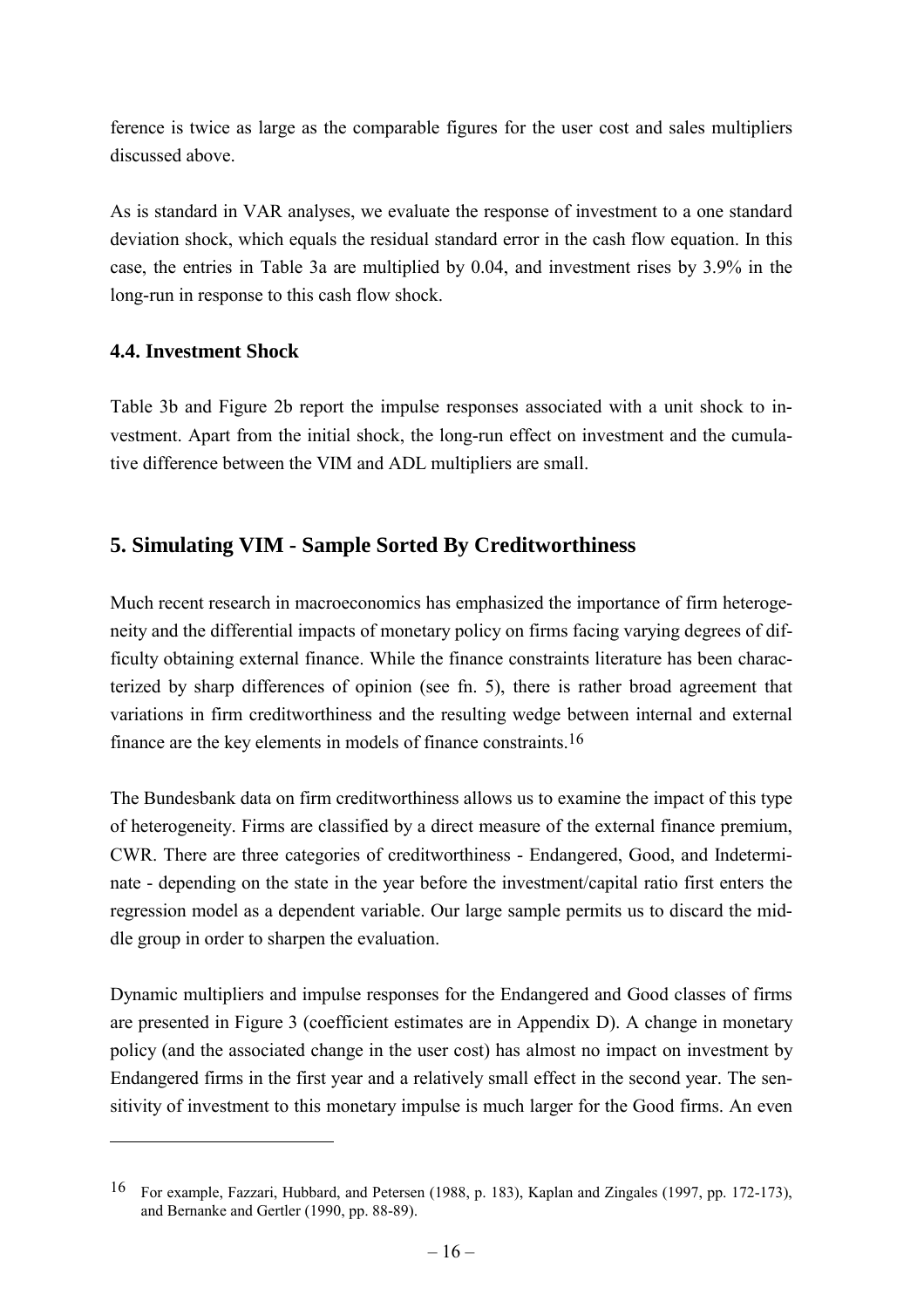more extreme pattern emerges with respect to a change in sales. Firms with poor credit ratings do not react to changing economic conditions. This "paralysis" might be traceable to their inability to finance investment. On the other hand and consistent with binding financing constraints, investment is much more responsive for Endangered firms than for Good firms (bottom panel of Figure 3). The CWR split sample results offer striking confirmation of the importance of firm heterogeneity and finance constraints for understanding the differential effects of monetary policy.

## **6. Summary And Conclusions**

This paper presents a new approach to modelling business investment spending and monetary policy transmission. Ambiguities concerning the modelling of investment dynamics and interactions between real and financial decisions suggest a VAR methodology for drawing relations among investment and its determinants. We specify a Vector Autoregressive Investment model (VIM) containing investment, user cost, sales, and cash flow variables. Estimates are based on a large panel dataset containing 44,345 datapoints for 6,408 German firms supplemented with data for the user cost of capital and firm credit ratings.

We obtain three key results. First, monetary policy matters. The effects of a monetary contraction are statistically significant and very rapid, with 92% of the cumulative response occurring in the first two years. Over this period, a 25 basis point increase in the short-term interest rate lowers investment by 3.1%, though this computation of economic significance is sensitive to auxiliary assumptions outside the scope of this study.

Second, VIM matters. Relative to simulations of a single equation based on exogenous financing, the sensitivity of investment to monetary policy is larger by one-third and to cash flow shocks by two-thirds in VIM. Endogenizing financial decisions and recognizing feedbacks between investment and cash flow has a substantial impact on the monetary policy transmission channel.

Third, financial status matters. Firms with a poor credit rating are "paralysed" in being unable to respond to changes in the user cost and sales. However, they are more responsive to cash flow shocks than firms with a good credit rating.

These initial results indicate that VIM is a feasible approach for analysing firm-level panel data, and can shed new insights into firm behaviour and monetary policy transmission.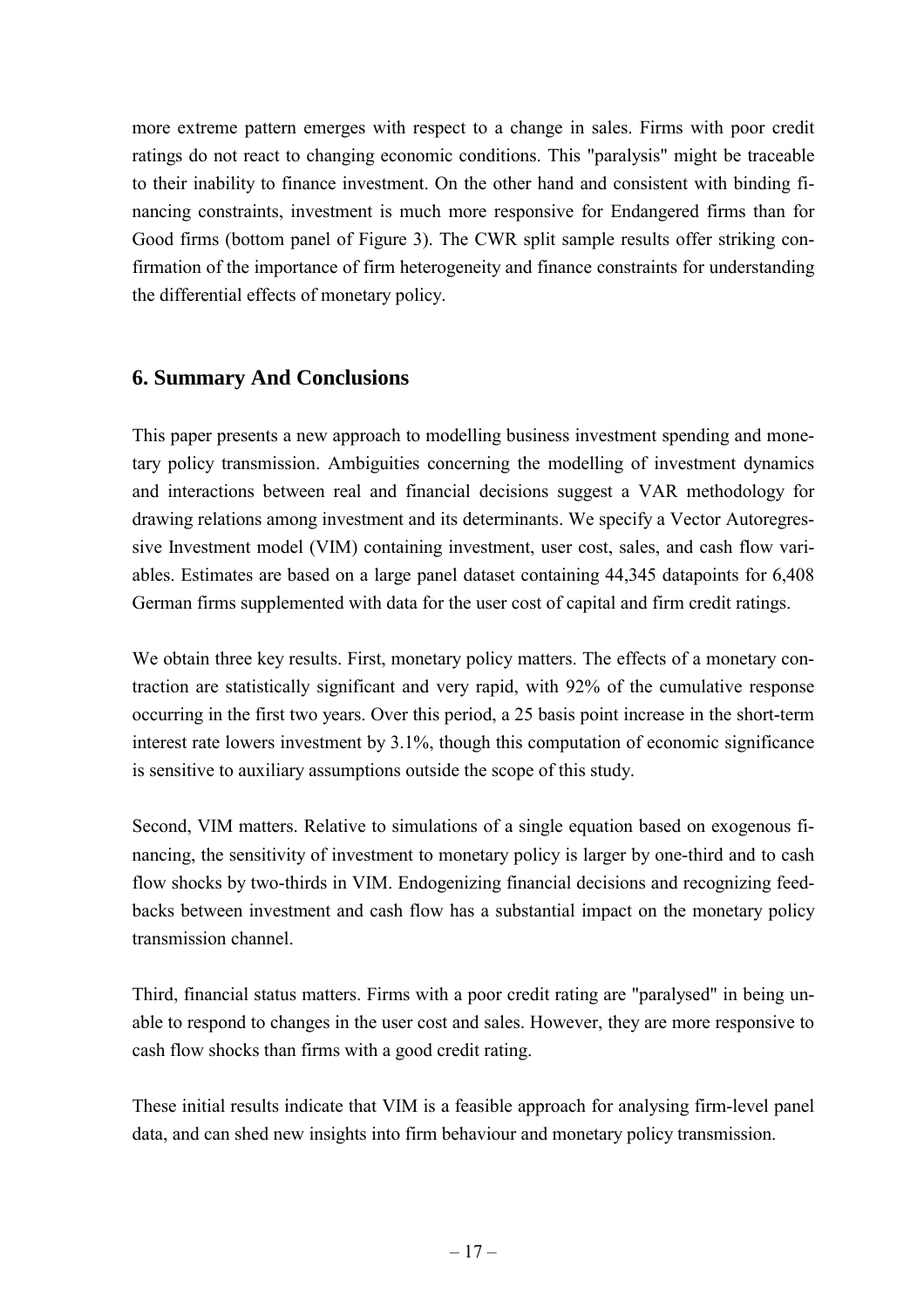### **References**

- Abel, Andrew B., and EJanice E. Eberly, "Q Theory without Adjustment Costs and Cash Flow Effects without Finance Constraints," Northwestern and Pennsylvania (February 2002).
- Agresti, Anna-Maria, and Benoît Mojon, "Some Stylised Facts on the Euro Area Business Cycle," European Central Bank Working Paper No. 95 (December 2001).
- Arellano, Manuel, and Stephen Bond, "Some Tests of Specifications for Panel Data: Monte Carlo Evidence and an Application to Employment Equations", *The Review of Economic Studies* 58 (April 1991), 277-298.
- Auerbach, Alan J., "Taxation, Corporate Financial Policy and the Cost of Capital", *Journal of Economic Literature* 21 (September 1983), 905-940.
- Benito, Andrew and Garry Young, "Financial pressure and Balance Sheet Adjustment by UK Firms, Bank of England Working Paper No. 168, October 2002.
- Bernanke, Ben, and Mark Gertler, "Financial Fragility and Economic Performance," *The Quarterly Journal of Economics* 105 (February 1990, 87-114.
- Bernanke, Ben S., Mark Gertler, and Simon Gilchrist, "The Financial Accelerator in a Quantitative Business Cycle Framework", in John B. Taylor and Michael Woodford (eds.), *Handbook of Macroeconomics*, Vol. 1 (Amsterdam, New York, etc.: North Holland, 1999), Ch. 21, 1341-1393.
- Blanchard, Olivier J., "Why Does Money Affect Output?: A Survey," in Benjamin Friedman and Frank H. Hahn (eds.), *Handbook Of Monetary Economics, Volume 2* (Amsterdam: Elsevier North-Holland, 1990), 779-835.
- Chatelain, Jean-Bernard, "Structural Modeling of Financial Constraints on Investment: Where Do We Stand?," in Jan Smets, Catherine Fuss, and Paul Butzen (eds.), *Firms' Investment and Finance Decisions: Theory and Empirical Methodology* (Cheltenham: Edward Elgar, forthcoming).
- Chenells, Lucy, and Rachel Griffith, *Taxing Profits in a Changing World* (London: The Institute for Fiscal Studies, 1997).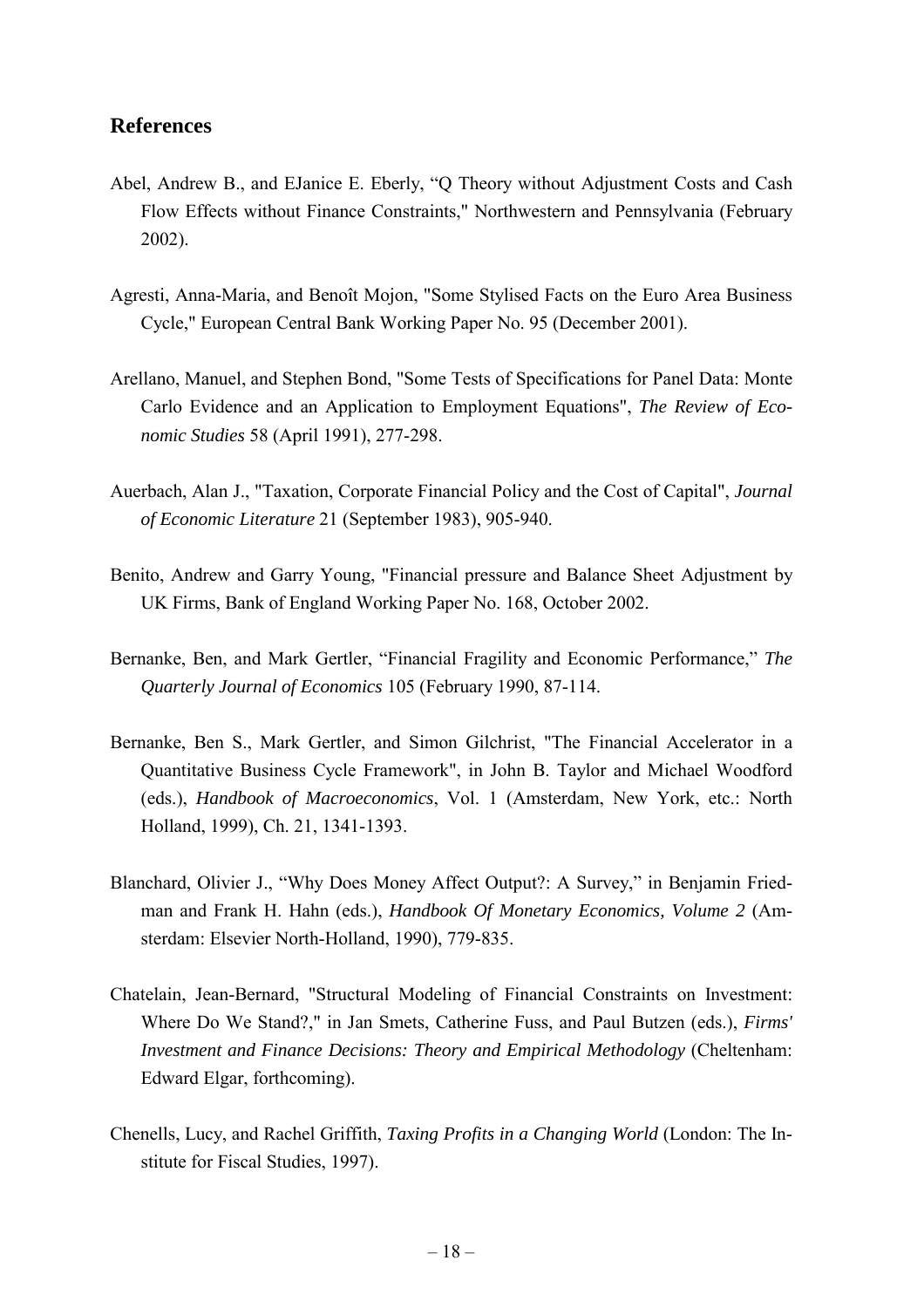- Chirinko, Robert S., "Business Tax Policy, the Lucas Critique, and Lessons from the 1980s," *American Economic Review* 78 (May 1988), 206-210.
- Chirinko, Robert S., "Finance Constraints, Liquidity, and Investment Spending: Theoretical Restrictions and International Evidence," *Journal of the Japanese and International Economies* 11 (June 1997), 185-207.
- Chirinko, Robert S., Steven M. Fazzari, and Andrew P. Meyer, "How Responsive is Business Capital Formation to its User Cost? An Exploration with Micro Data," *Journal of Public Economics* 74 (October 1999), 53-80.
- Christiano, Lawrence J., Martin Eichenbaum, and Charles L. Evans, "Monetary Policy Shocks: What Have We Learned and to What End?," in John B. Taylor and Michael Woodford (eds.), *Handbook Of Macroeconomics,* Volume 1A (Amsterdam: Elsevier North-Holland), 1999), 65-148.
- Coen, Robert M., "Tax Policy and Investment Behavior: Comment," *American Economic Review* 59 (June 1969), 370-379.
- Deutsche Bundesbank, "The Methodological Basis of the Deutsche Bundesbank's Corporate Balance Sheet Statistics," *Monthly Report* 49 (October 1998), 49-64.
- Deutsche Bundesbank, "The Bundesbank's Method of Assessing the Creditworthiness of Business Enterprises," *Monthly Report* 50 (January 1999), 51-63.
- Estrella, Arturo, and Jeffrey C. Fuhrer, "Are 'Deep' Structural Parameters Stable? The Lucas Critique as an Empirical Hypothesis," *The Review of Economics and Statistics* (forthcoming).
- Fazzari, Steven M., R. Glenn Hubbard, and Bruce C. Petersen, "Financing Constraints and Corporate Investment", *Brookings Papers on Economic Activity* 1988:1, 141-195.
- Fazzari, Steven M., R. Glenn Hubbard, and Bruce C. Petersen, "Investment-Cash Flow Sensitivities Are Useful: A Comment on Kaplan and Zingales", *Quarterly Journal of Economics* 115 (May 2000), 695-705.
- Gomes, Joao F., "Financing Investment," *American Economic Review* 91 (December 2001), 1263-1285.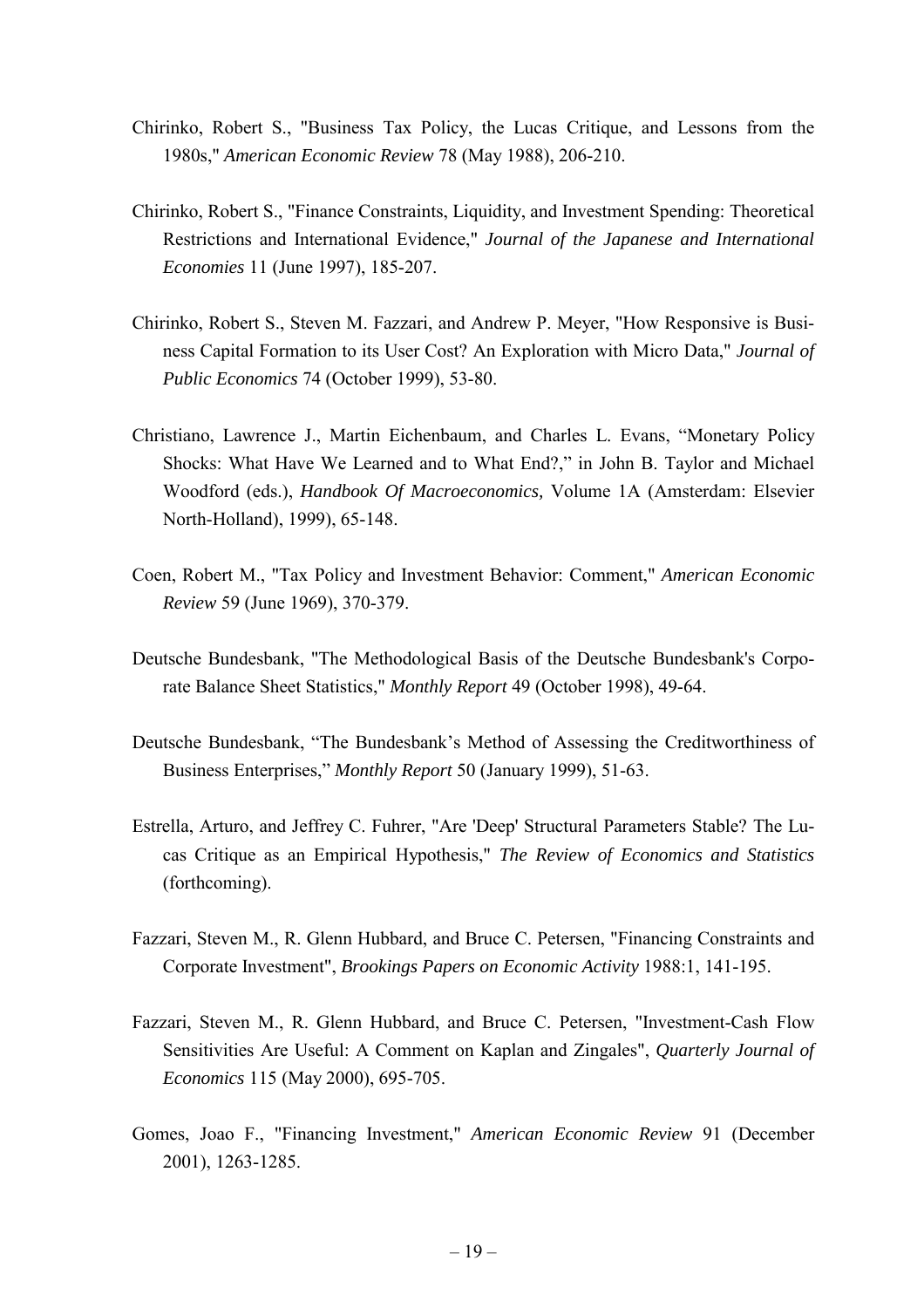- Hall, Robert E., and Dale W. Jorgenson, "Tax Policy and Investment Behavior," *American Economic Review* 57 (June 1967), 391-414.
- Hansen, Lars Peter, "Large Sample Properties of Generalized Method of Moments Estimators," *Econometrica* 50 (July 1982), 1029-1054.

Hayashi, Fumio, *Econometrics* (Princeton: Princeton University Press, 2000).

- Harhoff, Dietmar, and Fred Ramb, "Investment and Taxation: Evidence from Firm-Level Panel Data", in Deutsche Bundesbank (ed.), *Investing Today for the World of Tomorrow: Studies on the Investment Process in Europe (Berlin: Springer-Verlag, 2001), 47-*73.
- Holtz-Eakin, Douglas, Whitney K. Newey, and Harvey S. Rosen, "Estimating Vector Autoregressions with Panel Data," *Econometrica* 56 (1988), 1371-1395.
- Hubbard, R. Glenn, "Capital-Market Imperfections and Investment", *Journal of Economic Literature* 36 (March 1998), 193-225.
- Jorgenson, Dale W., "Capital Theory and Investment Behaviour", *American Economic Review* 53 (May 1963), 247-259.
- Jorgenson, Dale W., "Rational Distributed Lag Functions," *Econometrica* 34 (January 1966), 135-149.
- Kaplan, Steven N., and Luigi Zingales, "Do Investment-Cash Flow Sensitivities Provide Useful Measures of Finance Constraints?", *Quarterly Journal of Economics* 112 (February 1997), 169-215.
- Kaplan, Steven N., and Luigi Zingales, "Investment-Cash Flow Sensitivities Are Not Valid Measures of Financing Constraints", *Quarterly Journal of Economics* 115 (May 2000), 707-712.
- King, Mervyn A., and Don Fullerton (eds.), *The Taxation of Income from Capital* (Chicago: University of Chicago Press (for the NBER), 1984).
- Mishkin, Frederic S., "Symposium on the Monetary Transmission Mechanism," *Journal Of Economic Perspectives* 9 (Fall 1995), 3-96.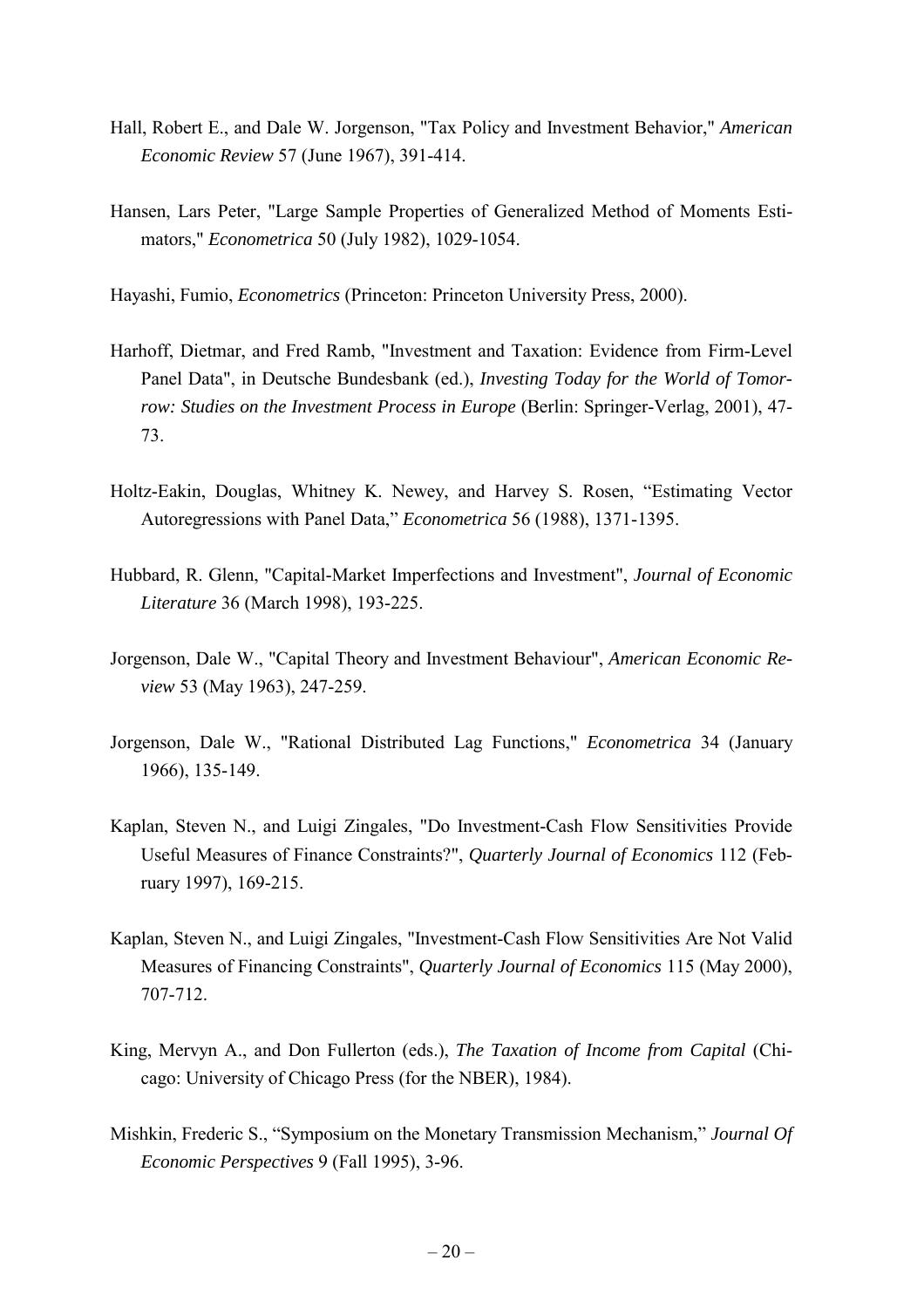- Modigliani, Franco, and Merton H. Miller, "The Cost of Capital, Corporation Finance and the Theory of Investment," *American Economic Review* 48 (June 1958), 261-297.
- OECD, *Taxing Profits in a Global Economy. Domestic and International Issues* (Paris: OECD, 1991).
- Ramb, Fred, *Steuersystem und Investitionstätigkeit. Eine panelökonometrische Untersuchung für Deutschland* {*"Taxation and Investment. A Panel Econometric Investigation for Germany"}*. *In German.* (Baden-Baden: Nomos Verlag, forthcoming).
- Sargan, John D., "The Estimation of Economic Relationships Using Instrumental Variables," *Econometrica* 26 (1958), 393-415.
- Schiantarelli, Fabio, "Financial Constraints and Investment: A Critical Review of Methodological Issues and International Evidence," in Joe Peek and Eric S. Rosengren (eds.), *Is Bank Lending Important For The Transmission Of Monetary Policy?* (Boston: Federal Reserve Bank Of Boston, 1995), 177-214.
- Sinn, Hans-Werner, "Systeme der Kapitaleinkommensbesteuerung: Ein allokationstheorethischer Vergleich {*"*Systems of Capital Income Taxation. A Comparison with Respect to Allocation*"*), in Dieter Bös et al. (eds.), *Beiträge zur neueren Steuertheorie* (Berlin, Heidelberg etc.: Springer 1984).
- Sinn, Hans-Werner, *Capital Income Taxation and Resource Allocation* (Amsterdam: North-Holland, 1987). (Published in German as *Kapitaleinkommensbesteuerung* (Tübingen: Mohr, 1985).)
- Stöß, Elmar, "Deutsche Bundesbank's Corporate Balance Sheet Statistics and Areas of Application," *Schmollers Jahrbuch: Zeitschrift für Wirtschafts- und Sozialwissenschaften* (*Journal of Applied Social Science Studies*) 121 (Spring 2001), 131-137.
- Taylor, John B., "Monetary Policy and the Stability of Macroeconomic Relationships," *Journal of Applied Econometrics* 4 (December 1989), S161-S178.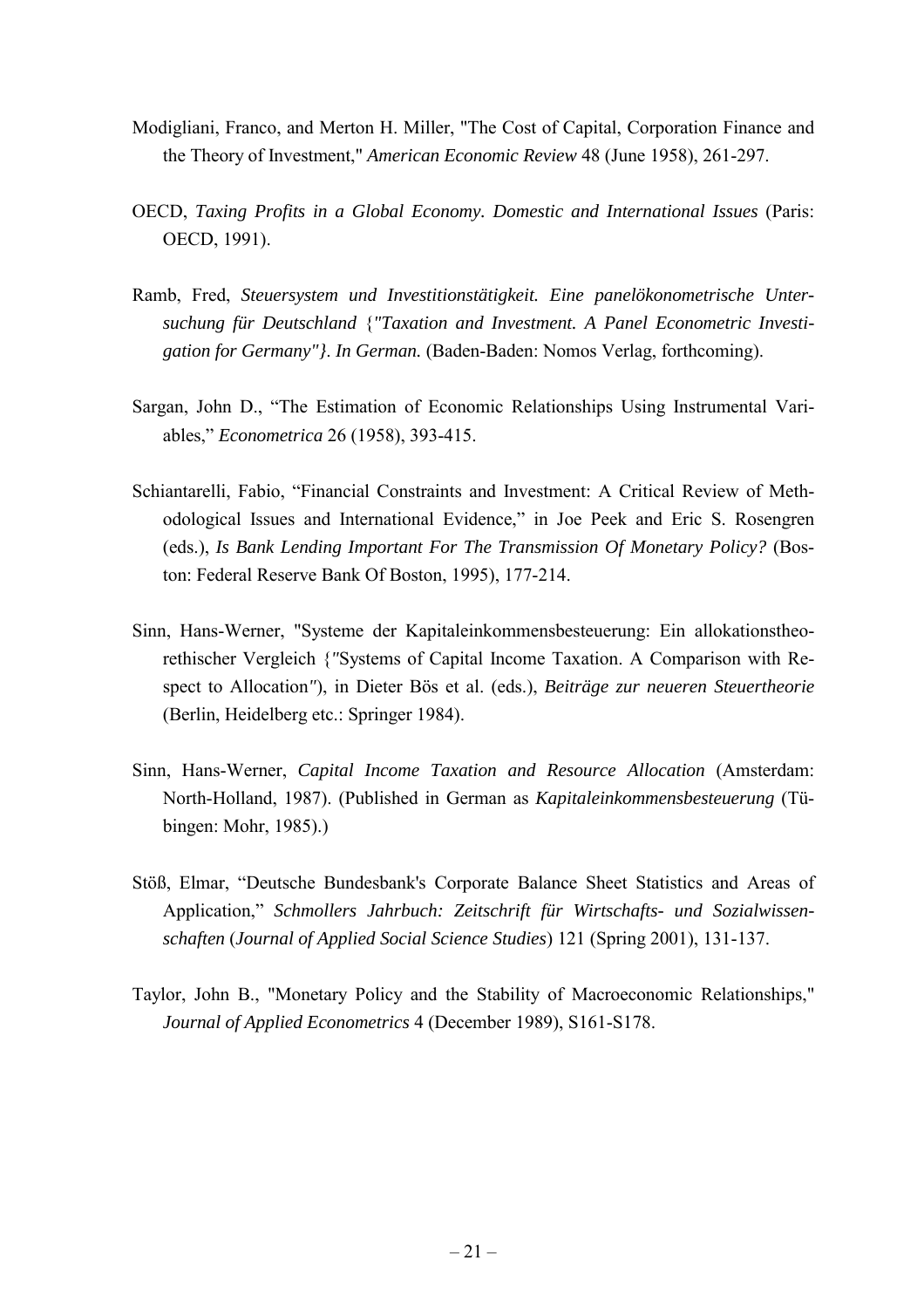## **Appendix A: The Construction Of User Costs Of Capital For Germany**17

The Jorgensonian user cost of capital (see Auerbach (1983) for a derivation) is given by the following formula,

$$
UC = \frac{pI}{p} \frac{(1-A)\left(\rho - \pi I + \delta^e\right)}{(1-\tau)},
$$
\n(A-1)

where p is the output price level,  $p<sup>I</sup>$  is the price of investment goods, A is the present value of depreciation allowances,  $\rho$  is the nominal discount rate,  $\pi^I$  is the expected rate of investment goods price inflation,  $\delta^e$  is the economic depreciation rate, and  $\tau$  is the basic corporate tax rate (the rate of tax paid if no profits are distributed). The user cost formula usually reflects investment tax credits determined as a percentage of the price of a purchased asset. During our sample period, no such credits were granted to German firms.

Our construction of user costs takes into account multiple assets, multiple sources of funds, and individual taxation following the approach developed by King and Fullerton (1984), extended by the OECD (1991) and Chenells and Griffith (1997), and applied to the German data by Harhoff and Ramb (2001) and Ramb (forthcoming).

If we distinguish as sources of finance between debt finance, new share issues, and retained earnings, the respective discount rates are given by

$$
\rho = \begin{cases} i \cdot (1 - \tau) & \text{for debt} \\ i/\theta & \text{for new shares} \\ i \cdot \frac{1 - m}{1 - z} & \text{for retained earnings} \end{cases}
$$
 (A-2)

In this expression, the variable  $\theta$  measures the degree of discrimination between retentions and distributions. It is the opportunity costs of retained earnings in terms of gross dividends forgone; θ equals the additional dividend shareholders would receive if one unit of postcorporate tax earnings were distributed. Furthermore, i is the nominal interest rate, m is the

 $\overline{a}$ 

<sup>&</sup>lt;sup>17</sup> The user cost of capital for our sample have been constructed on the basis of the computer routines provided by Fred Ramb, who also allowed us to use his tax and depreciation data. Fred's help was crucial and decisive. As we made several changes, however, we have to bear responsibility for the user costs used in this study.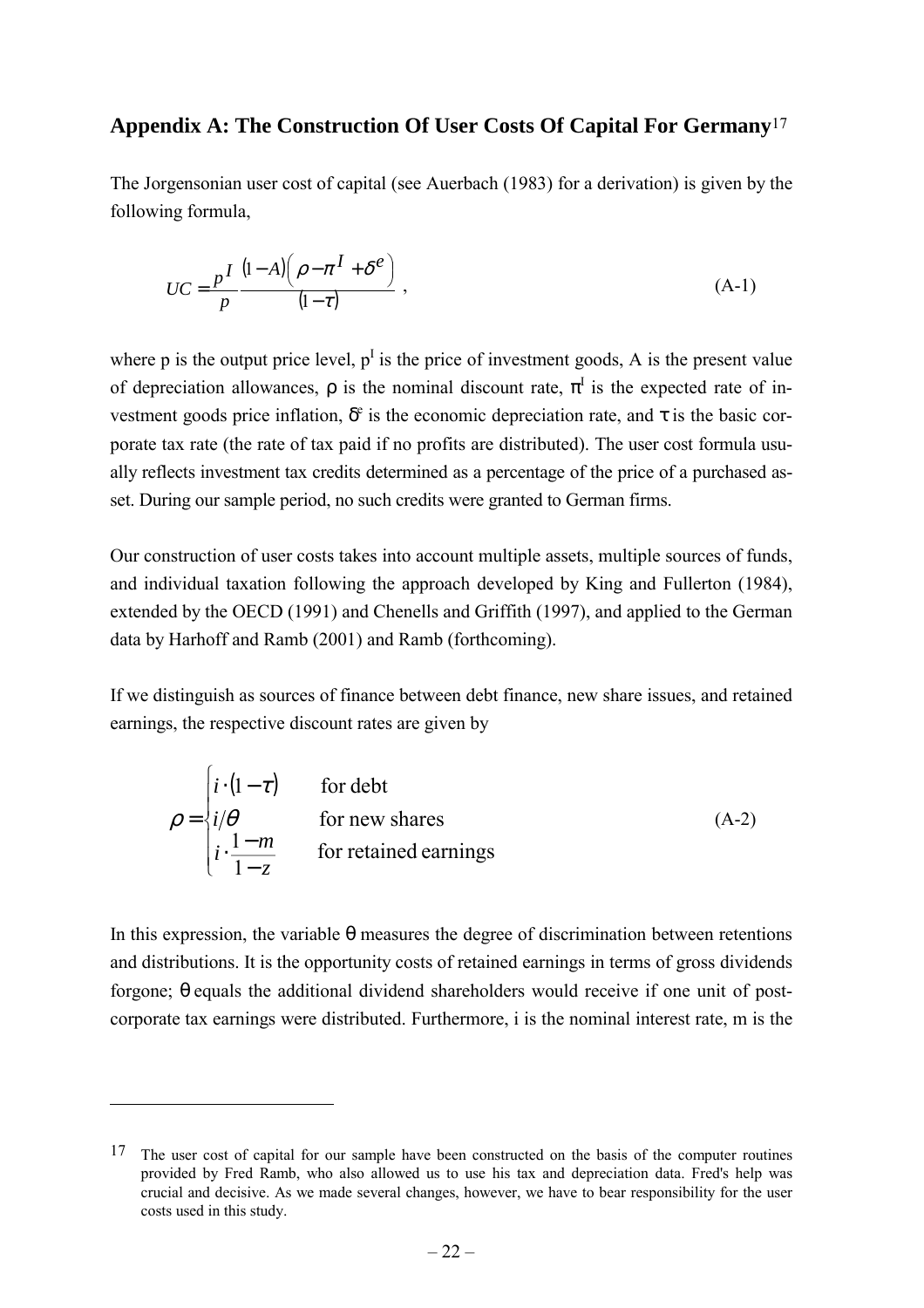marginal personal tax rate on capital income, and z is the effective tax rate on accrued capital gains.

Between 1977 and 2000, the system of capital income taxation operating in Germany was a split rate system with full imputation. Shareholders who were residents of the Federal Republic received a tax credit in the amount of the corporation tax on distributed profits paid. Ultimately, the tax on capital income on distributed profits was equal to the marginal tax on capital income. For Germany, therefore, the variable  $\theta$  assumes the value 1/(1-τ). Furthermore, the effective tax rate on accrued capital gains was zero, as capital gains were not taxed after a holding period of one year or more. In this case, the expression for the discount rate reduces to

$$
\rho = \begin{cases} i \cdot (1 - \tau) & \text{for debt} \\ i \cdot (1 - \tau) & \text{for new shares} \\ i \cdot (1 - m) & \text{for retained earnings} \end{cases}
$$
 (A-3)

In the system with full imputation that prevailed in Germany from 1977 to 2000, the two types of outside finance are equivalent (Sinn, 1984 and 1987).

To implement this framework and quantify (A-1), we use sector-specific output price levels  $(p_{j,t})$  and depreciation rate  $(\delta_{j,t}^e)$ , where j indexes sectors. Depreciation rates are calculated from a perpetual inventory equation for sectoral capital stocks and investment flows; rates for 1995-1997 are imputed. The price of capital goods  $(p<sup>I</sup><sub>t</sub>)$  is an economy-wide deflator dated at the beginning of the year, and the expected inflation rate  $(\pi_1^I)$  measures the rate of growth of  $p_1^I$  between the beginning and the end of year t.  $A_{a,t}$  is the present value of depreciation allowances as a firm-specific asset-weighted average for three different types of assets (indexed by a): building, machinery and equipment. In each case, finance-specific discount rates are used.  $(A_{a,t}$  is computed with an optimal switch from accelerated to straightline depreciation methods.) The rate of interest rate  $(i<sub>t</sub>)$  is the average yield to maturity of domestic listed debt securities. The tax rate on retained earnings is calculated as a compound tax combining three different taxes of profits: the basic corporate tax on retained earnings  $(\tau_t^r)$ , the local tax (*Gewerbesteuer*,  $g_t$ , is deductible for corporate tax purposes), and the "solidarity surcharge"  $(s_t,$  which is levied on all corporate and personal tax payments),

$$
\tau_t = (1 + s_t) \tau_t^r (1 - g_t) + g_t, \qquad (A-4)
$$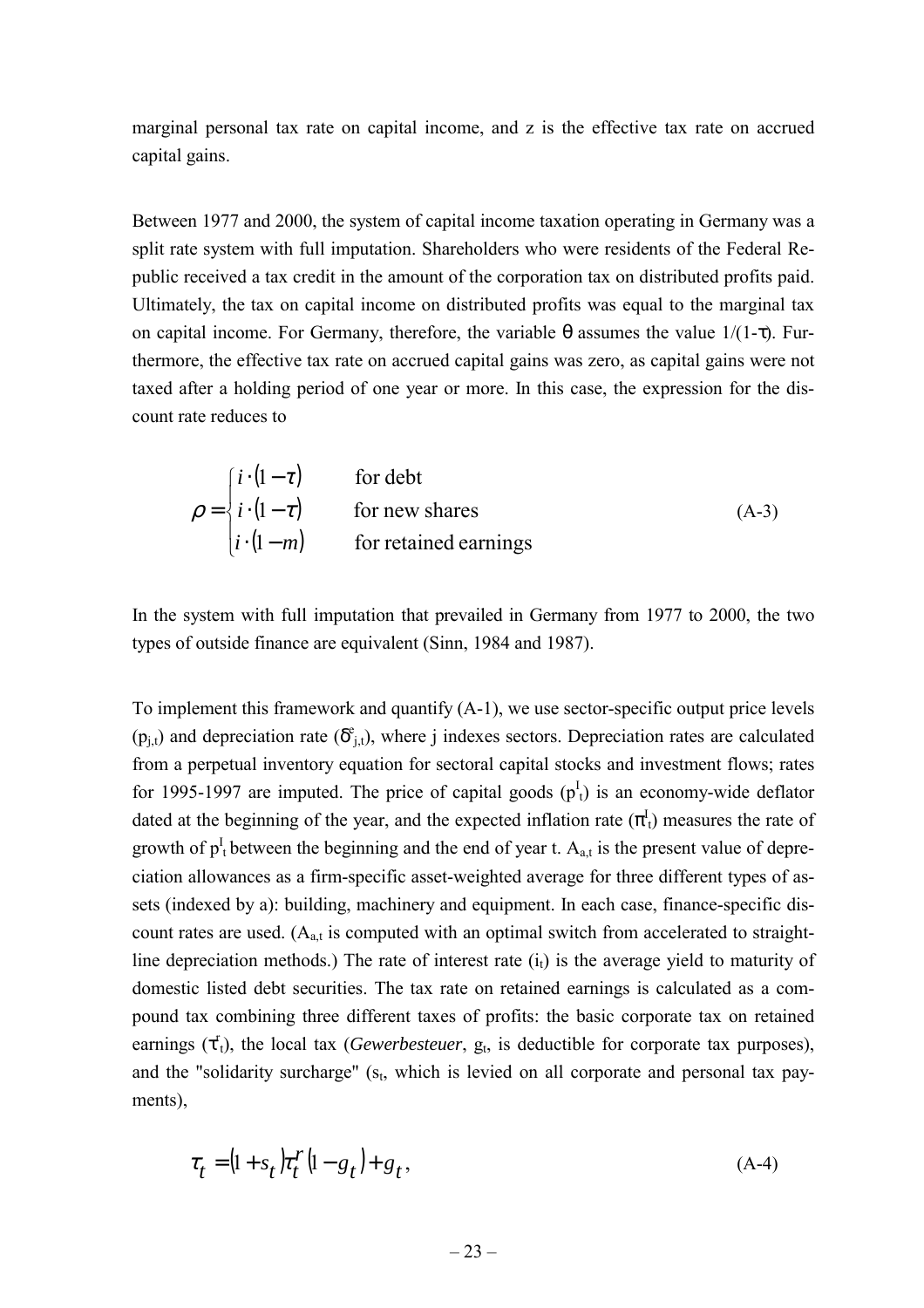As in King and Fullerton, we treat local taxes as a normal tax on profits, ignoring some of its special features.<sup>18</sup> As a marginal tax rate for the shareholder, we used the highest marginal income tax  $m_t^{\text{max}}$ , again inflated by the solidarity surcharge,

$$
m_t = \left(1 + s_t\right)m_t^{\max}.\tag{A-5}
$$

To combine the different user costs resulting from the three different sources of finance, we use a flow weights defined for the three sources of finance as follows: debt (with total liabilities including the share of borrowed funds in the reserve subject to future taxation), new shares (the first difference of the stock of subscribed capital augmented by share premium or paid-in surplus), and retained earnings (retained earnings with the earned surplus including the share of own funds in the reserves subject to future taxation). For increases of debt, new shares, or retained earnings, the corresponding weight is calculated as a ratio to the sum of *positive* sources of new finance in that year. If a particular weight assumes a negative value, it is set to zero for that year; in each year, the weights sum to unity. For the first year, the respective stock weights are used.

#### **Appendix B: Variable Definitions And Outlier Control**

#### **Model Variables**

 $\overline{a}$ 

*Investment (I):* Additions to plant, property and equipment come from the detailed schedule of fixed asset movements (*Anlagenspiegel*). The schedule also includes their value at historical costs. Not all firms show their investment data in the *Anlagenspiegel*, and, furthermore, missing investment data and zero investment are coded by the same symbol in the raw data. An extremely cautious procedure was chosen to impute a zero value only in cases where this is logically inevitable, in all other cases the variable is coded as missing.

*Capital Stock (K)* is computed by adjusting the value of fixed assets at historical costs taken from the *Anlagenspiegel* for inflation and depreciation during the previous years, and by applying a perpetual inventory procedure with a sector specific depreciation rate for all years following the first year for which historic cost data and investment data are available:

<sup>18</sup> Interest payments are only partly deductible, and the Gewerbesteuer payments are not credited to the shareholders on distribution. The latter, strictly speaking, destroys the basic equivalence between sources of outside finance. The Gewerbesteuer is raised at the local level. Due to data limitations, however, we have to confine ourselves to the mean Gewerbesteuer rate for the whole sample.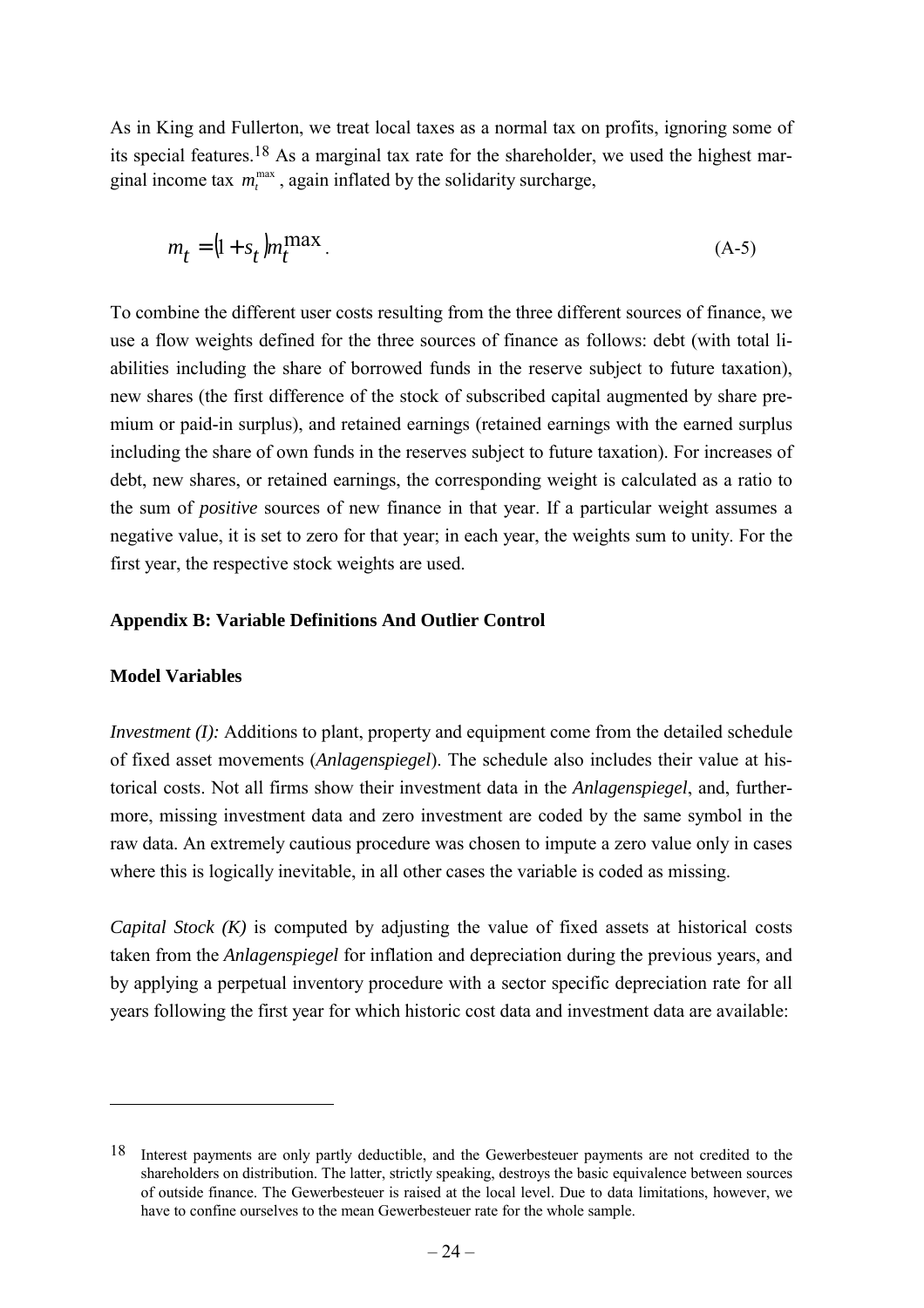$$
P_{j,t}^I K_t = (1 - \delta_j) P_{j,t-1}^I K_{t-1} \left( \frac{P_{j,t}^I}{P_{j,t-1}^I} \right) + P_{j,t}^I I_t,
$$
\n(B-1)

where  $P_{i,t}^I$  is a sector specific price of investment goods,  $I_t$  is real investment and  $\delta_i$  the sector-specific depreciation rate.

*Real Sales (S):* Sales, deflated by a sector-specific index for output prices.

*User Costs of Capital (UC):* see Section 3.2 and Appendix A.

*Cash Flow (CF):* Net income plus depreciation, deflated by a sector-specific index for output prices.

*Creditworthiness Ratio (CWR):* A discriminant analysis procedure separates firms with high a priori risk of default from those with a low risk, also see Section 3.3. Firms are placed in one of three categories of creditworthiness: "good credit standing", "indifferent credit standing" and "endangered credit standing". Individual ratios for calculating discriminant functions in the manufacturing sector include:

- equity/pension-provision ratio (adjusted equity capital and pension provisions as a percentage of adjusted balance-sheet total);
- return on total capital employed (Profit/loss before taxes on income and before interest payments as a percentage of adjusted balance-sheet total;
- return on equity (Profit/loss before taxes on income as percentage of adjusted equity);
- capital recovery rate (Net receipts/net expenditures as percentage of capital invested);
- net interest payment ratio (Net interest result as percentage of turnover/total output);
- accounting practice.

Here, balance sheet total and equity are adjusted by subtracting items like subscribed capital unpaid, goodwill, credits to proprietors and partners, formation expenses. "Net receipts" is an elaborate measure for cash flow, not equal to the simpler one used in estimation. It is profit plus depreciation, augmented by changes of items like provisions for taxes, other short term provisions, pension provisions and other long term provisions, payments re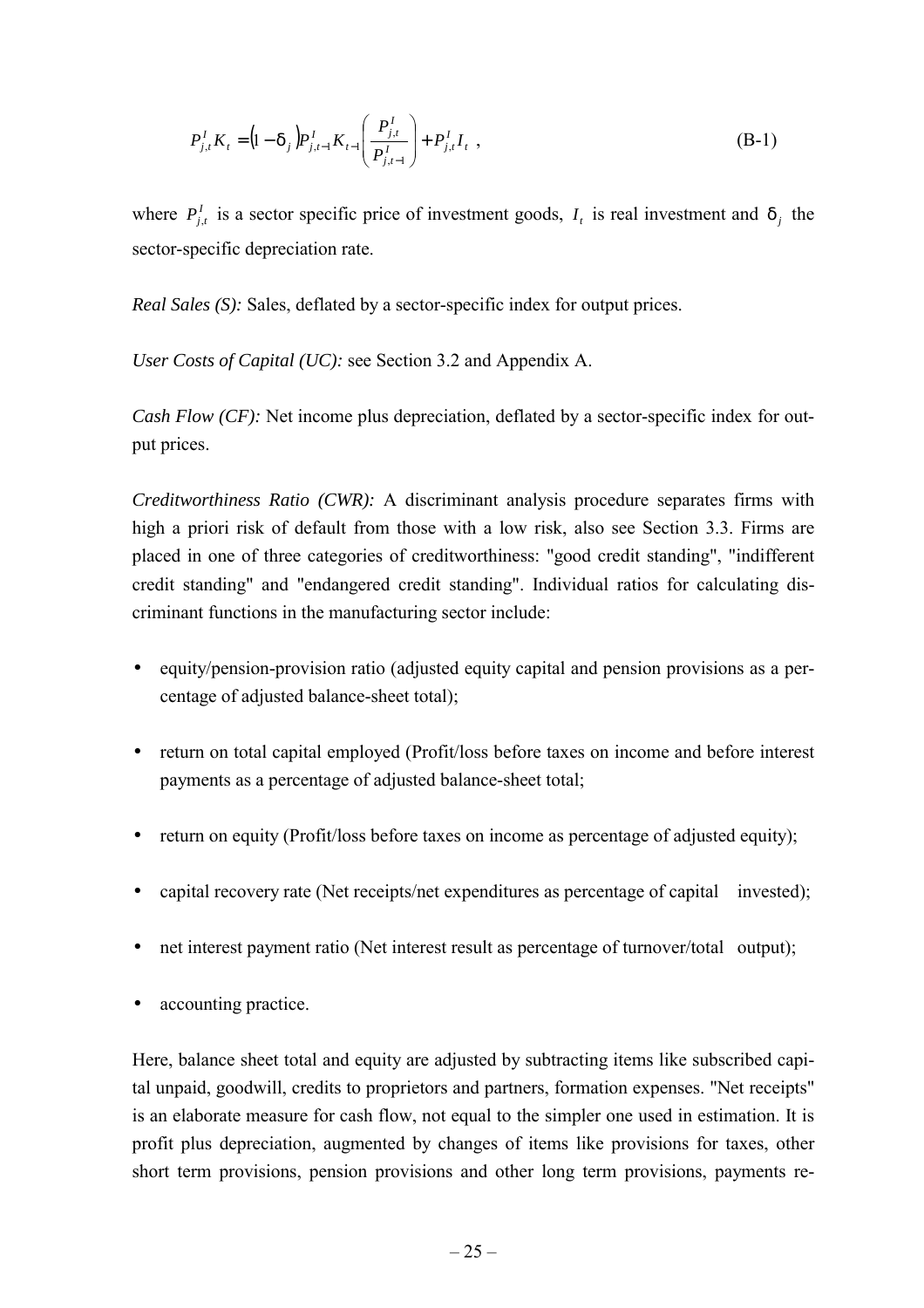ceived on account of orders, less items like increases of stocks of finished goods. Capital invested is adjusted balance sheet total less liquid financial assets.

The creditworthiness ratio (CWR) takes on values between -99.9 and 99.9. It is a weighted sum of the individual ratios. The weights are determined by the discriminant analysis procedure, as well as the cut-off points  $(c_l, c_u)$  for a grouping of creditworthiness:

![](_page_33_Figure_2.jpeg)

## **Outlier control**

Observations with missing values for sales, capital, investment, cash flow or the overall rating ratio were excluded. The presence of CWR serves as a check that the EU harmonization guidelines were being followed. The data set is trimmed by discarding the upper and lower 1% tails of  $\Delta s_t$ , (CF<sub>i,t</sub>/K<sub>i,t-1</sub>), and CWR and the upper 2% tail of (I<sub>i,t</sub>/K<sub>i,t-1</sub>).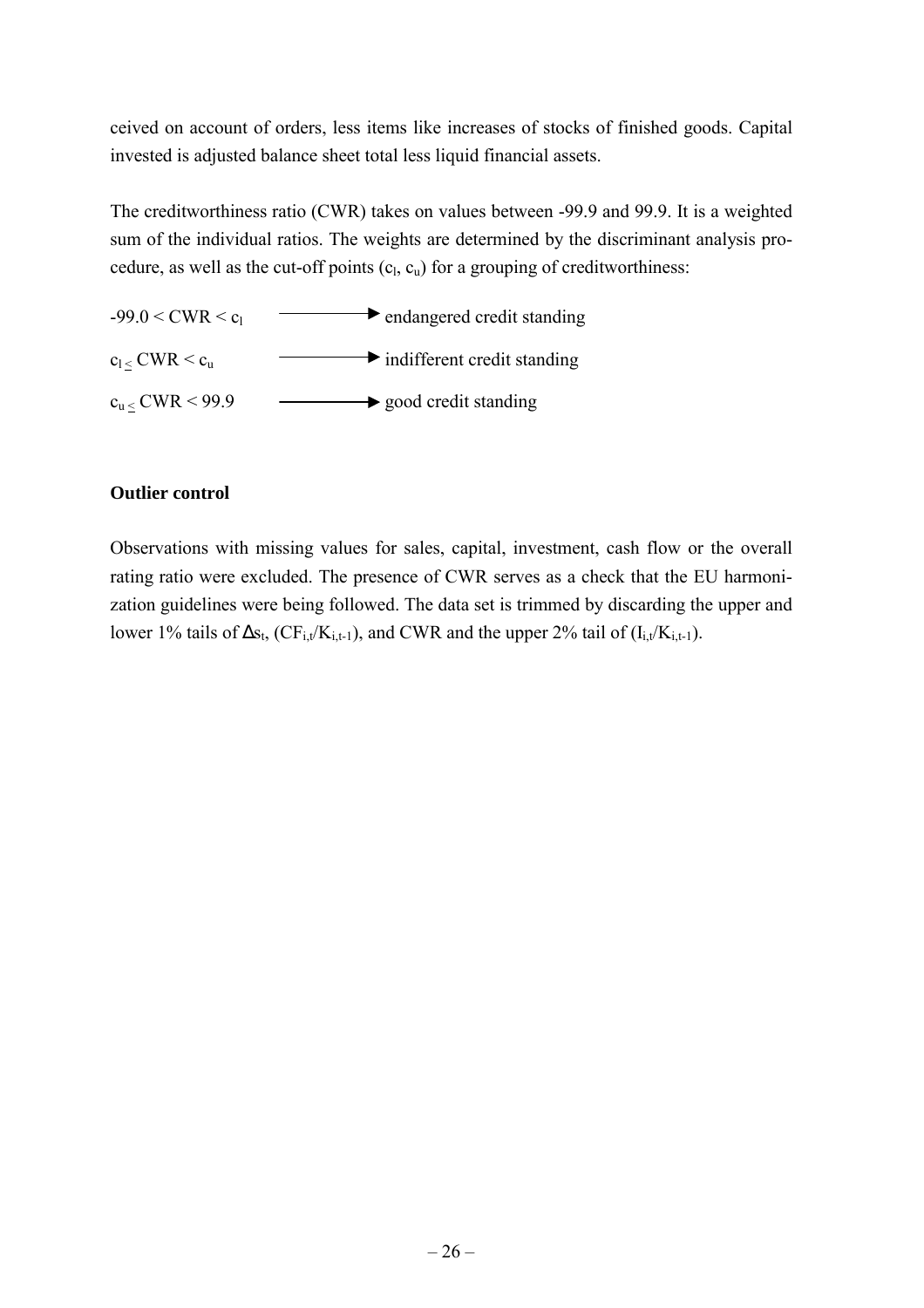| <b>Explanatory</b><br><b>Variable</b> |                                                                        | <b>Investment Equation</b> |            | <b>Cash Flow Equation</b>                                 |
|---------------------------------------|------------------------------------------------------------------------|----------------------------|------------|-----------------------------------------------------------|
|                                       | Dependent Variable: I <sub>i,t</sub> /K <sub>i,t-1</sub><br>(1)<br>(2) |                            |            | Dependent Variable: CF <sub>i,t</sub> /K <sub>i,t-1</sub> |
|                                       | $-0.206**$                                                             | (0.071)                    | (3)        | (4)                                                       |
| $\Delta$ uc <sub>i.t</sub>            |                                                                        |                            | $-0.274**$ | (0.091)                                                   |
| $\Delta$ u $c_{i,t-1}$                | $-0.163**$                                                             | (0.038)                    | $-0.127*$  | (0.052)                                                   |
| $\Delta$ u $c_{i,t-2}$                | $-0.014$                                                               | (0.034)                    | $-0.025$   | (0.050)                                                   |
| $\Delta$ u $c_{i,t-3}$                | 0.038                                                                  | (0.027)                    | $-0.038$   | (0.034)                                                   |
|                                       |                                                                        |                            |            |                                                           |
| $\Delta s_{i,t}$                      | $0.161**$                                                              | (0.055)                    | $0.465**$  | (0.075)                                                   |
| $\Delta s_{i,t-1}$                    | $0.095**$                                                              | (0.014)                    | $0.167**$  | (0.020)                                                   |
| $\Delta s_{i,t-2}$                    | $0.065**$                                                              | (0.011)                    | $0.094**$  | (0.017)                                                   |
| $\Delta s_{i,t-3}$                    | $0.033**$                                                              | (0.010)                    | $0.035*$   | (0.014)                                                   |
|                                       |                                                                        |                            |            |                                                           |
| $CF_{i,t}/K_{i,t-1}$                  | $0.070*$                                                               | (0.034)                    |            |                                                           |
| $CF_{i,t-1}/K_{i,t-2}$                | 0.013                                                                  | (0.014)                    | $0.324**$  | (0.034)                                                   |
| $CF_{i,t-2}/K_{i,t-3}$                | 0.005                                                                  | (0.005)                    | $0.081**$  | (0.019)                                                   |
| $CF_{i,t-3}/K_{i,t-4}$                | 0.005                                                                  | (0.004)                    | 0.006      | (0.017)                                                   |
|                                       |                                                                        |                            |            |                                                           |
| $I_{i,t-1}/K_{i,t-2}$                 | $0.131**$                                                              | (0.016)                    | $-0.098**$ | (0.023)                                                   |
| $I_{i,t-2}/K_{i,t-3}$                 | $-0.002$                                                               | (0.009)                    | $-0.018$   | (0.017)                                                   |
| $I_{i,t-3}/K_{i,t-4}$                 | 0.005                                                                  | (0.007)                    | 0.001      | (0.012)                                                   |
|                                       |                                                                        |                            |            |                                                           |
| <b>SH</b> p-value                     |                                                                        | 0.075                      |            | 0.560                                                     |
| LM p-value                            |                                                                        | 0.165                      |            | 0.944                                                     |
| <b>Observations</b>                   |                                                                        | 18,713                     |            | 18,713                                                    |
| <b>Firms</b>                          |                                                                        | 6,408                      |            | 6,408                                                     |

## **Appendix C: GMM Coefficient Estimates of Equation System (6) Full Sample**

#### **Notes to Appendix C:**

See the note to Table 1 for variable definitions.\*\* and \* indicate statistical significance at the 1% and 5% levels, respectively. Constants ( $\phi_i$ ) and year dummies ( $\lambda_t$ ) are also included in the regression equation. The instruments are  $I_{i,t-m(t)}/K_{t-1-m(t)}$ ,  $\Delta s_{i,t-m(t)}$ ,  $\Delta u c_{i,t-m(t)}$ , and  $CF_{i,t-1}$  $m(t)/K_{i,t-1-m(t)}$  for  $m_t \geq 2$ , where  $m_t$  is as large as possible given data availability and increases over the sample; a constant and  $\lambda_t$  are also in the instrument set. Heteroscedastic-consistent standard errors are in parentheses. Columns 1-2 (3-4) contain the coefficients and standard errors for the investment (cash flow) equation. SH is the p-value for the Sargan-Hansen statistic testing overidentifying restrictions. LM is the p-value for the Lagrange Multiplier statistic testing for second-order autocorrelation. An observation is defined by a "string" of datapoints needed to form a contiguous relation between the dependent and current and lagged independent and lagged dependent variables.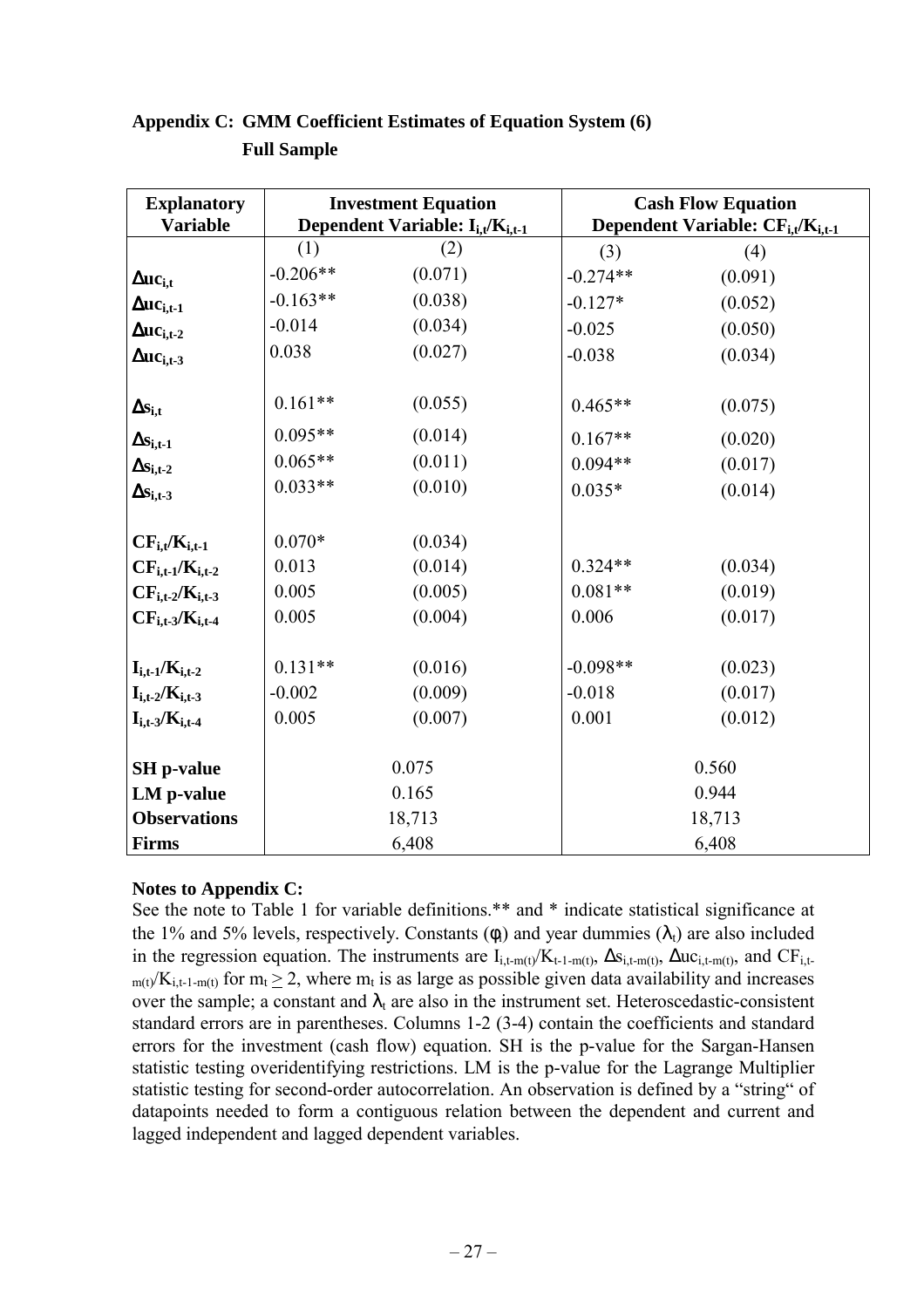| <b>Explanatory</b><br><b>Variable</b>   |            | <b>Investment Equation</b><br>Dependent Variable: $I_{i,t}/K_{i,t-1}$ |                   |                   | <b>Cash Flow Equation</b><br>Dependent Variable: CF <sub>i,t</sub> /K <sub>i,t-1</sub> |                  |                    |                   |  |
|-----------------------------------------|------------|-----------------------------------------------------------------------|-------------------|-------------------|----------------------------------------------------------------------------------------|------------------|--------------------|-------------------|--|
|                                         | Good       |                                                                       |                   | <b>Endangered</b> |                                                                                        | Good             |                    | <b>Endangered</b> |  |
|                                         | (1)        | (2)                                                                   | (3)               | (4)               | (5)                                                                                    | (6)              | (7)                | (8)               |  |
| $\Delta$ uc <sub>i,t</sub>              | $-0.309**$ | (0.082) 0.012                                                         |                   | (0.131)           | $-0.199*$                                                                              | $(0.098)$ -0.052 |                    | (0.147)           |  |
| $\Delta$ u $\rm c_{i,t\text{-}1}$       | $-0.193**$ | $(0.043)$ -0.104                                                      |                   | (0.079)           | $-0.083$                                                                               | $(0.055)$ -0.128 |                    | (0.107)           |  |
| $\Delta$ u $c_{i,t-2}$                  | $-0.050$   | $(0.036) - 0.086$                                                     |                   | (0.073)           | 0.015                                                                                  | (0.050) 0.010    |                    | (0.100)           |  |
| $\Delta$ u $c_{i,t-3}$                  | 0.008      | (0.030) 0.009                                                         |                   | (0.054)           | $-0.009$                                                                               | $(0.036)$ -0.032 |                    | (0.069)           |  |
| $\Delta s_{i,t}$                        | $0.220**$  | (0.065) 0.044                                                         |                   |                   | $(0.059)$ 0.543**                                                                      |                  | $(0.085)$ 0.272**  | (0.076)           |  |
| $\Delta s_{i,t-1}$                      | $0.112**$  | (0.017) 0.043                                                         |                   |                   | $(0.022)$ 0.185**                                                                      |                  | $(0.025)$ 0.090**  | (0.029)           |  |
| $\Delta s_{i,t-2}$                      | $0.063**$  | (0.014) 0.021                                                         |                   |                   | $(0.018)$ 0.107**                                                                      | (0.019) 0.036    |                    | (0.027)           |  |
| $\Delta s_{i,t-3}$                      | $0.031**$  |                                                                       | $(0.011) 0.031*$  | (0.015)           | $0.028*$                                                                               |                  | $(0.015)$ 0.043*   | (0.021)           |  |
| $CF_{i,t}/K_{i,t-1}$                    | $0.071*$   |                                                                       | $(0.034)$ 0.142** | (0.030)           |                                                                                        |                  |                    |                   |  |
| $CF_{i,t-1}/K_{i,t-2}$                  | 0.005      | (0.016) 0.018                                                         |                   |                   | $(0.013)$ 0.392**                                                                      | $(0.040)$ 0.043  |                    | (0.024)           |  |
| $CF_{i,t-2}/K_{i,t-3}$                  | 0.005      | (0.006) 0.010                                                         |                   | (0.008)           | $0.046*$                                                                               |                  | $(0.020)$ 0.070**  | (0.014)           |  |
| $CF_{i,t-3}/K_{i,t-4}$                  | 0.003      | $(0.005)$ -0.007                                                      |                   | (0.005)           | $-0.002$                                                                               | $(0.017)$ -0.022 |                    | (0.012)           |  |
| $\mathbf{I}_{i,t-1}/\mathbf{K}_{i,t-2}$ | $0.114**$  |                                                                       | $(0.017)$ 0.103** | (0.031)           | $-0.099**$                                                                             | $(0.028)$ -0.042 |                    | (0.029)           |  |
| $\mathbf{I}_{i,t-2}/\mathbf{K}_{i,t-3}$ | $-0.011$   | $(0.010) - 0.013$                                                     |                   | (0.016)           | 0.012                                                                                  |                  | $(0.020)$ -0.055** | (0.018)           |  |
| $\mathbf{I}_{i,t-3}/\mathbf{K}_{i,t-4}$ | 0.003      | (0.008) 0.010                                                         |                   | (0.012)           | 0.012                                                                                  | $(0.015)$ -0.006 |                    | (0.016)           |  |
| <b>SH</b> p-value                       |            | 0.239                                                                 |                   |                   |                                                                                        | 0.687            |                    |                   |  |
| LM p-value                              |            | 0.132                                                                 |                   |                   |                                                                                        |                  | 0.908              |                   |  |
| <b>Observations</b>                     |            | 16,259                                                                |                   |                   |                                                                                        | 16,259           |                    |                   |  |
| <b>Firms</b>                            |            | 5515                                                                  |                   |                   |                                                                                        | 5515             |                    |                   |  |

#### **Appendix D: GMM Coefficient Estimates of Equation System (6) Sample Split By Firm Creditworthiness.**

#### **Notes to Appendix D:**

See the note to Table 1 for variable definitions.\*\* and \* indicate statistical significance at the 1% and 5% levels, respectively. Constants  $(\phi_i)$  and year dummies  $(\lambda_i)$  are also included in the regression equation. The instruments are  $I_{i,t-m(t)}/K_{t-1-m(t)}$ ,  $\Delta s_{i,t-m(t)}$ ,  $\Delta u c_{i,t-m(t)}$ , and  $CF_{i,t-1}$  $m(t)/K_{i,t-1-m(t)}$  for  $m_t \geq 2$ , where  $m_t$  is as large as possible given data availability and increases over the sample; a constant and  $\lambda_t$  are also in the instrument set. Heteroscedastic-consistent standard errors are in parentheses. Columns 1-4 (5-8) contain the coefficients and standard errors for the investment (cash flow) equation. SH is the p-value for the Sargan-Hansen statistic testing overidentifying restrictions. LM is the p-value for the Lagrange Multiplier statistic testing for second-order autocorrelation. An observation is defined by a "string" of datapoints needed to form a contiguous relation between the dependent and current and lagged independent and lagged dependent variables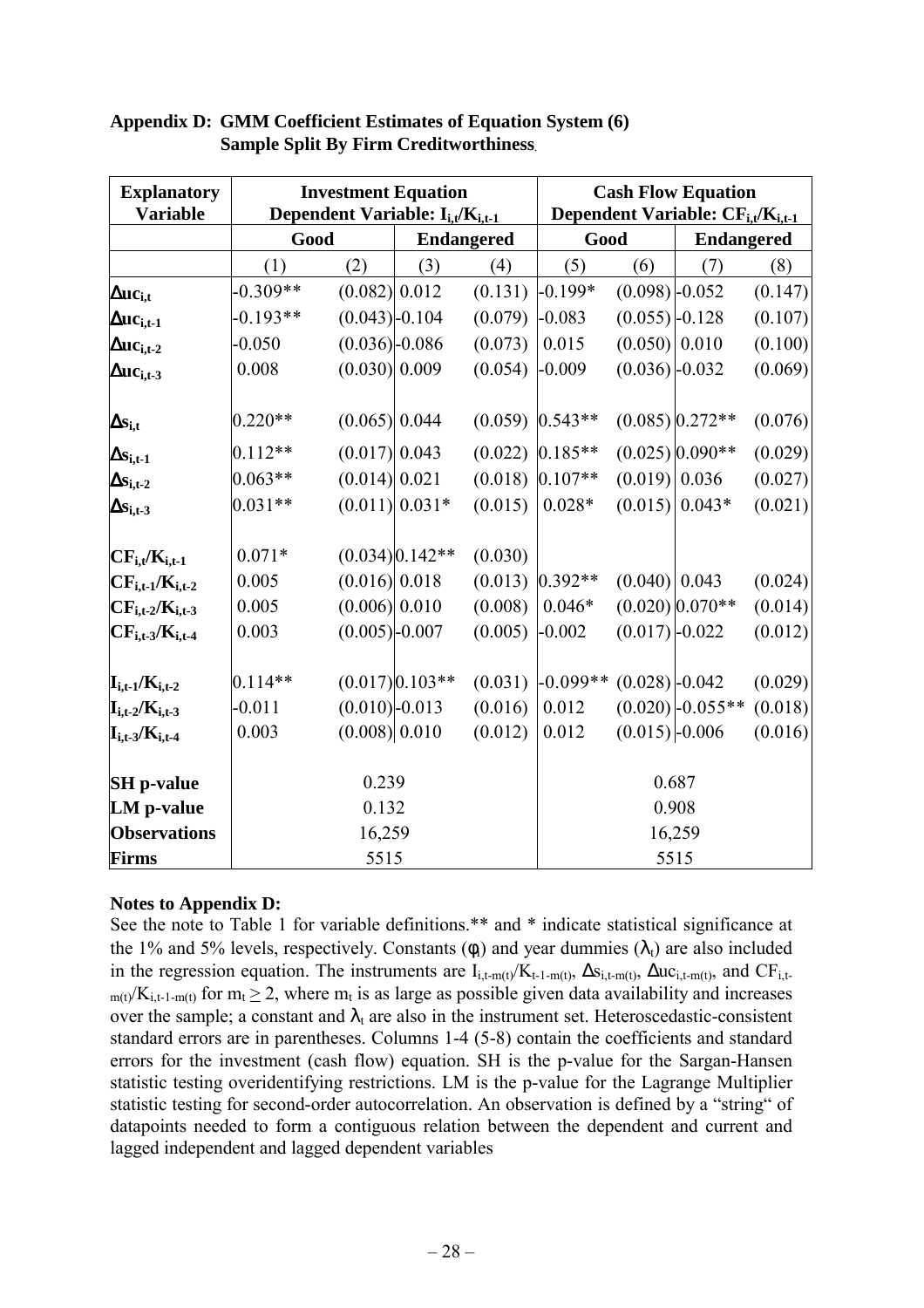## **Appendix E: Error Bands For The Dynamic Multipliers And Impulse Responses For VIM**

|                |           | I/K        |              |           | CF/K       |              |
|----------------|-----------|------------|--------------|-----------|------------|--------------|
| t              | Lower     | <b>DM</b>  | <b>Upper</b> | Lower     | <b>DM</b>  | <b>Upper</b> |
|                | (1)       | (2)        | (3)          | (4)       | (5)        | (6)          |
| $\overline{0}$ | $-0.3376$ | $-0.2257*$ | $-0.1069$    | $-0.4069$ | $-0.2740*$ | $-0.1199$    |
| 1              | $-0.2768$ | $-0.2102*$ | $-0.1430$    | $-0.3089$ | $-0.1937*$ | $-0.0720$    |
| $\overline{2}$ | $-0.1066$ | $-0.0514$  | 0.0118       | $-0.1990$ | $-0.0855$  | 0.0349       |
| 3              | $-0.0263$ | 0.0214     | 0.0688       | $-0.1661$ | $-0.0742$  | 0.0164       |
| $\overline{4}$ | $-0.0121$ | $-0.0029$  | 0.0056       | $-0.0729$ | $-0.0335$  | 0.0059       |
| 5              | $-0.0078$ | $-0.0032$  | 0.0007       | $-0.0402$ | $-0.0175$  | 0.0036       |
| 6              | $-0.0045$ | $-0.0017$  | 0.0005       | $-0.0226$ | $-0.0084$  | 0.0020       |
| 7              | $-0.0024$ | $-0.0009$  | 0.0002       | $-0.0122$ | $-0.0041$  | 0.0010       |
| 8              | $-0.0013$ | $-0.0005$  | 0.0001       | $-0.0069$ | $-0.0020$  | 0.0005       |
| 9              | $-0.0007$ | $-0.0002$  | 0.0000       | $-0.0038$ | $-0.0010$  | 0.0002       |
| 10             | $-0.0004$ | $-0.0001$  | 0.0000       | $-0.0021$ | $-0.0005$  | 0.0001       |
| Sum            |           | $-0.4753$  |              |           | $-0.6943$  |              |

## **Panel A: Dynamic Multipliers (DM) – User Cost Change**

**Panel B: Dynamic Multipliers (DM) – Sales Change**

|                |        | I/K       |              |        | CF/K      |              |
|----------------|--------|-----------|--------------|--------|-----------|--------------|
| t              | Lower  | <b>DM</b> | <b>Upper</b> | Lower  | <b>DM</b> | <b>Upper</b> |
|                | (1)    | (2)       | (3)          | (4)    | (5)       | (6)          |
| $\overline{0}$ | 0.1066 | $0.1935*$ | 0.2769       | 0.3396 | $0.4651*$ | 0.5863       |
| 1              | 0.1225 | $0.1467*$ | 0.1720       | 0.2454 | $0.2983*$ | 0.3535       |
| $\overline{2}$ | 0.0853 | $0.1050*$ | 0.1244       | 0.1672 | $0.2097*$ | 0.2549       |
| 3              | 0.0458 | $0.0625*$ | 0.0805       | 0.0823 | $0.1169*$ | 0.1574       |
| $\overline{4}$ | 0.0108 | $0.0163*$ | 0.0225       | 0.0294 | $0.0487*$ | 0.0746       |
| 5              | 0.0033 | $0.0066*$ | 0.0107       | 0.0112 | $0.0239*$ | 0.0415       |
| 6              | 0.0014 | $0.0031*$ | 0.0058       | 0.0037 | $0.0115*$ | 0.0238       |
| $\overline{7}$ | 0.0005 | $0.0014*$ | 0.0030       | 0.0012 | $0.0055*$ | 0.0136       |
| 8              | 0.0002 | $0.0007*$ | 0.0016       | 0.0003 | $0.0027*$ | 0.0078       |
| 9              | 0.0001 | $0.0003*$ | 0.0009       | 0.0001 | $0.0013*$ | 0.0045       |
| 10             | 0.0000 | $0.0001*$ | 0.0005       | 0.0000 | $0.0006*$ | 0.0026       |
| <b>Sum</b>     |        | 0.5362    |              |        | 1.1843    |              |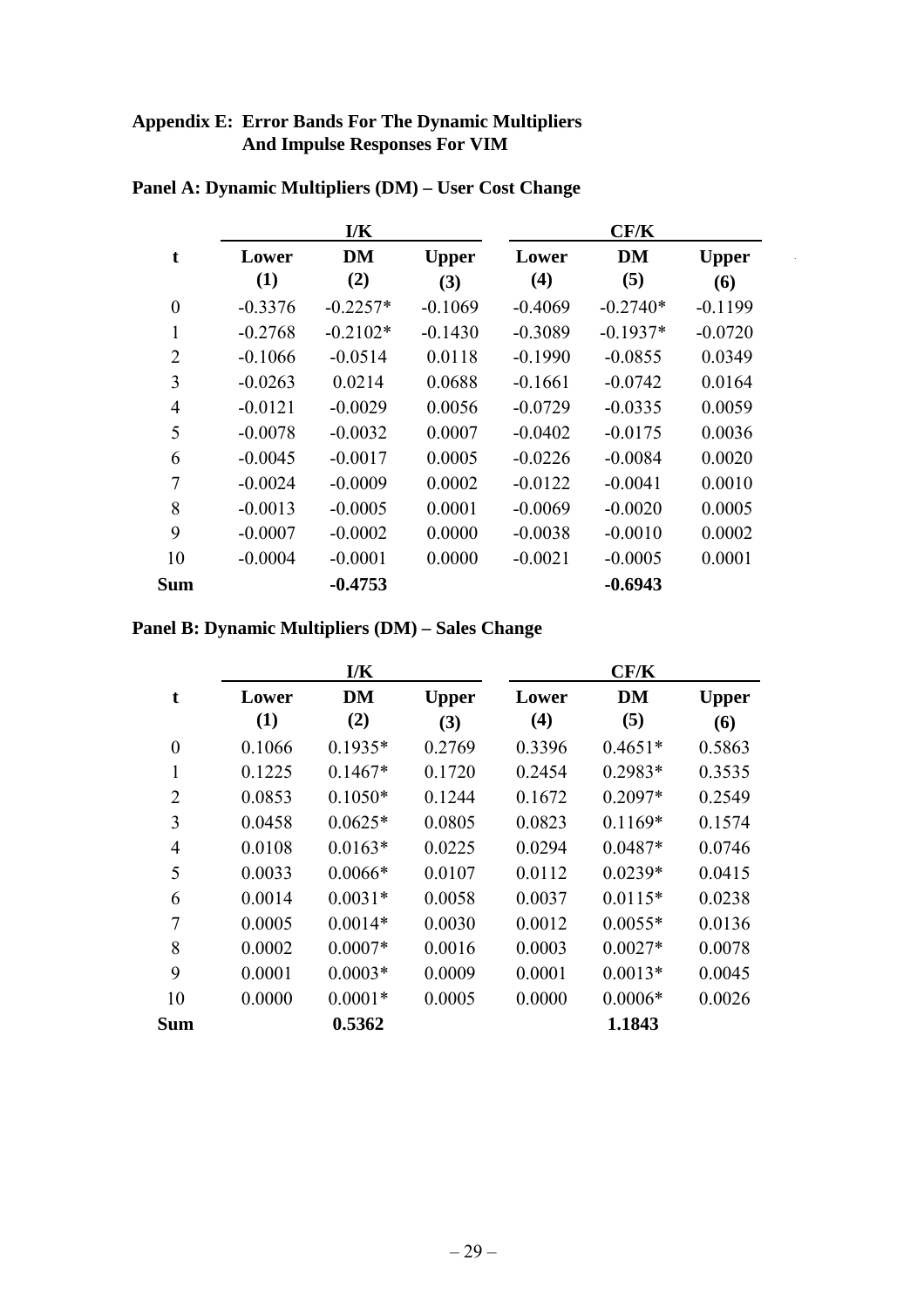|                  |        | I/K       |              |        | CF/K      |              |
|------------------|--------|-----------|--------------|--------|-----------|--------------|
| t                | Lower  | <b>IR</b> | <b>Upper</b> | Lower  | <b>IR</b> | <b>Upper</b> |
|                  | (1)    | (2)       | (3)          | (4)    | (5)       | (6)          |
| $\boldsymbol{0}$ | 0.0143 | $0.0701*$ | 0.1246       | 1.0000 | 1.0000    | 1.0000       |
| 1                | 0.0286 | $0.0442*$ | 0.0614       | 0.2609 | $0.3168*$ | 0.3722       |
| $\overline{2}$   | 0.0135 | $0.0275*$ | 0.0371       | 0.1278 | $0.1776*$ | 0.2318       |
| 3                | 0.0073 | $0.0189*$ | 0.0275       | 0.0402 | $0.0858*$ | 0.1414       |
| $\overline{4}$   | 0.0031 | $0.0092*$ | 0.0144       | 0.0149 | $0.0418*$ | 0.0809       |
| 5                | 0.0012 | $0.0046*$ | 0.0081       | 0.0039 | $0.0203*$ | 0.0478       |
| 6                | 0.0004 | $0.0023*$ | 0.0047       | 0.0013 | $0.0099*$ | 0.0282       |
| 7                | 0.0001 | $0.0011*$ | 0.0027       | 0.0003 | $0.0048*$ | 0.0167       |
| 8                | 0.0000 | $0.0005*$ | 0.0016       | 0.0001 | $0.0023*$ | 0.0099       |
| 9                | 0.0000 | $0.0003*$ | 0.0009       | 0.0000 | $0.0011*$ | 0.0058       |
| 10               | 0.0000 | $0.0001*$ | 0.0005       | 0.0000 | $0.0005*$ | 0.0034       |
| <b>Sum</b>       |        | 0.1788    |              |        | 1.6611    |              |

**Panel C: Impulse Responses (IR) – Cash Flow Shock**

**Panel D: Impulse Responses (IR) – Investment Shock**

|                |           | I/K       |              |           | CF/K       |              |
|----------------|-----------|-----------|--------------|-----------|------------|--------------|
| t              | Lower     | <b>IR</b> | <b>Upper</b> | Lower     | <b>IR</b>  | <b>Upper</b> |
|                | (1)       | (2)       | (3)          | (4)       | (5)        | (6)          |
| $\overline{0}$ | 1.0000    | 1.0000    | 1.0000       | 0.0000    | 0.0000     | 0.0000       |
| 1              | 0.0983    | $0.1242*$ | 0.1504       | $-0.1358$ | $-0.0984*$ | $-0.0614$    |
| $\overline{2}$ | $-0.0082$ | 0.0089    | 0.0299       | $-0.1040$ | $-0.0620*$ | $-0.0199$    |
| 3              | $-0.0094$ | 0.0029    | 0.0187       | $-0.0721$ | $-0.0303$  | 0.0082       |
| $\overline{4}$ | $-0.0051$ | $-0.0013$ | 0.0038       | $-0.0421$ | $-0.0158$  | 0.0041       |
| 5              | $-0.0034$ | $-0.0013$ | 0.0008       | $-0.0239$ | $-0.0079$  | 0.0021       |
| 6              | $-0.0021$ | $-0.0008$ | 0.0004       | $-0.0144$ | $-0.0038$  | 0.0008       |
| 7              | $-0.0013$ | $-0.0004$ | 0.0001       | $-0.0084$ | $-0.0019$  | 0.0003       |
| 8              | $-0.0008$ | $-0.0002$ | 0.0000       | $-0.0049$ | $-0.0009$  | 0.0001       |
| 9              | $-0.0005$ | $-0.0001$ | 0.0000       | $-0.0029$ | $-0.0004$  | 0.0000       |
| 10             | $-0.0003$ | $-0.0001$ | 0.0000       | $-0.0017$ | $-0.0002$  | 0.0000       |
| <b>Sum</b>     |           | 1.1318    |              |           | $-0.2216$  |              |

**Notes To Appendix E:**\* indicates statistical significance at 5% level. Panels A and B contain error bands (Lower and Upper) and dynamic multipliers (DM) for changes in user cost and sales, respectively. Panels C and D contain error bands and impulse responses (IR) for shocks to cash flow and investment, respectively. See Section 2.3 and the Notes to Tables 2 and 3 for details. Error bands are based on 1,000 Monte Carlo replications.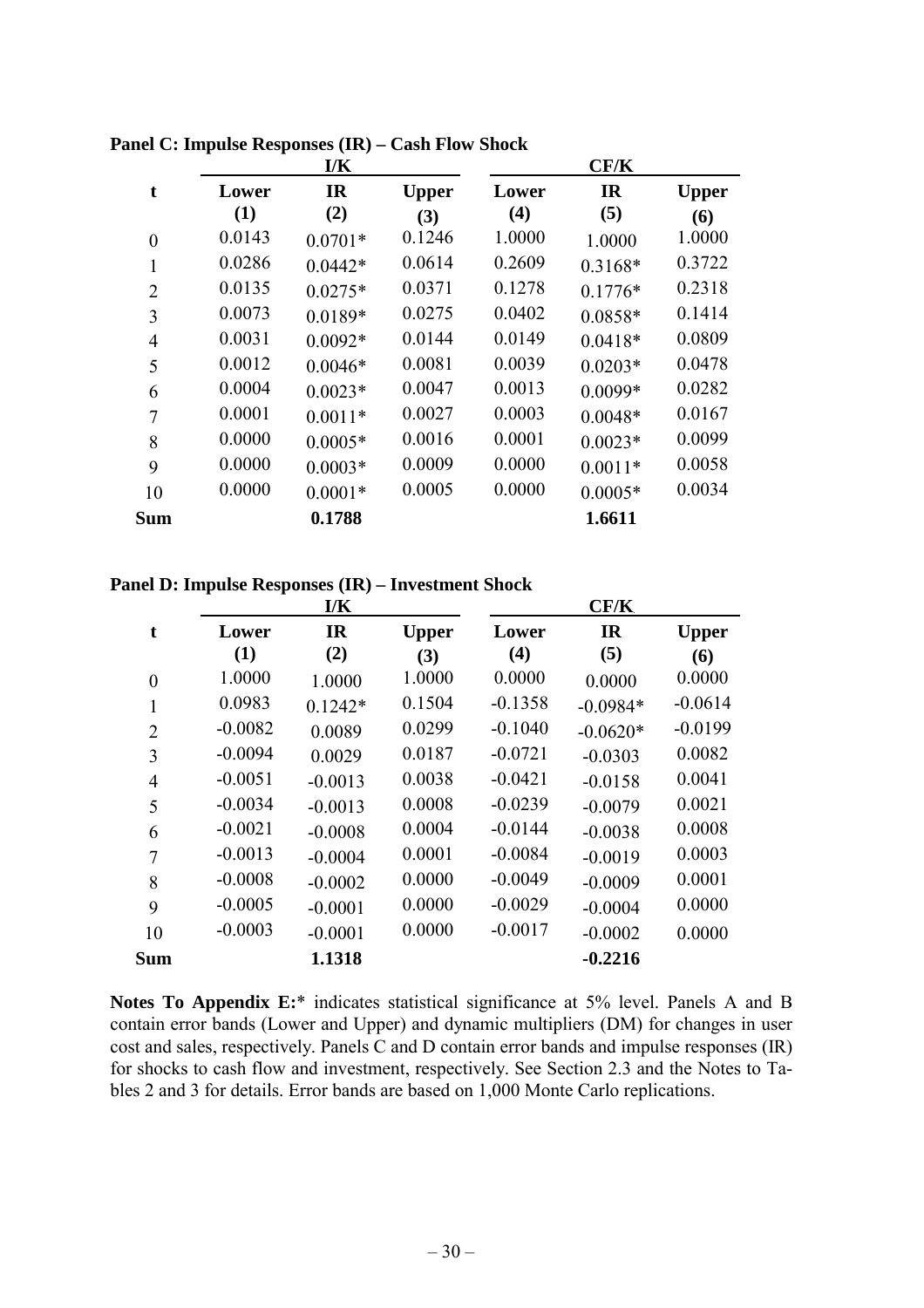|                                   | $\bf(1)$    | (2)       | (3)       | $\bf(4)$  | (5)           | (6)        | (7)      |
|-----------------------------------|-------------|-----------|-----------|-----------|---------------|------------|----------|
| <b>Variable</b>                   | <b>Mean</b> | Std. Dev. | Min.      | 25%       | <b>Median</b> | <b>75%</b> | Max.     |
|                                   |             |           |           |           |               |            |          |
| $\mathbf{I}_t / \mathbf{K}_{t-1}$ | 0.1813      | 0.220     | $\theta$  | 0.0585    | 0.1161        | 0.2157     | 2.2138   |
| $\Delta$ u $c_t$                  | 0.0222      | 0.0717    | $-0.3478$ | $-0.0178$ | 0.0094        | 0.0644     | 0.4991   |
| $UC_t$                            | 0.1587      | 0.0183    | 0.0857    | 0.1457    | 0.1572        | 0.1697     | 0.2812   |
| $\Delta s_t$                      | 0.0206      | 0.1597    | $-0.5959$ | $-0.0654$ | 0.0214        | 0.1068     | 0.8308   |
| $S_t$                             | 173.15      | 1455.12   | 0.27      | 9.94      | 26.13         | 71.25      | 65,900.0 |
| $CF_t/K_{t-1}$                    | 0.2843      | 0.4941    | $-1.9143$ | 0.1091    | 0.1887        | 0.3308     | 9.2678   |

### **Table 1: Summary Statistics for the Full Sample**

#### **Notes to Table 1:**

The sample contains 44,345 datapoints for  $6,408$  firms for 1988-1997. I<sub>t</sub>/K<sub>t-1</sub> is the investment/capital ratio;  $\Delta$  is the first-difference operator; uc<sub>t</sub> is the logarithm of UC<sub>t</sub>; UC<sub>t</sub> is the user cost of capital;  $s_t$  is the logarithm of  $S_t$ ;  $S_t$  is real sales in millions of Deutschmarks;  $CF_t/K_{t-1}$  is the cash flow/capital ratio. See Section 3 and Appendices A and B for more details about the variables.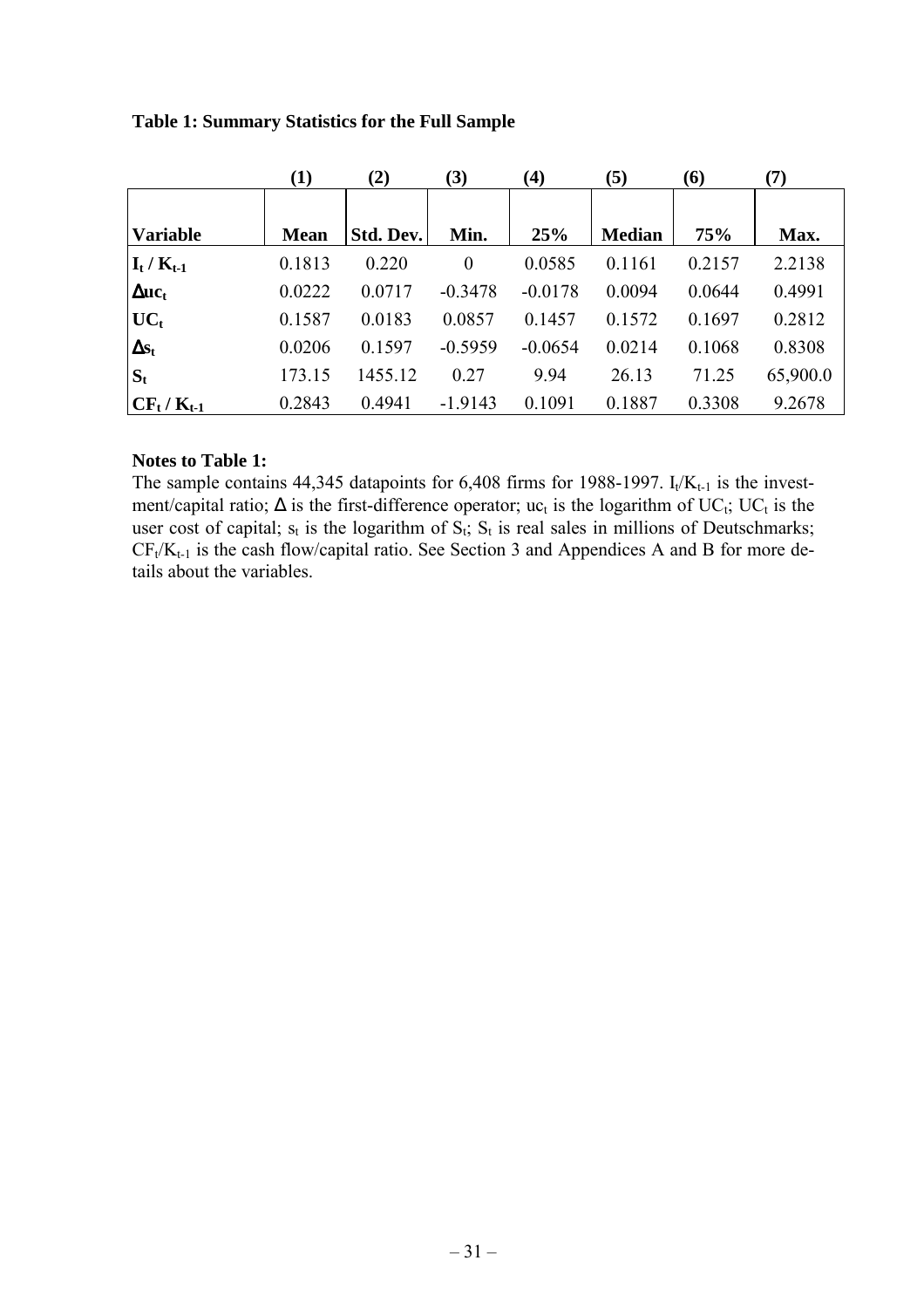|                |            | I/K        |          |            | CF/K       |            |
|----------------|------------|------------|----------|------------|------------|------------|
| t              | <b>VIM</b> | <b>ADL</b> | % Diff.  | <b>VIM</b> | <b>ADL</b> | $%$ Diff.  |
|                | (1)        | (2)        | (3)      | (4)        | (5)        | (6)        |
| $\theta$       | $-0.2257*$ | $-0.2065$  | 5.40%    | $-0.2740*$ | $-0.2740$  | $0.00\%$   |
|                | $-0.2102*$ | $-0.1661$  | 12.38%   | $-0.1937*$ | $-0.2159$  | $-2.82%$   |
| $\overline{2}$ | $-0.0514$  | $-0.0176$  | 9.49%    | $-0.0855$  | $-0.1174$  | $-4.05%$   |
| 3              | 0.0214     | 0.0352     | 3.88%    | $-0.0742$  | $-0.0949$  | $-2.64%$   |
| $\overline{4}$ | $-0.0029$  | $-0.0007$  | 0.63%    | $-0.0335$  | $-0.0415$  | $-1.03\%$  |
| 5              | $-0.0032$  | 0.0000     | $0.90\%$ | $-0.0175$  | $-0.0218$  | $-0.55\%$  |
| 6              | $-0.0017$  | 0.0002     | 0.52%    | $-0.0084$  | $-0.0110$  | $-0.33\%$  |
| 7              | $-0.0009$  | 0.0000     | 0.24%    | $-0.0041$  | $-0.0056$  | $-0.18%$   |
| 8              | $-0.0005$  | 0.0000     | 0.13%    | $-0.0020$  | $-0.0028$  | $-0.10%$   |
| 9              | $-0.0002$  | 0.0000     | 0.06%    | $-0.0010$  | $-0.0014$  | $-0.06\%$  |
| 10             | $-0.0001$  | 0.0000     | $0.03\%$ | $-0.0005$  | $-0.0007$  | $-0.03\%$  |
| <b>Sum</b>     | $-0.4753$  | $-0.3556$  | 33.66%   | $-0.6943$  | $-0.7872$  | $-11.80\%$ |

**Table 2a: Dynamic Multipliers – User Cost Change**

#### **Notes To Table 2a:**

Dynamic multipliers computed for a 1 unit change in the user cost; see Section 2.3 for details. \* indicates statistical significance at 5% level. When the entries in columns 1, 2, 4, and 5 are multiplied by 0.01, the multipliers correspond to a 25 basis point increase in the short-term rate controlled by the monetary authorities and a 1.0% increase in the user cost of capital; see Section 4 for details. Columns 1-3 (4-6) are for the investment (cash flow) equation in equation system (6). Columns 1 and 4 simulate the complete equation system (6), while columns 2 and 5 simulate their respective equations in isolation. The percentage differences (% Diff.) in columns 3 (6) are computed as the difference between VIM and ADL results divided by the sum of the ADL multipliers in column 2 (5).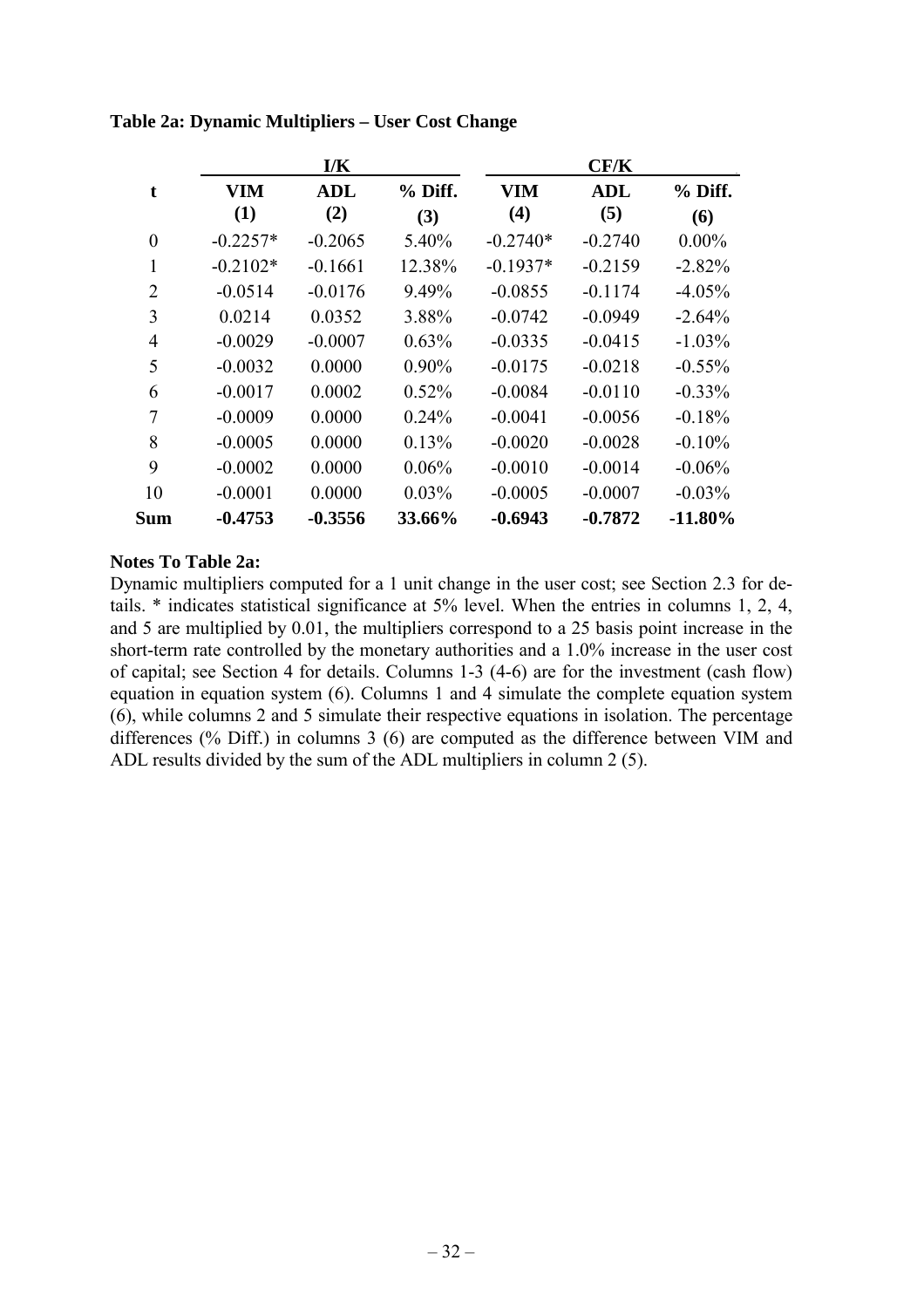### **Figure 1a: Dynamic Multipliers – User Cost Change**

![](_page_40_Figure_1.jpeg)

#### **Notes To Figure 1a:**

Plot of dynamic multipliers from Table 2a and error bands in Appendix E. Error bands are based on 1,000 Monte Carlo replications.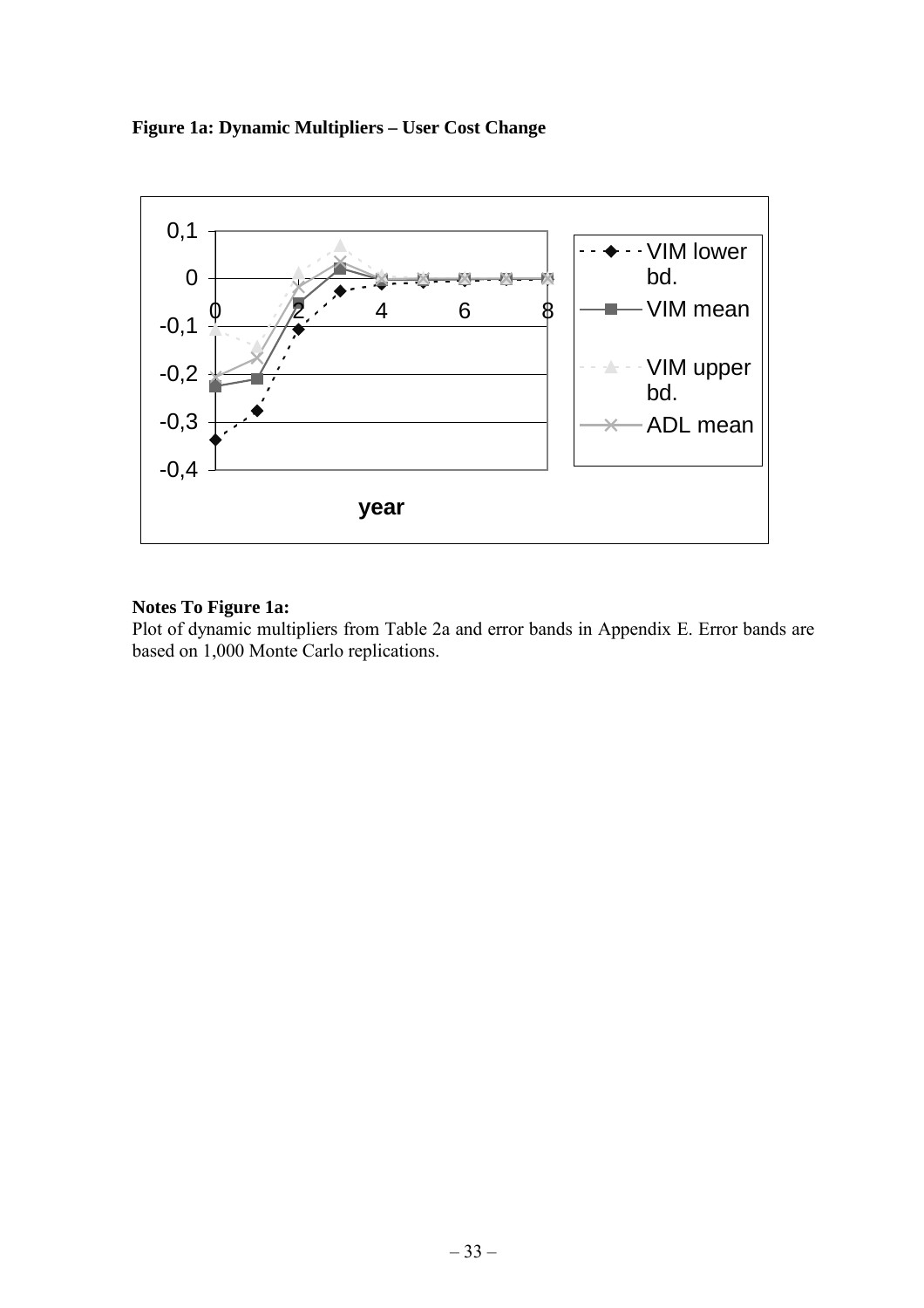|                | I/K        |            |          | CF/K       |            |           |
|----------------|------------|------------|----------|------------|------------|-----------|
| t              | <b>VIM</b> | <b>ADL</b> | % Diff.  | <b>VIM</b> | <b>ADL</b> | % Diff.   |
|                | (1)        | (2)        | (3)      | (4)        | (5)        | (6)       |
| $\theta$       | $0.1935*$  | 0.1609     | 7.98%    | $0.4651*$  | 0.4651     | $0.00\%$  |
| 1              | $0.1467*$  | 0.1156     | 7.62%    | $0.2983*$  | 0.3174     | $-1.48%$  |
| $\overline{2}$ | $0.1050*$  | 0.0800     | 6.12%    | $0.2097*$  | 0.2338     | $-1.87%$  |
| 3              | $0.0625*$  | 0.0443     | 4.45%    | $0.1169*$  | 0.1391     | $-1.72%$  |
| $\overline{4}$ | $0.0163*$  | 0.0063     | 2.45%    | $0.0487*$  | 0.0658     | $-1.33\%$ |
| 5              | $0.0066*$  | 0.0012     | 1.32%    | $0.0239*$  | 0.0340     | $-0.79%$  |
| 6              | $0.0031*$  | 0.0004     | 0.67%    | $0.0115*$  | 0.0172     | $-0.44%$  |
| 7              | $0.0014*$  | 0.0001     | 0.32%    | $0.0055*$  | 0.0087     | $-0.25%$  |
| 8              | $0.0007*$  | 0.0000     | 0.16%    | $0.0027*$  | 0.0044     | $-0.13%$  |
| 9              | $0.0003*$  | 0.0000     | 0.08%    | $0.0013*$  | 0.0022     | $-0.07\%$ |
| 10             | $0.0001*$  | 0.0000     | $0.04\%$ | $0.0006*$  | 0.0011     | $-0.04\%$ |
| <b>Sum</b>     | 0.5362     | 0.4088     | 31.19%   | 1.1843     | 1.2888     | $-8.11%$  |

**Table 2b: Dynamic Multipliers – Sales Change**

## **Notes To Table 2b:**

Dynamic multipliers computed for a 1 unit change in sales. See the notes to Table 2a for further information about the table entries.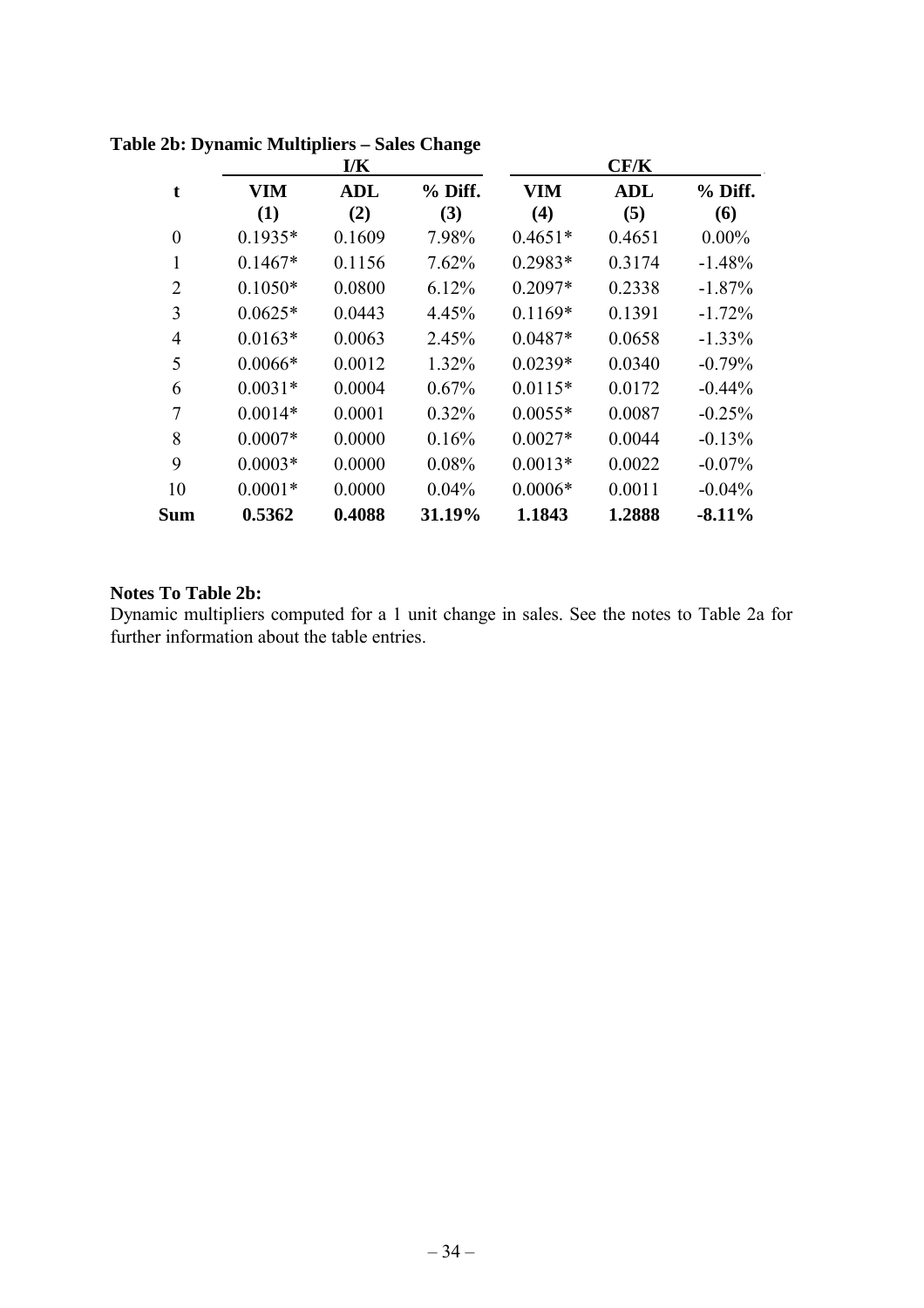![](_page_42_Figure_0.jpeg)

![](_page_42_Figure_1.jpeg)

### **Notes To Figure 1b:**

Plot of dynamic multipliers from Table 2b and error bands in Appendix E. Error bands are based on 1,000 Monte Carlo replications.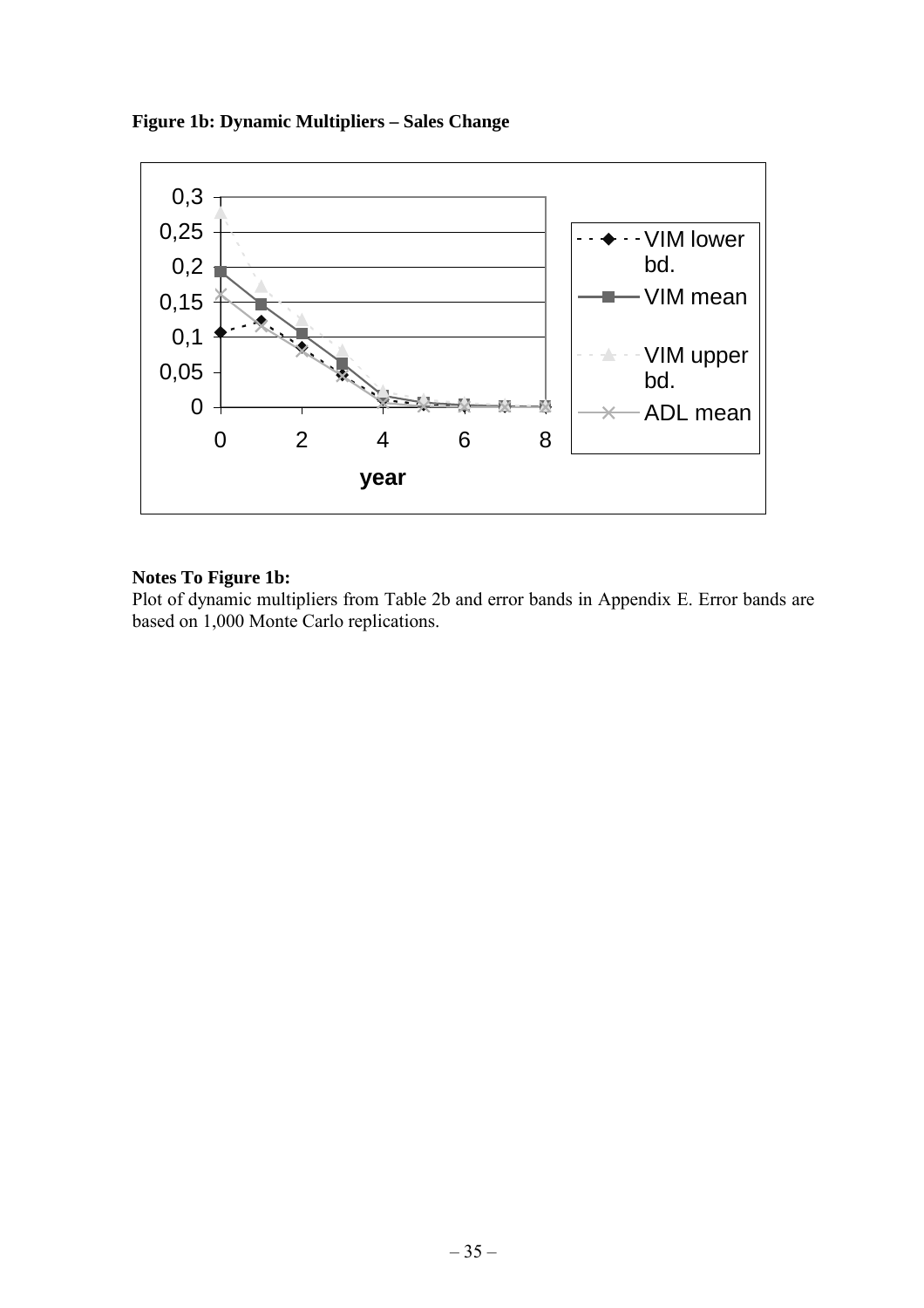|                  | $\mathbf{I}/\mathbf{K}$ |            |          | CF/K       |            |           |
|------------------|-------------------------|------------|----------|------------|------------|-----------|
| t                | VIM                     | <b>ADL</b> | % Diff.  | <b>VIM</b> | <b>ADL</b> | % Diff.   |
|                  | (1)                     | (2)        | (3)      | (4)        | (5)        | (6)       |
| $\boldsymbol{0}$ | $0.0701*$               | 0.0701     | $0.00\%$ | $1.0000*$  | 1.0000     | $0.00\%$  |
| 1                | $0.0442*$               | 0.0220     | 20.62%   | $0.3168*$  | 0.3237     | $-0.41%$  |
| $\overline{2}$   | $0.0275*$               | 0.0081     | 18.03%   | $0.1776*$  | 0.1855     | $-0.46%$  |
| 3                | $0.0189*$               | 0.0064     | 11.58%   | $0.0858*$  | 0.0924     | $-0.39%$  |
| $\overline{4}$   | $0.0092*$               | 0.0009     | 7.68%    | $0.0418*$  | 0.0469     | $-0.30%$  |
| 5                | $0.0046*$               | 0.0002     | 4.15%    | $0.0203*$  | 0.0238     | $-0.20%$  |
| 6                | $0.0023*$               | 0.0001     | 2.08%    | $0.0099*$  | 0.0121     | $-0.13%$  |
| $\overline{7}$   | $0.0011*$               | 0.0000     | 1.03%    | $0.0048*$  | 0.0061     | $-0.08%$  |
| 8                | $0.0005*$               | 0.0000     | 0.51%    | $0.0023*$  | 0.0031     | $-0.05%$  |
| 9                | $0.0003*$               | 0.0000     | 0.25%    | $0.0011*$  | 0.0016     | $-0.03%$  |
| 10               | $0.0001*$               | 0.0000     | 0.12%    | $0.0005*$  | 0.0008     | $-0.01\%$ |
| <b>Sum</b>       | 0.1788                  | 0.1077     | 66.04%   | 1.6611     | 1.6958     | $-2.05\%$ |

## **Table 3a: Impulse Responses – Cash Flow Shock**

### **Notes To Table 3a:**

Impulse responses computed for a 1 unit change in cash flow. See the notes to Table 2a for further information about the table entries.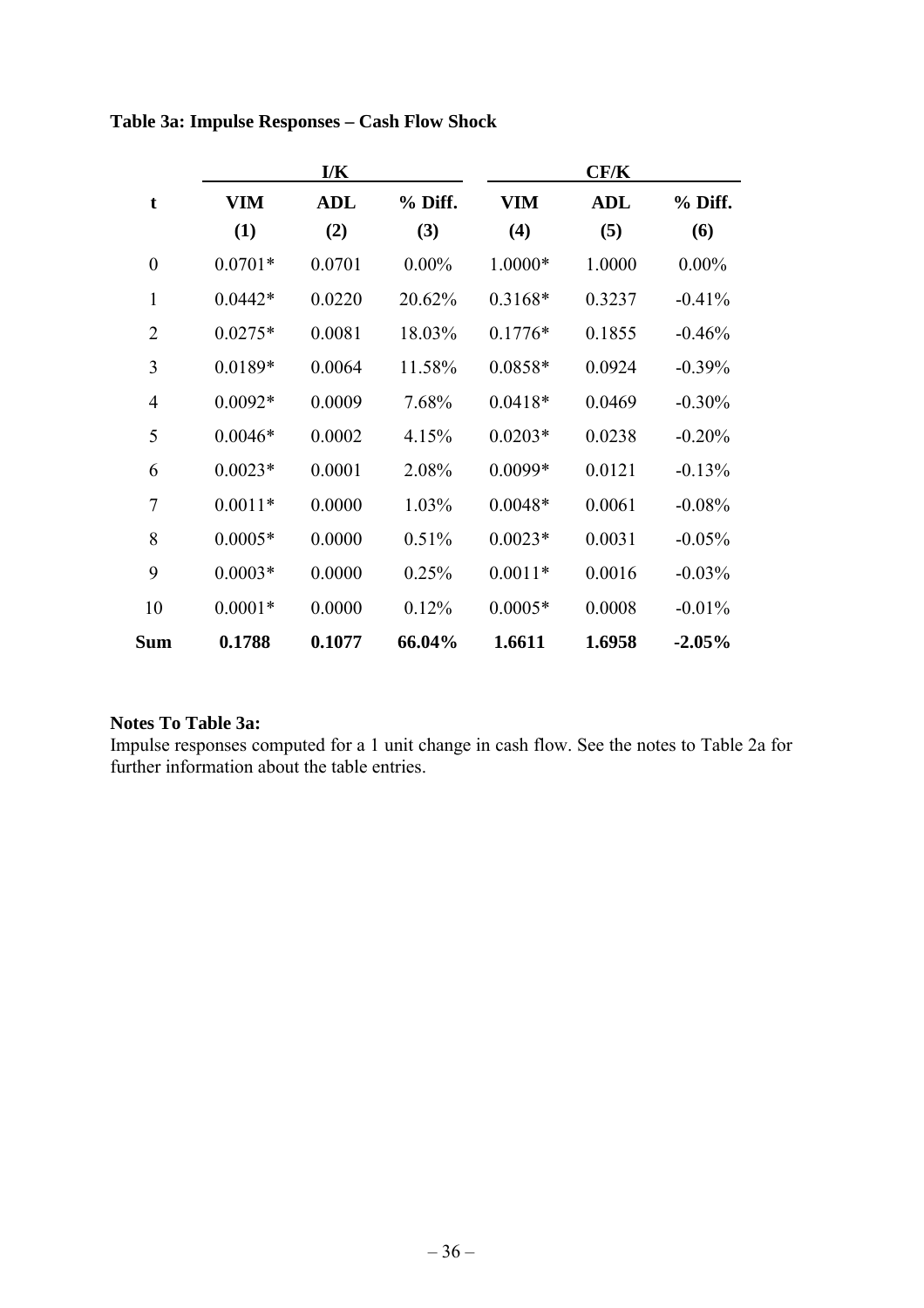![](_page_44_Figure_0.jpeg)

![](_page_44_Figure_1.jpeg)

#### **Notes To Figure 2a:**

Plot of dynamic multipliers from Table 3a and error bands in Appendix E. Error bands are based on 1,000 Monte Carlo replications.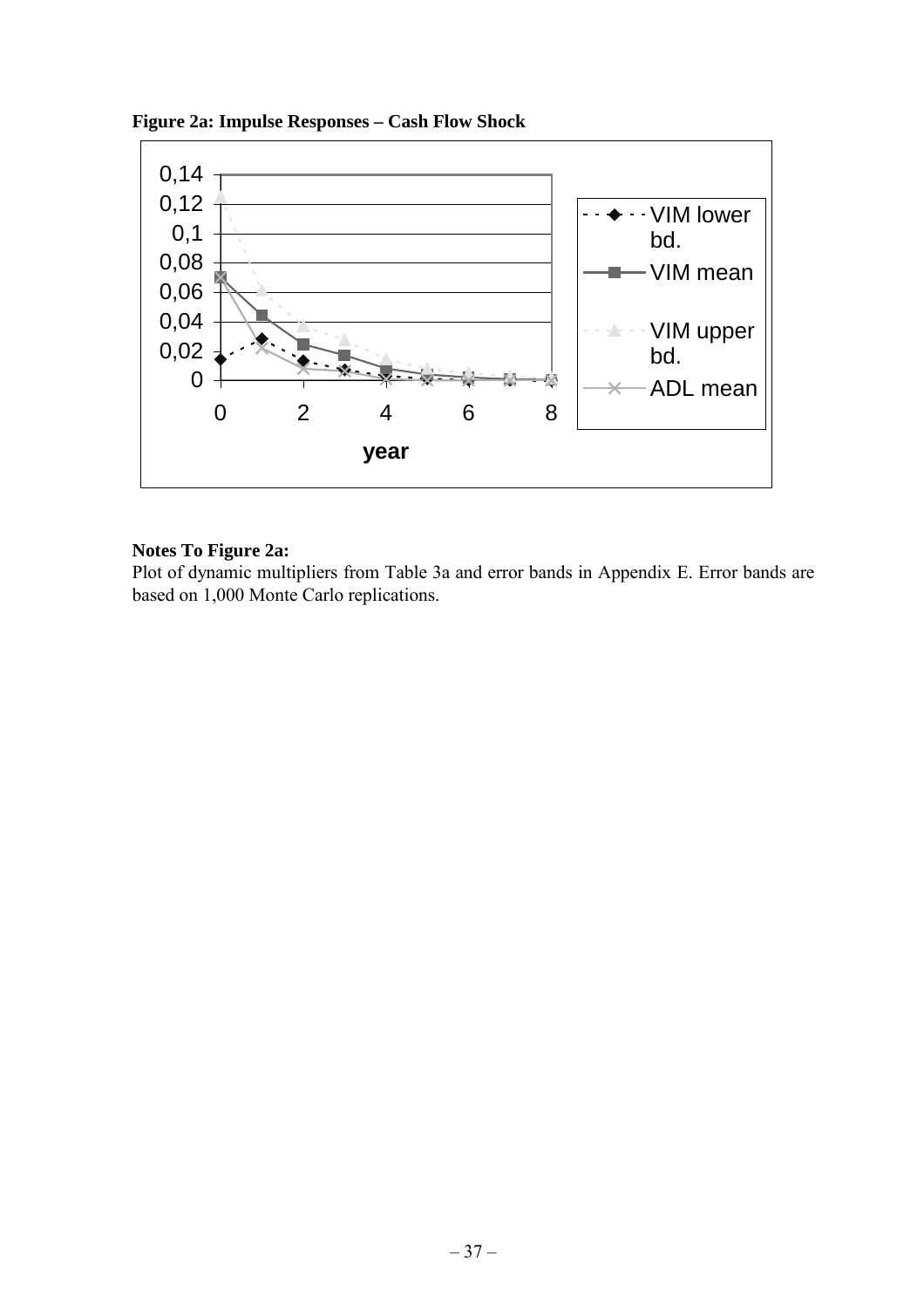|                |            | I/K        |           |            | CF/K       |           |
|----------------|------------|------------|-----------|------------|------------|-----------|
| t              | <b>VIM</b> | <b>ADL</b> | $%$ Diff. | <b>VIM</b> | <b>ADL</b> | $%$ Diff. |
|                | (1)        | (2)        | (3)       | (4)        | (5)        | (6)       |
| $\theta$       | 1.0000     | 1.0000     | $0.00\%$  | 0.0000     | 0.0000     | $0.00\%$  |
| 1              | $0.1242*$  | 0.1311     | $-0.60%$  | $-0.0984*$ | $-0.0984$  | $0.00\%$  |
| $\overline{2}$ | 0.0089     | 0.0154     | $-0.56%$  | $-0.0620*$ | $-0.0498$  | 6.24%     |
| 3              | 0.0029     | 0.0072     | $-0.37\%$ | $-0.0303$  | $-0.0232$  | 3.60%     |
| $\overline{4}$ | $-0.0013$  | 0.0016     | $-0.25%$  | $-0.0158$  | $-0.0121$  | 1.85%     |
| 5              | $-0.0013$  | 0.0003     | $-0.14%$  | $-0.0079$  | $-0.0061$  | 0.89%     |
| 6              | $-0.0008$  | 0.0001     | $-0.07\%$ | $-0.0038$  | $-0.0031$  | 0.38%     |
| 7              | $-0.0004$  | 0.0000     | $-0.04\%$ | $-0.0019$  | $-0.0016$  | 0.15%     |
| 8              | $-0.0002$  | 0.0000     | $-0.02%$  | $-0.0009$  | $-0.0008$  | 0.06%     |
| 9              | $-0.0001$  | 0.0000     | $-0.01\%$ | $-0.0004$  | $-0.0004$  | 0.02%     |
| 10             | $-0.0001$  | 0.0000     | $0.00\%$  | $-0.0002$  | $-0.0002$  | 0.01%     |
| Sum            | 1.1318     | 1.1557     | $-2.06\%$ | $-0.2216$  | $-0.1958$  | 13.20%    |

## **Table 3b: Impulse Responses – Investment Shock**

## **Notes To Table 3b:**

Impulse responses computed for a 1 unit change in investment. See the notes to Table 2a for further information about the table entries.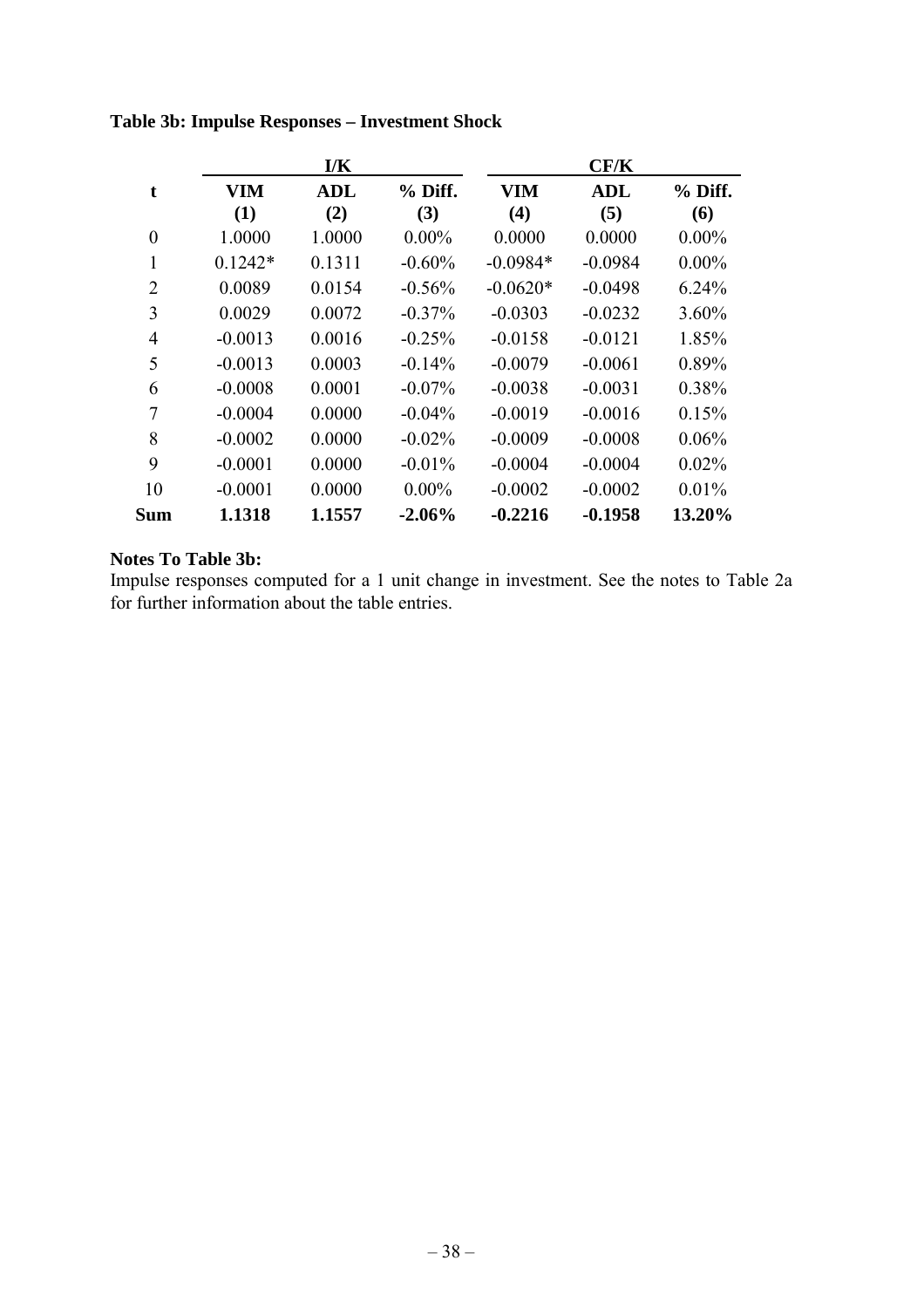![](_page_46_Figure_0.jpeg)

![](_page_46_Figure_1.jpeg)

## **Notes To Figure 2b:**

Plot of dynamic multipliers from Table 3b and error bands in Appendix E. Error bands are based on 1,000 Monte Carlo replications.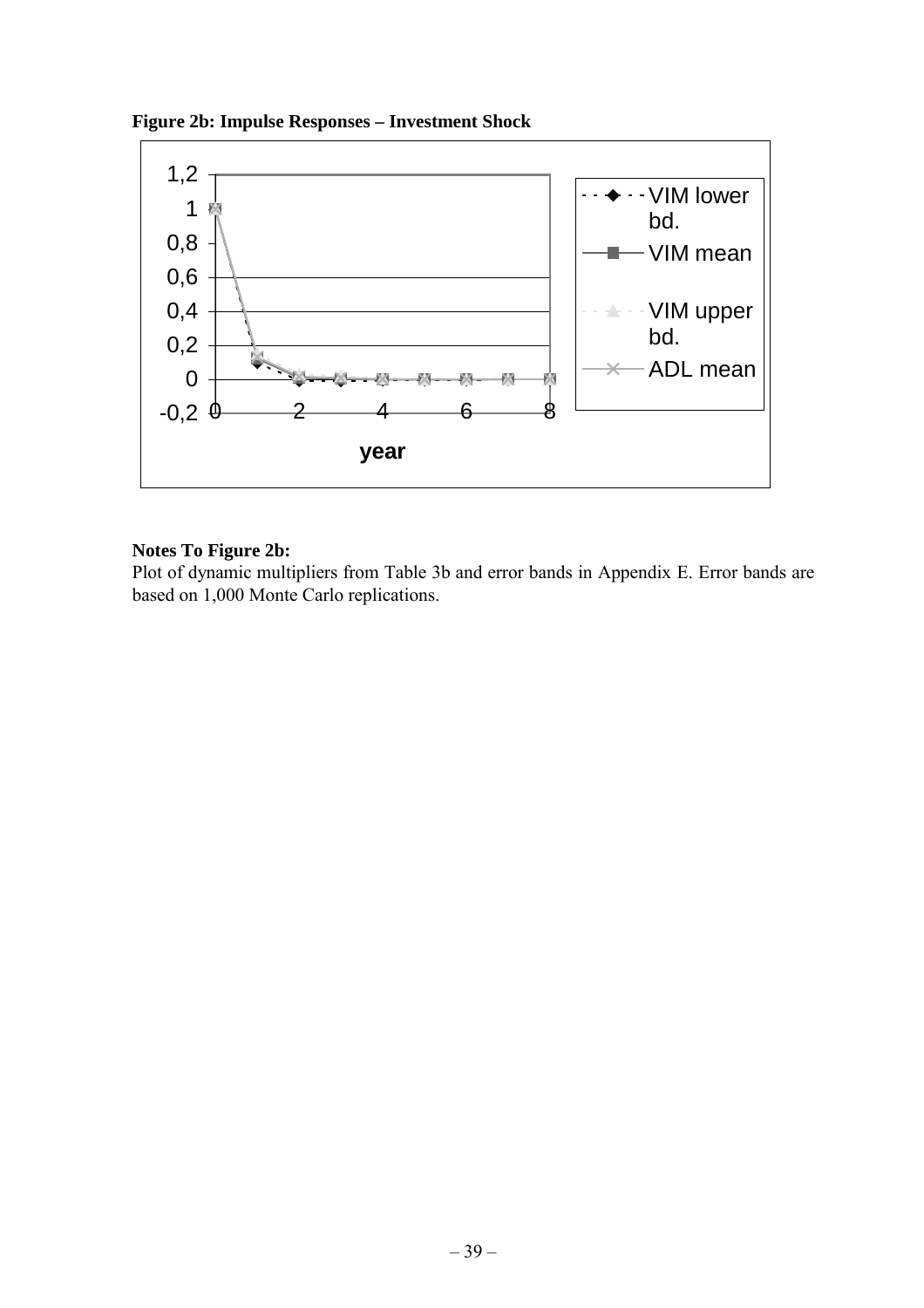#### **Figure 3: Dynamic Multiplier, Impulse Responses, And Firm Creditworthiness**

![](_page_47_Figure_1.jpeg)

#### **Notes To Figure 3:**

The simulation results are for firms with good and endangered creditworthiness. See Section 5 for details. Top panel, dynamic multipliers computed for a 1 unit change in the user cost and sales. Bottom panel, impulse responses computed for a 1 unit change in cash flow and investment. See Section 2.3 for details.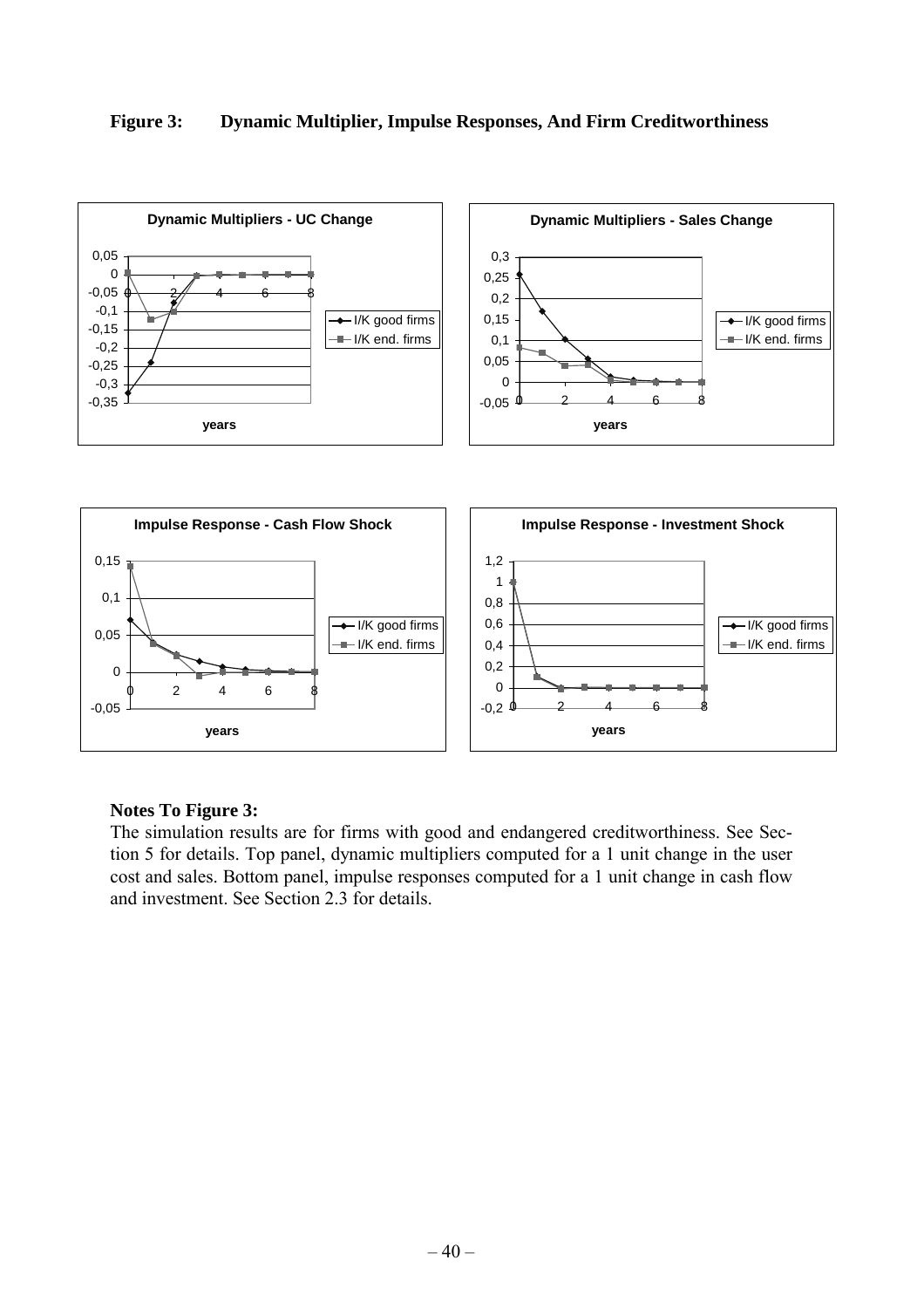## **The following papers have been published since 2002:**

| January  | 2002 | Rent indices for housing in West<br>Germany 1985 to 1998                                                       | Johannes Hoffmann<br>Claudia Kurz           |
|----------|------|----------------------------------------------------------------------------------------------------------------|---------------------------------------------|
| January  | 2002 | Short-Term Capital, Economic Transform- Claudia M. Buch<br>ation, and EU Accession                             | Lusine Lusinyan                             |
| January  | 2002 | Fiscal Foundation of Convergence<br>to European Union in<br><b>Pre-Accession Transition Countries</b>          | László Halpern<br>Judit Neményi             |
| January  | 2002 | <b>Testing for Competition Among</b><br><b>German Banks</b>                                                    | Hannah S. Hempell                           |
| January  | 2002 | The stable long-run CAPM and<br>the cross-section of expected returns                                          | Jeong-Ryeol Kim                             |
| February | 2002 | Pitfalls in the European Enlargement<br>Process – Financial Instability and<br>Real Divergence                 | Helmut Wagner                               |
| February | 2002 | The Empirical Performance of Option<br><b>Based Densities of Foreign Exchange</b>                              | Ben R. Craig<br>Joachim G. Keller           |
| February | 2002 | Evaluating Density Forecasts with an<br>Application to Stock Market Returns                                    | Gabriela de Raaij<br><b>Burkhard Raunig</b> |
| February | 2002 | Estimating Bilateral Exposures in the<br>German Interbank Market: Is there a<br>Danger of Contagion?           | Christian Upper<br><b>Andreas Worms</b>     |
| February | 2002 | The long-term sustainability of public<br>finance in Germany – an analysis based<br>on generational accounting | <b>Bernhard Manzke</b>                      |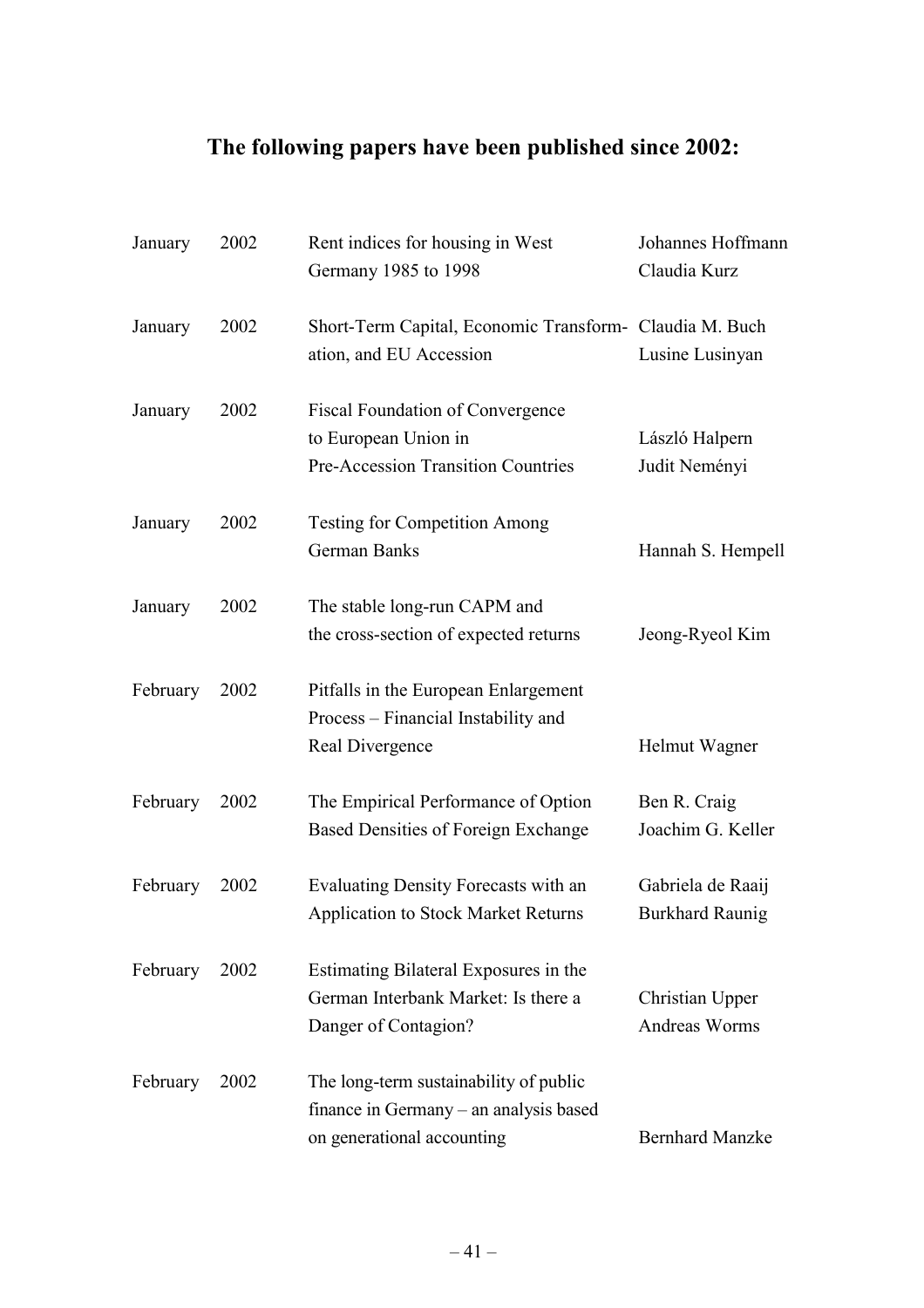| March  | 2002 | The pass-through from market interest rates<br>to bank lending rates in Germany                                                  | Mark A. Weth                          |
|--------|------|----------------------------------------------------------------------------------------------------------------------------------|---------------------------------------|
| April  | 2002 | Dependencies between European<br>stock markets when price changes<br>are unusually large                                         | Sebastian T. Schich                   |
| May    | 2002 | Analysing Divisia Aggregates<br>for the Euro Area                                                                                | Hans-Eggert Reimers                   |
| May    | 2002 | Price rigidity, the mark-up and the<br>dynamics of the current account                                                           | Giovanni Lombardo                     |
| June   | 2002 | An Examination of the Relationship<br>Between Firm Size, Growth, and<br>Liquidity in the Neuer Markt                             | Julie Ann Elston                      |
| June   | 2002 | Monetary Transmission in the<br>New Economy: Accelerated Depreci-<br>ation, Transmission Channels and<br>the Speed of Adjustment | Ulf von Kalckreuth<br>Jürgen Schröder |
| June   | 2002 | Central Bank Intervention and<br>Exchange Rate Expectations –<br>Evidence from the Daily<br>DM/US-Dollar Exchange Rate           | Stefan Reitz                          |
| June   | 2002 | Monetary indicators and policy rules<br>in the P-star model                                                                      | Karl-Heinz Tödter                     |
| July   | 2002 | Real currency appreciation in acces-<br>sion countries: Balassa-Samuelson and<br>investment demand                               | Christoph Fischer                     |
| August | 2002 | The Eurosystem's Standing Facilities<br>in a General Equilibrium Model of the<br>European Interbank Market                       | Jens Tapking                          |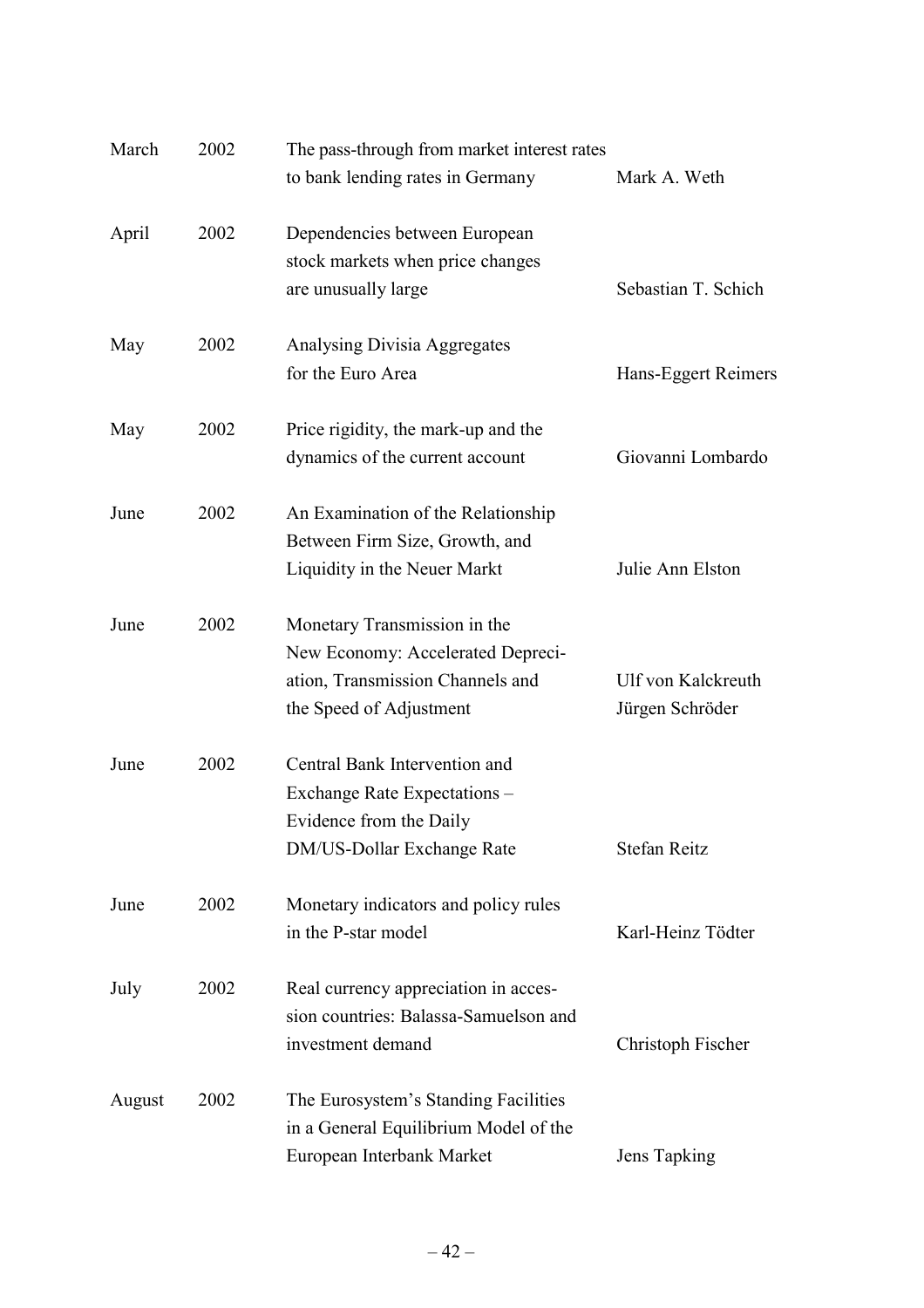| August         | 2002 | <b>Imperfect Competition, Monetary Policy</b><br>and Welfare in a Currency Area                                                                    | Giovanni Lombardo                        |
|----------------|------|----------------------------------------------------------------------------------------------------------------------------------------------------|------------------------------------------|
| August         | 2002 | Monetary and fiscal policy rules in a<br>model with capital accumulation and<br>potentially non-superneutral money                                 | Leopold von Thadden                      |
| September 2002 |      | Dynamic Q-investment functions for<br>Germany using panel balance sheet data<br>and a new algorithm for the capital stock<br>at replacement values | Andreas Behr<br>Egon Bellgardt           |
| October 2002   |      | Tail Wags Dog? Time-Varying Informa-<br>tion Shares in the Bund Market                                                                             | Christian Upper<br>Thomas Werner         |
| October 2002   |      | Time Variation in the Tail Behaviour of<br><b>Bund Futures Returns</b>                                                                             | Thomas Werner<br>Christian Upper         |
| November 2002  |      | Bootstrapping Autoregressions with<br>Conditional Heteroskedasticity of<br><b>Unknown Form</b>                                                     | Sílvia Gonçalves<br>Lutz Kilian          |
| November 2002  |      | Cost-Push Shocks and Monetary Policy<br>in Open Economies                                                                                          | Alan Sutherland                          |
| November 2002  |      | Further Evidence On The Relationship<br>Between Firm Investment And<br><b>Financial Status</b>                                                     | Robert S. Chirinko<br>Ulf von Kalckreuth |
| November 2002  |      | Genetic Learning as an Explanation of<br><b>Stylized Facts of Foreign Exchange</b><br>Markets                                                      | Thomas Lux<br>Sascha Schornstein         |
| December 2002  |      | Wechselkurszielzonen, wirtschaftlicher<br>Aufholprozess und endogene Realign-<br>mentrisiken *                                                     | Karin Radeck                             |

**\*** Available in German only.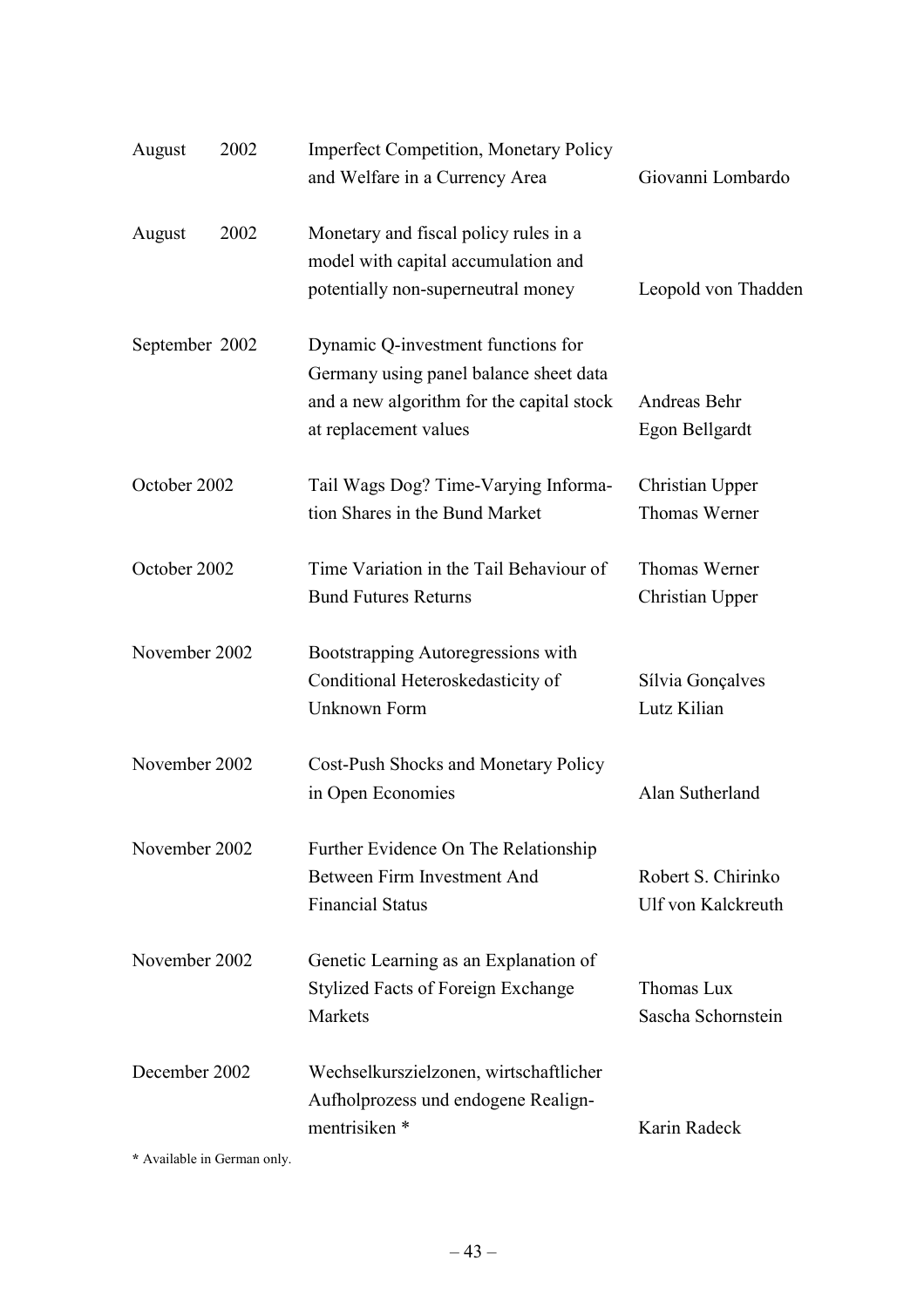| December 2002 | Optimal factor taxation under wage<br>$bargaining - a dynamic perspective$                                                | Erkki Koskela<br>Leopold von Thadden                       |
|---------------|---------------------------------------------------------------------------------------------------------------------------|------------------------------------------------------------|
| January 2003  | Testing mean-variance efficiency in<br>CAPM with possibly non-gaussian                                                    | Marie-Claude Beaulieu                                      |
|               | errors: an exact simulation-based<br>approach                                                                             | Jean-Marie Dufour<br>Lynda Khalaf                          |
| January 2003  | Finite-sample distributions of<br>self-normalized sums                                                                    | Jeong-Ryeol Kim                                            |
| January 2003  | The stock return-inflation puzzle and<br>the asymmetric causality in stock returns,<br>inflation and real activity        | Jeong-Ryeol Kim                                            |
| February 2003 | Multiple equilibrium overnight rates<br>in a dynamic interbank market game                                                | Jens Tapking                                               |
| February 2003 | A comparison of dynamic panel data<br>estimators: Monte Carlo evidence and<br>an application to the investment function   | Andreas Behr                                               |
| March 2003    | A Vectorautoregressive Investment<br>Model (VIM) And Monetary Policy<br>Transmission: Panel Evidence From<br>German Firms | Joerg Breitung<br>Robert S. Chirinko<br>Ulf von Kalckreuth |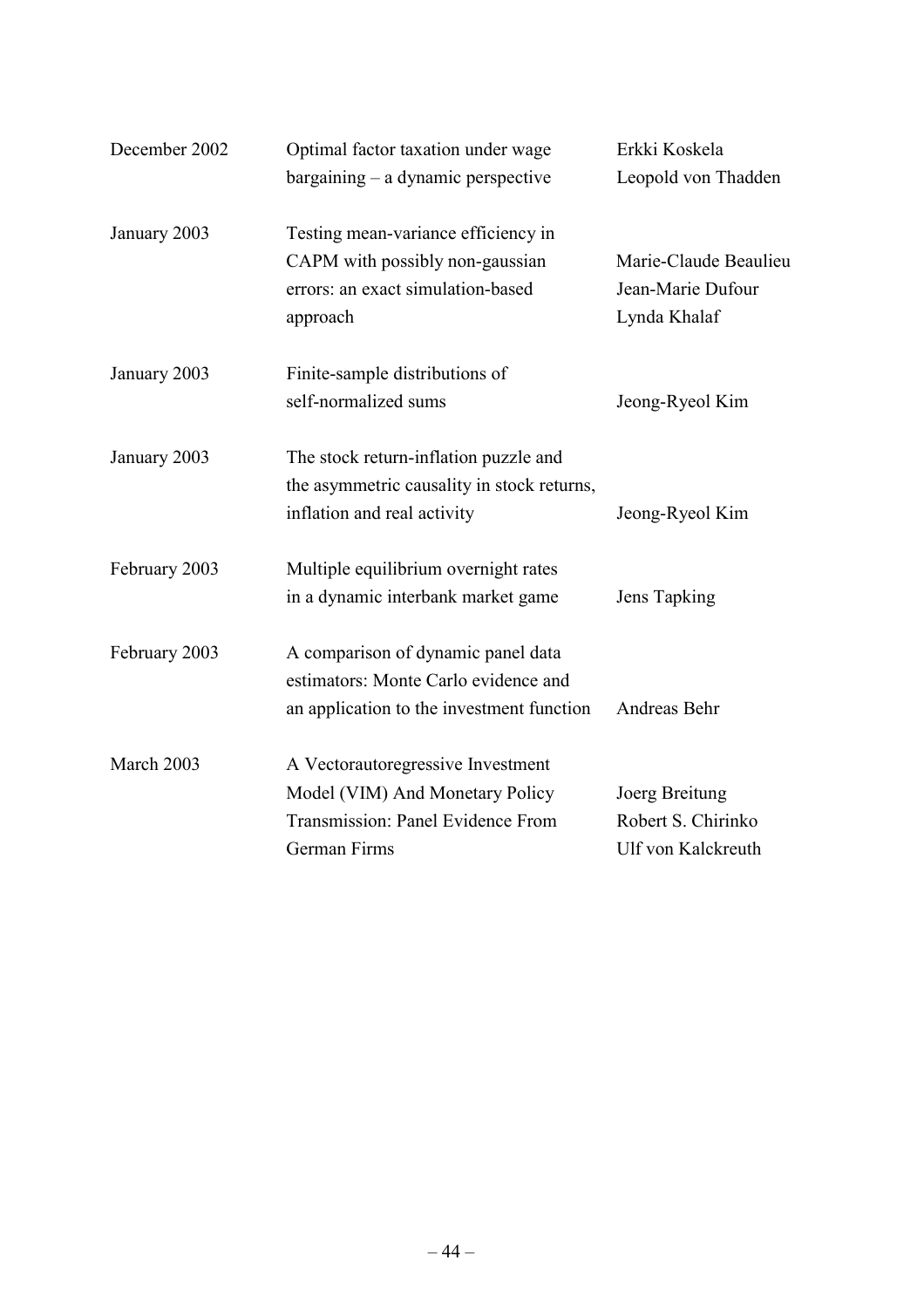## **Visiting researcher at the Deutsche Bundesbank**

The Deutsche Bundesbank in Frankfurt is looking for a visiting researcher. Visitors should prepare a research project during their stay at the Bundesbank. Candidates must hold a Ph D and be engaged in the field of either macroeconomics and monetary economics, financial markets or international economics. Proposed research projects should be from these fields. The visiting term will be from 3 to 6 months. Salary is commensurate with experience.

Applicants are requested to send a CV, copies of recent papers, letters of reference and a proposal for a research project to:

Deutsche Bundesbank Personalabteilung Wilhelm-Epstein-Str. 14

D - 60431 Frankfurt GERMANY